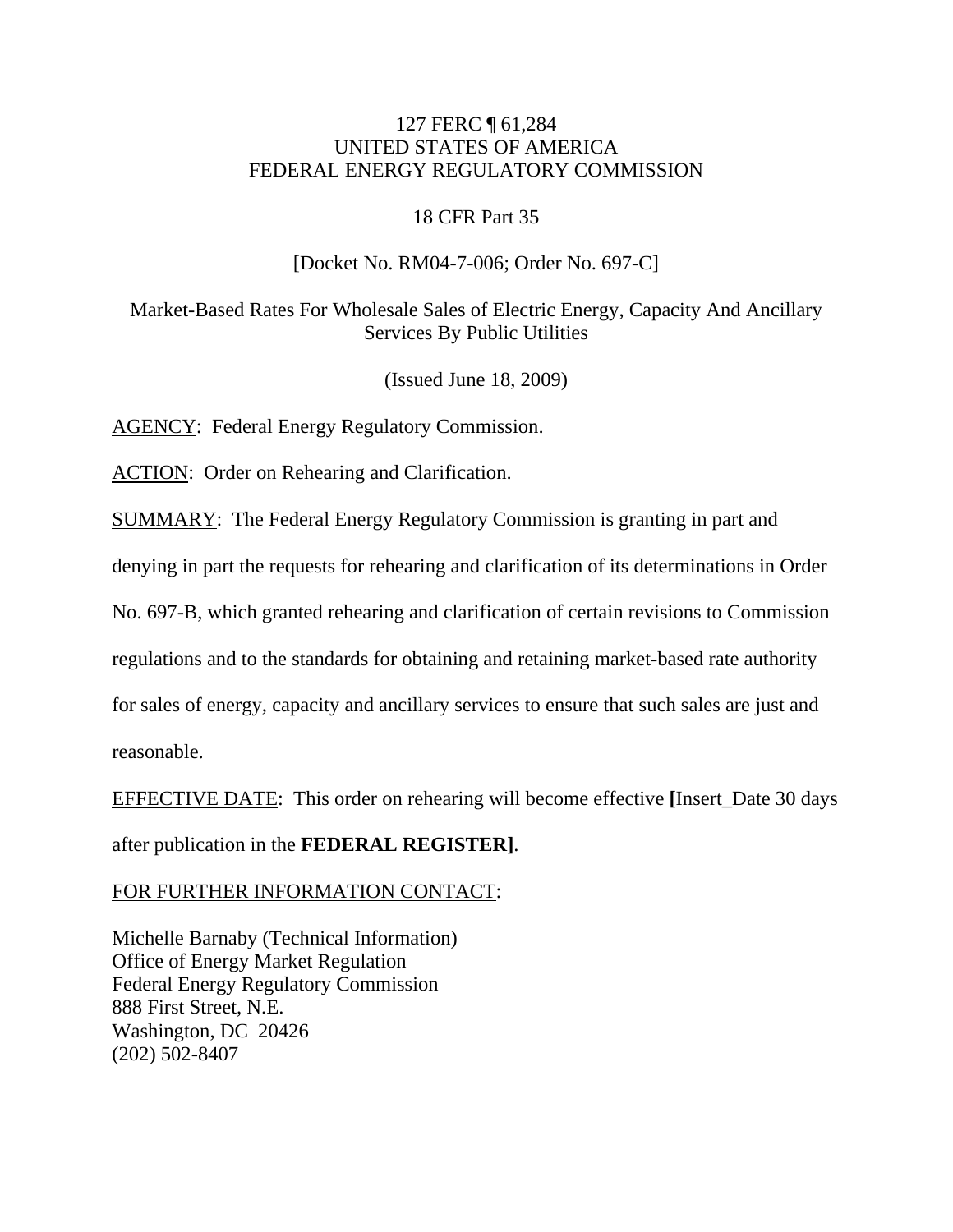Paige Bullard (Legal Information) Office of the General Counsel Federal Energy Regulatory Commission 888 First Street, N.E. Washington, DC 20426 (202) 502-6462

## SUPPLEMENTARY INFORMATION :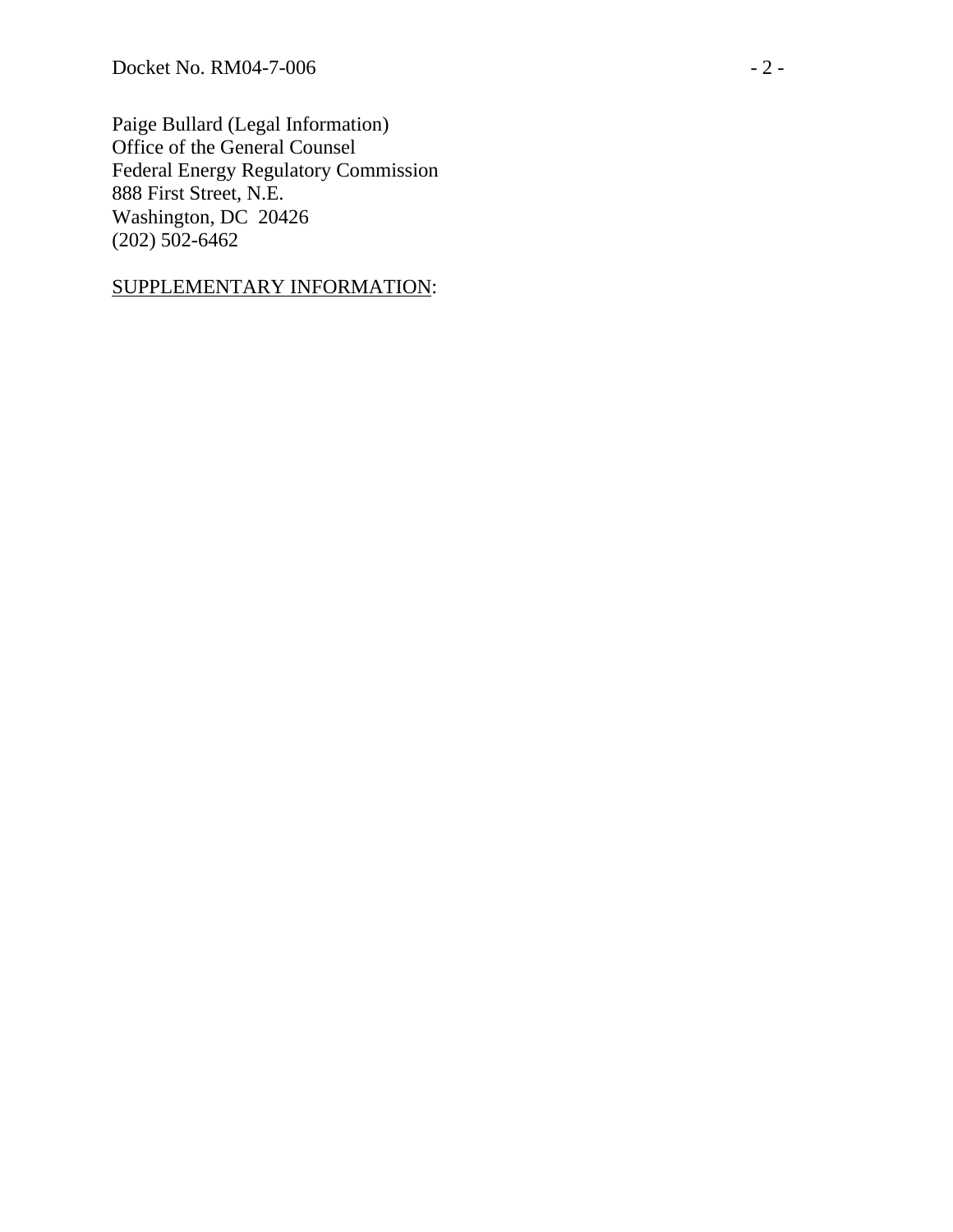## TABLE OF CONTENTS

## **Paragraph Numbers**

## **Regulatory Text**

Appendix C to Order No. 697-C: Revised Tariff Language

Appendix D-2 to Order No. 697-C: Revised Regional Review Schedule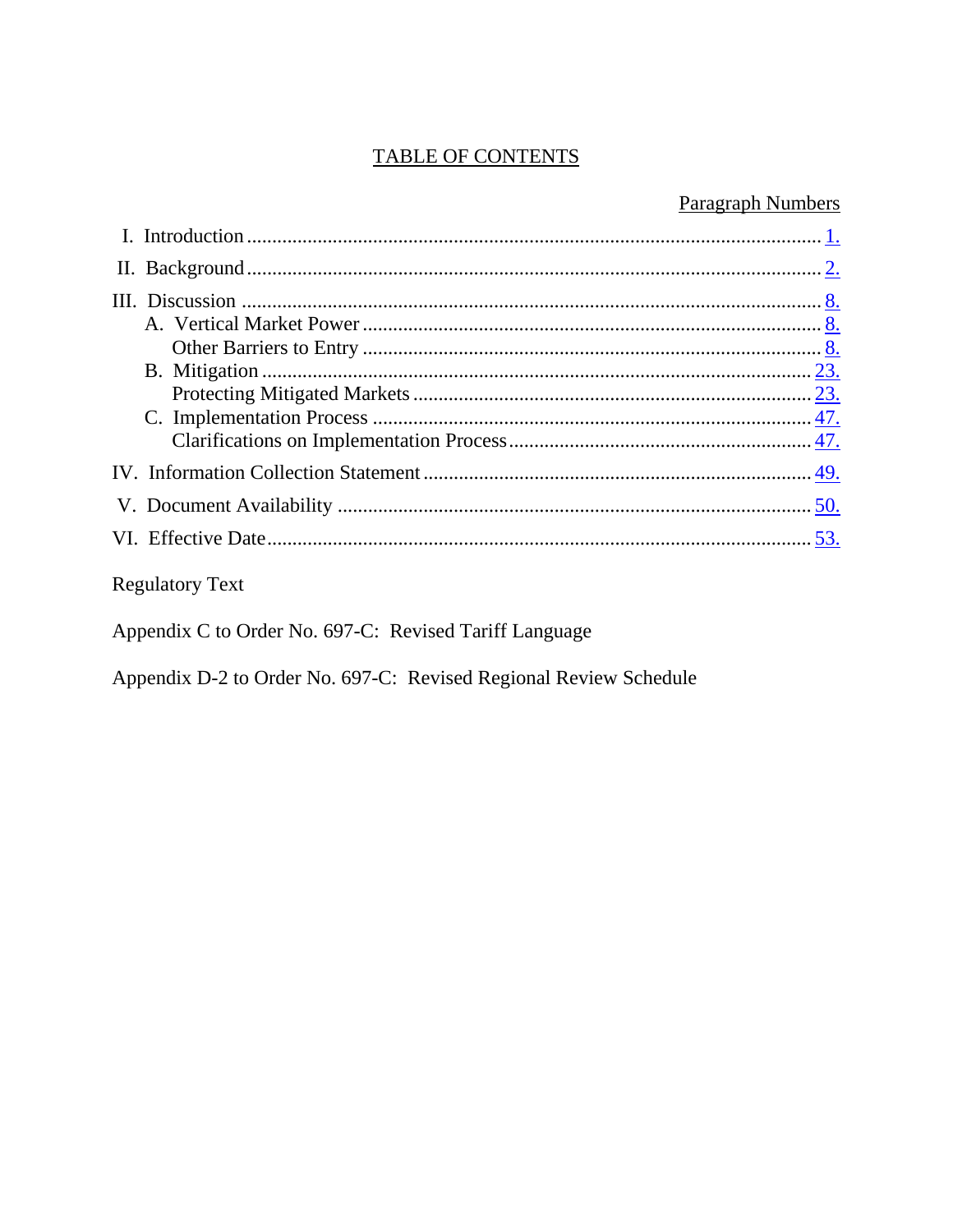## 127 FERC ¶ 61,284 UNITED STATES OF AMERICA FEDERAL ENERGY REGULATORY COMMISSION

<span id="page-3-0"></span>Before Commissioners: Jon Wellinghoff, Chairman; Suedeen G. Kelly, Marc Spitzer, and Philip D. Moeller.

Market-Based Rates For Wholesale Sales of Electric Energy, Capacity And Ancillary Services By Public **Utilities** 

Docket No. RM04-7-006

## ORDER NO. 697-C

## ORDER ON REHEARING AND CLARIFICATION

(Issued June 18, 2009)

## **I. Introduction**

1. In this order, the Commission addresses requests for rehearing and clarification of Order No. 697-B. Specifically, the Commission clarifies the requirement that sellers file a notification of change in status when they acquire sites for new generation capacity development.<sup>[1](#page-3-1)</sup> The Commission denies the requests for rehearing of the tariff provision governing mitigated sales at the metered boundary and affirms its determination in Order No. 697-B to revise the mitigated sales tariff provision in order to ensure that a mitigated

<span id="page-3-1"></span> $\frac{1}{1}$  $1$  18 CFR 35.42 (2008).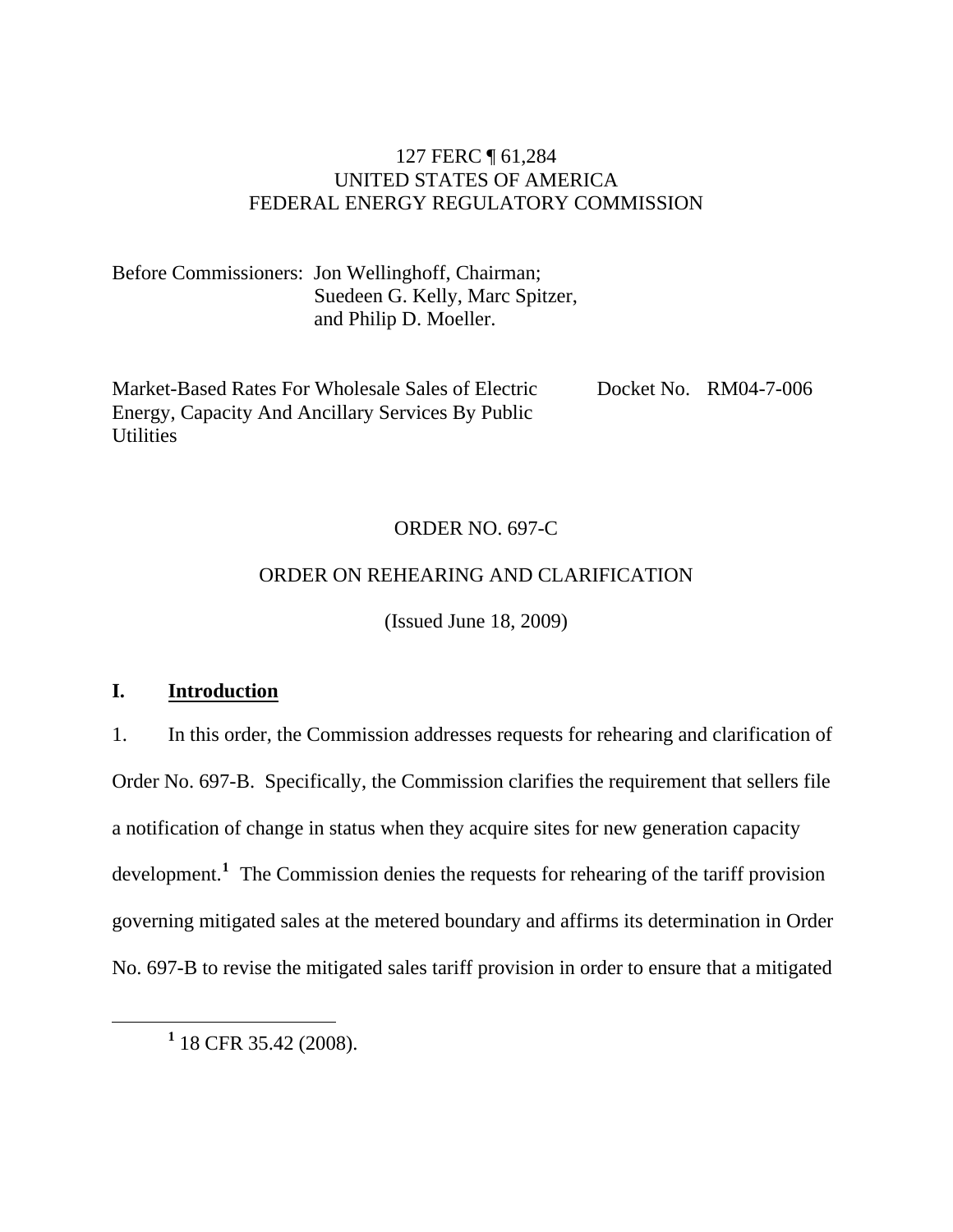<span id="page-4-0"></span>seller making market-based rate sales at the metered boundary does not sell power into the mitigated market either directly or through its affiliates.**<sup>2</sup>**

#### **II. Background**

2. On June 21, 2007, the Federal Energy Regulatory Commission (Commission) issued Order No. 697,**[3](#page-4-1)** codifying and, in certain respects, revising its standards for obtaining and retaining market-based rates for public utilities. In order to accomplish this, as well as streamline the administration of the market-based rate program, the Commission modified its regulations at 18 CFR part 35, subpart H, governing marketbased rate authorization. The Commission explained that there are three major aspects of its market-based regulatory regime: (1) market power analyses of sellers and associated conditions and filing requirements; (2) market rules imposed on sellers that participate in Regional Transmission Organization (RTO) and Independent System Operator (ISO) organized markets; and (3) ongoing oversight and enforcement activities. Order No. 697 focused on the first of the three features to ensure that market-based rates charged by

**<sup>2</sup>** Market-Based Rates for Wholesale Sales of Electric Energy, Capacity and Ancillary Services by Public Utilities, Order No. 697-B, 73 FR 79,610 (Dec. 30, 2008), FERC Stats. & Regs. ¶ 31,285 (2008).

<span id="page-4-1"></span>**<sup>3</sup>** Market-Based Rates for Wholesale Sales of Electric Energy, Capacity and Ancillary Services by Public Utilities, Order No. 697, FERC Stats. & Regs. ¶ 31,252 (Order No. 697 or Final Rule), clarified, 121 FERC ¶ 61,260 (2007), order on reh'g, Order No. 697-A, 73 FR 25,832 (May 7, 2008), FERC Stats. & Regs. ¶ 31,268 (2008); clarified, 124 FERC ¶ 61,055 (2008) (July 17 Clarification Order), order on reh'g, Order No. 697-B, 73 FR 79,610 (Dec. 30, 2008), FERC Stats. & Regs. ¶ 31,285 (2008).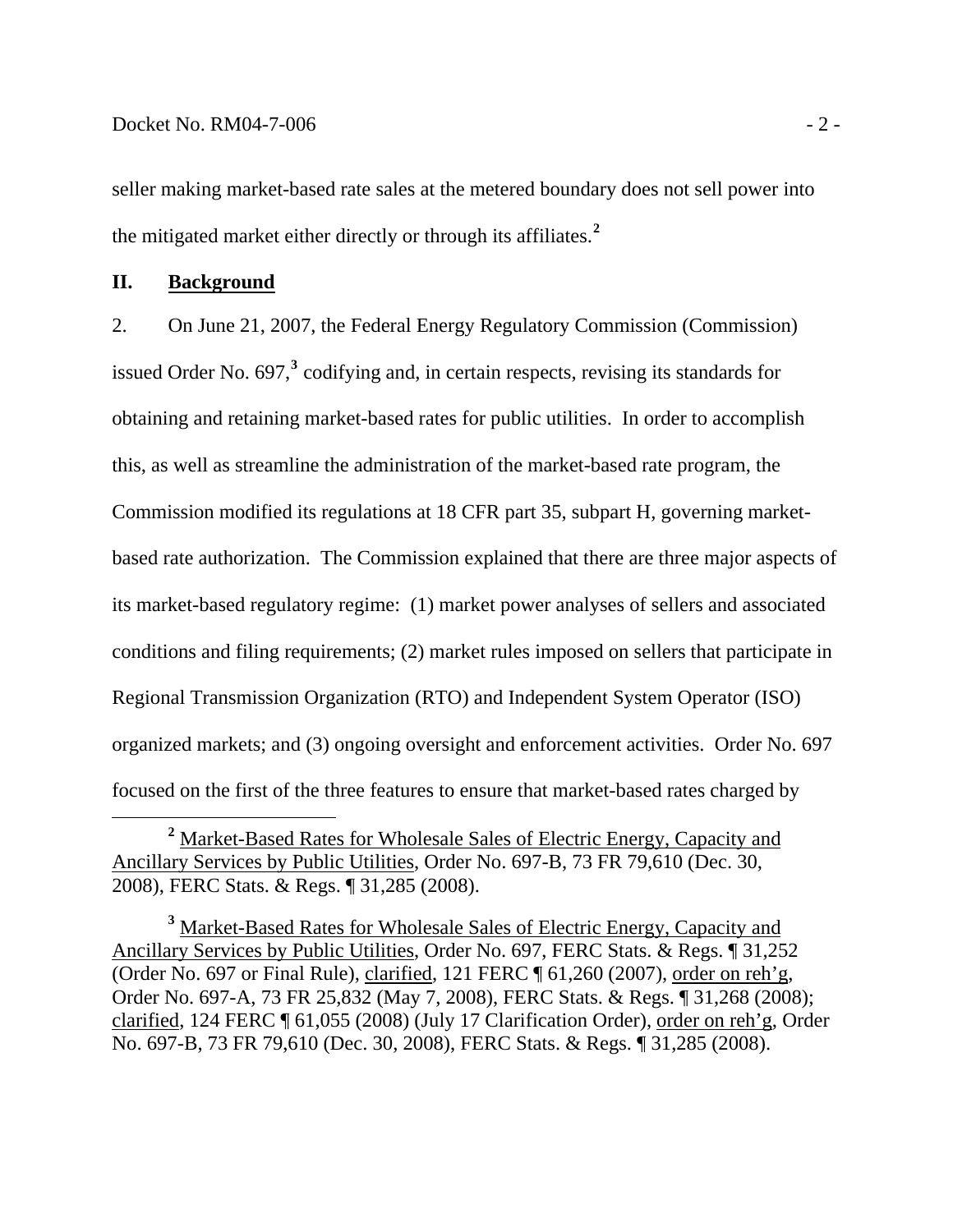$\overline{a}$ 

public utilities are just and reasonable. Order No. 697 became effective on September 18, 2007.

3. The Commission issued an order clarifying four aspects of Order No. 697 on December 1[4](#page-5-0), 2007.<sup>4</sup> Specifically, that order addressed: (1) the effective date for compliance with the requirements of Order No. 697; (2) which entities are required to file updated market power analyses for the Commission's regional review; (3) the data required for horizontal market power analyses; and (4) what constitute "seller-specific terms and conditions" that sellers may list in their market-based rate tariffs in addition to the standard provisions listed in Appendix C to Order No. 697. The Commission also extended the deadline for sellers to file the first set of regional triennial studies that were directed in Order No. 697 from December 2007 to 30 days after the date of issuance of the December 14 Clarification Order.

4. On April 21, 2008, the Commission issued Order No. 697-A,**[5](#page-5-1)** in which it responded to a number of requests for rehearing and clarification of Order No. 697. In most respects, the Commission affirmed the determinations made in Order No. 697 and

**5** Order No. 697-A, FERC Stats. & Regs. ¶ 31,268 (2008).

<span id="page-5-1"></span><span id="page-5-0"></span>**<sup>4</sup>** Market-Based Rates for Wholesale Sales of Electric Energy, Capacity and Ancillary Services by Public Utilities, 121 FERC ¶ 61,260 (2007) (December 14 Clarification Order).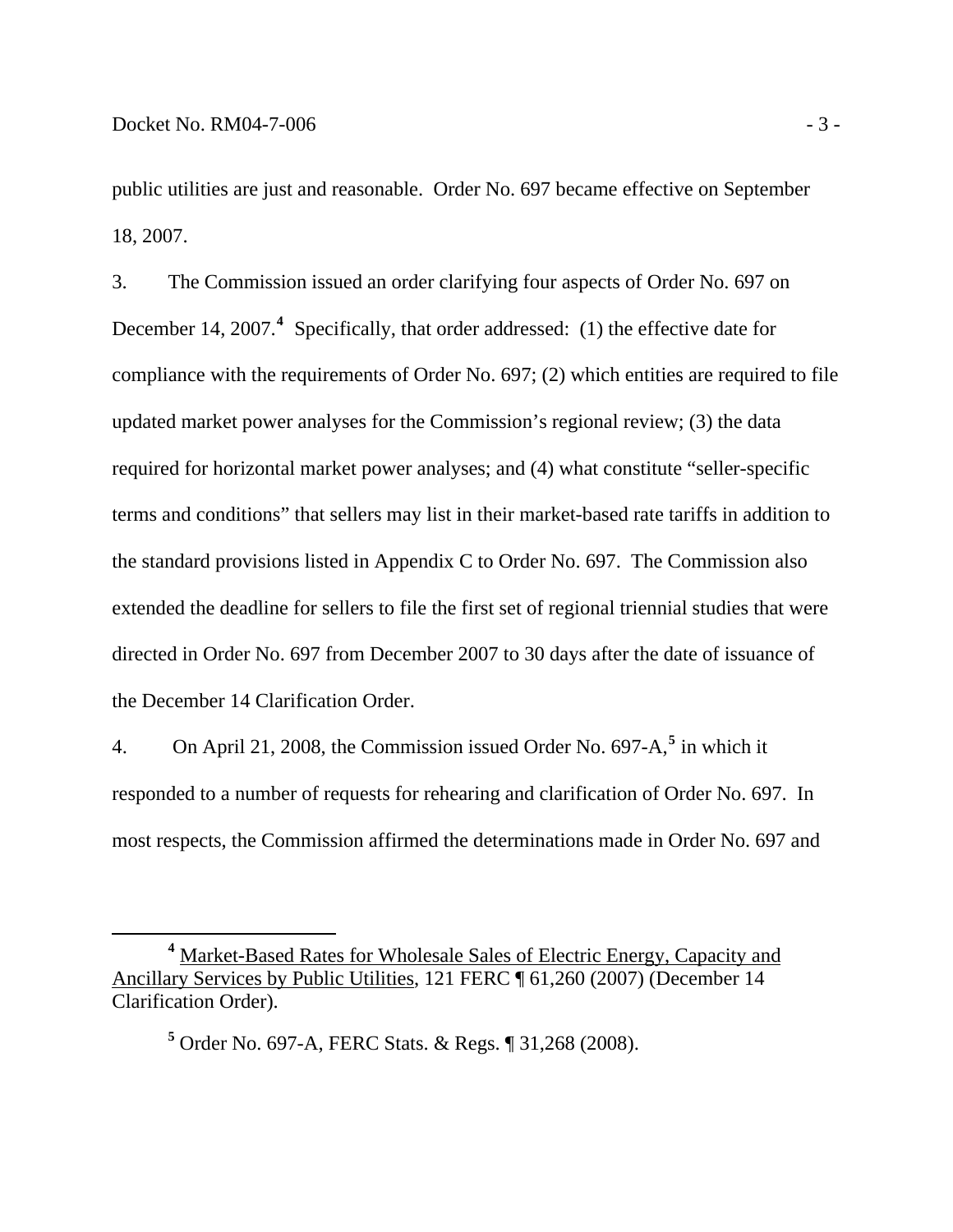#### Docket No. RM04-7-006 - 4 -

denied rehearing of the issues raised. However, with respect to several issues, the Commission granted rehearing or provided clarification.

5. On July 17, 2008, the Commission issued an order clarifying certain aspects of Order No. 697-A related to the allocation of simultaneous transmission import capability for purposes of performing the indicative screens.**[6](#page-6-0)** Specifically, that order granted the requests for rehearing with regard to footnote 208 of Order No. 697-A and clarified that in performing the indicative screen analysis, market-based rate sellers may allocate the simultaneous import limit capability on a pro rata basis (after accounting for the seller's firm transmission rights) based on the relative shares of the seller's (and its affiliates') and competing suppliers' uncommitted generation capacity in first-tier markets.**[7](#page-6-1)**

6. On December 19, 2008, the Commission issued Order No. 697-B**[8](#page-6-2)** in which it clarified and affirmed the determinations made in Order No. 697-A. Specifically, the Commission provided clarification regarding the allocation of seasonal and longer transmission reservations. The Commission also clarified that it will require a seller making an affirmative statement as to whether a contractual arrangement transfers control to seek a "letter of concurrence" from other affected parties identifying the degree to

**<sup>7</sup>** Id. P 5.

<span id="page-6-2"></span><span id="page-6-1"></span><span id="page-6-0"></span>**<sup>6</sup>**  $<sup>6</sup>$  July 17 Clarification Order, 124 FERC  $\P$  61,055.</sup>

**<sup>8</sup>** Order No. 697-B, FERC Stats. & Regs. ¶ 31,285.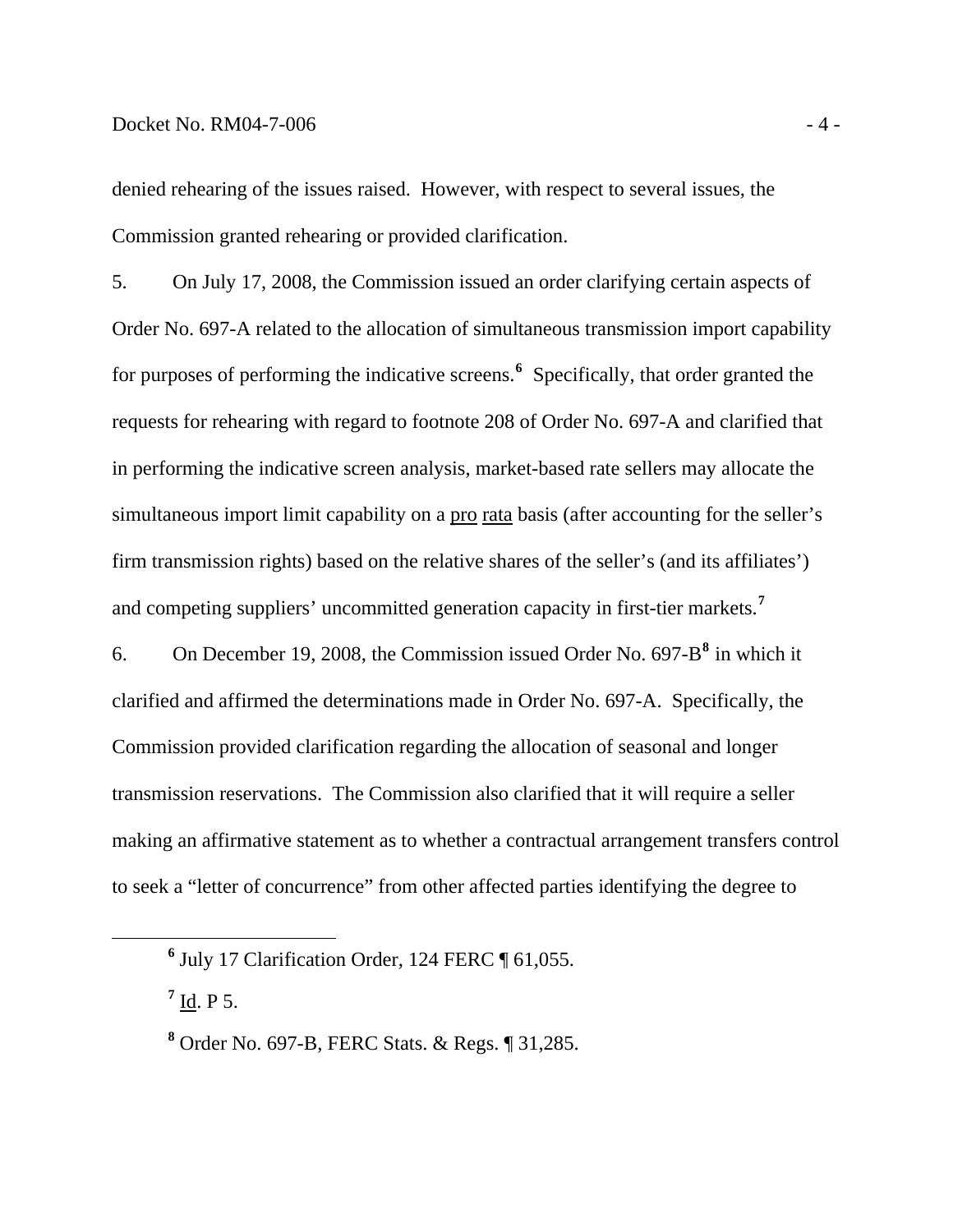$\overline{a}$ 

which each party controls a facility, and to submit these letters with its filing. The Commission denied the request that it clarify that only sites for which necessary permitting for a generation plant has been completed and/or sites on which construction for a generation plant has begun apply under the definition of "inputs to electric power production" in  $\S 35.36(a)(4)$  of the Commission's regulations. The Commission also revised the definition of "affiliate" in section  $35.36(a)(9)$  of its regulations to delete the separate definition for exempt wholesale generators. In addition, the Commission provided a number of other clarifications with regard to, among others, the pricing of sales of non-power goods and services and the tariff provision governing sales at the metered boundary.

7. On January 28, 2009, in response to Tampa Electric Company's (Tampa Electric) request for extension of time to comply with the tariff provision on mitigated sales at the metered boundary as revised in Order No. 697-B, the Commission issued an order granting the extension requested by Tampa Electric until such time as the Commission issues an order on rehearing of Order No. 697-B.**[9](#page-7-0)** That order clarified that affected entities must continue to comply with the mitigated sales tariff provision adopted in

<span id="page-7-0"></span>**<sup>9</sup>** Market-Based Rates for Wholesale Sales of Electric Energy, Capacity and Ancillary Services by Public Utilities, 126 FERC ¶ 61,072 (2009) (Order Granting Extension of Time to Comply).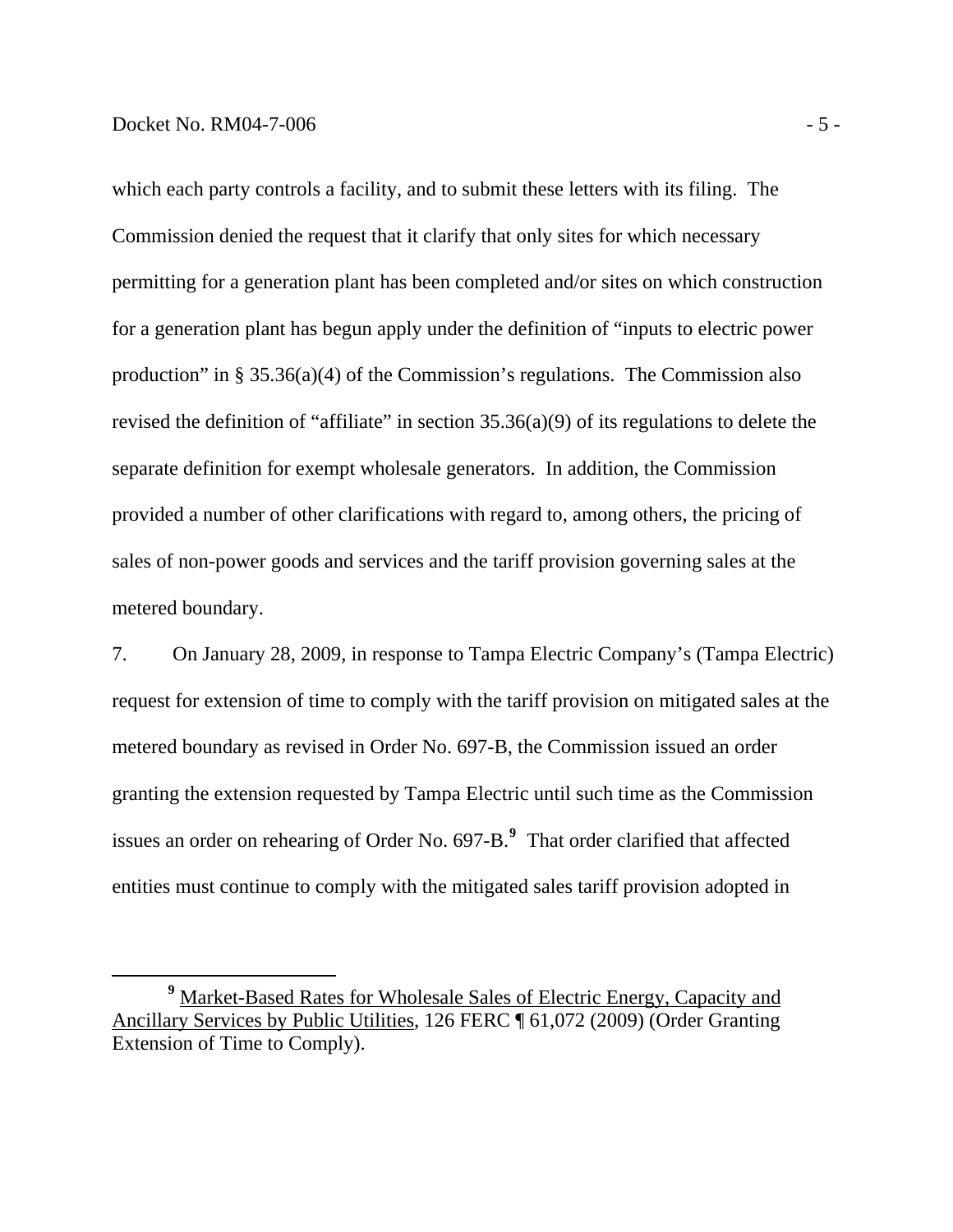<span id="page-8-0"></span>Order No. 697-A**<sup>10</sup>** (which became effective on June 6, 2008), until such time as the Commission acts on the requests for rehearing of Order No. 697-B.

#### **III. Discussion**

#### **A. Vertical Market Power**

#### **Other Barriers to Entry**

#### **Background**

8. Order No. 697 adopted the NOPR proposal to consider a seller's ability to erect other barriers to entry as part of the vertical market power analysis, but modified the requirements when addressing other barriers to entry.**[11](#page-8-1)** It also provided clarification regarding the information that a seller must provide with respect to other barriers to entry (including which inputs to electric power production the Commission will consider as other barriers to entry) and modified the proposed regulatory text in that regard.**[12](#page-8-2)**

9. On rehearing, the Commission clarified that it was not its intent for the term "inputs to electric power production" to encompass every instance of a seller entering into a coal supply contract with a coal vendor in the ordinary course of business. The Commission clarified that Order No. 697 encompasses physical coal sources and

<span id="page-8-2"></span> $^{12}$  <u>Id</u>.

**<sup>10</sup>** Order No. 697-A, FERC Stats. & Regs. ¶ 31,268 at Appendix C.

<span id="page-8-1"></span>**<sup>11</sup>** Order No. 697, FERC Stats. & Regs. ¶ 31,252 at P 440.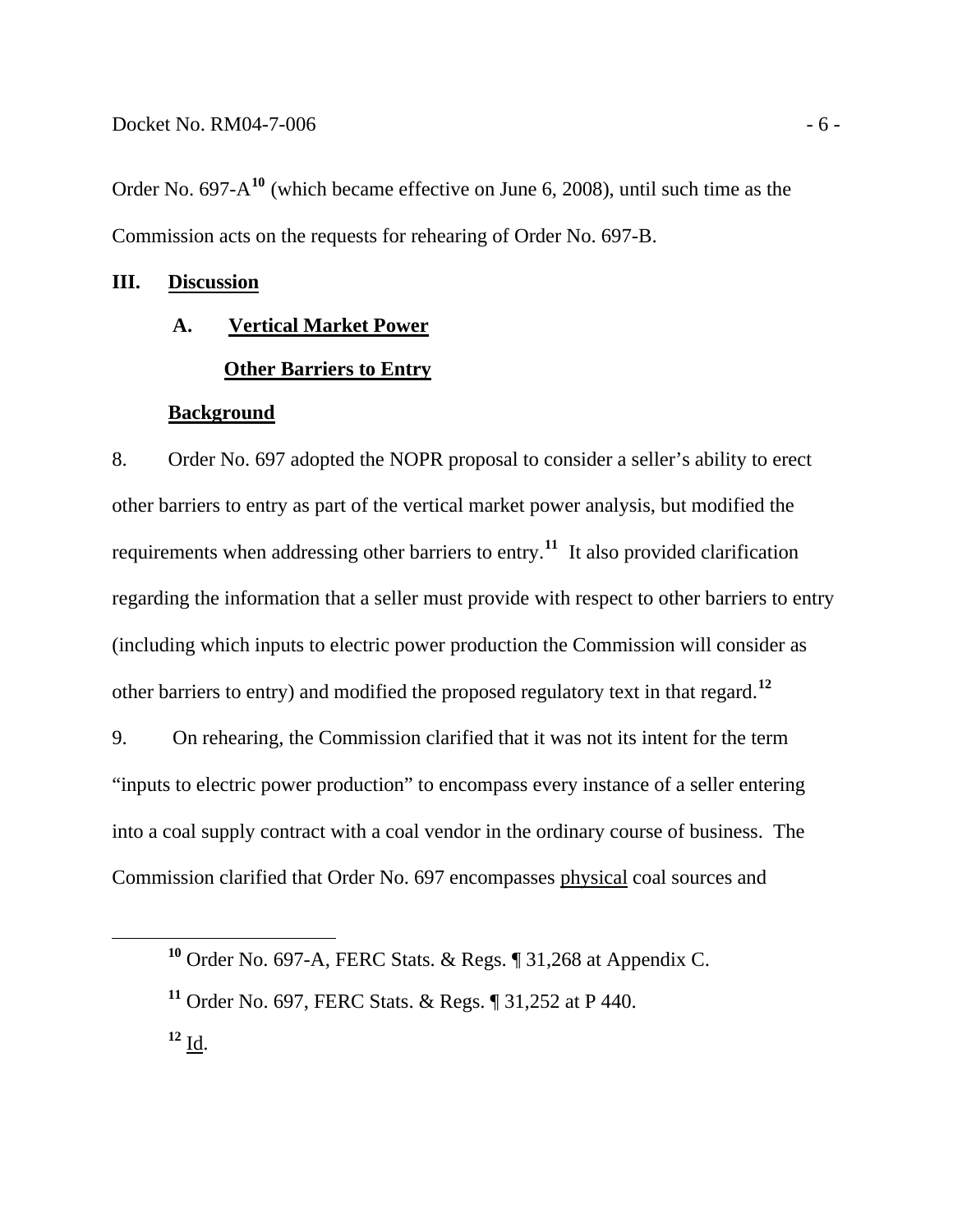#### Docket No. RM04-7-006 - 7 -

ownership of or control over who may access transportation of coal via barges and railcar trains.**<sup>13</sup>** Thus, the Commission revised its definition of "inputs to electric power production" in § 35.36(a)(4) as follows: "intrastate natural gas transportation, intrastate natural gas storage or distribution facilities; sites for new generation capacity development; physical coal supply sources and ownership of or control over who may access transportation of coal supplies."**<sup>14</sup>**

10. In Order No. 697-B, the Commission rejected the Electric Power Supply Association's (EPSA) proposal that the term "sites for new generation capacity development" mean only sites with respect to which permits for new generation have been obtained or where construction of new generation is underway, and not encompass land that could potentially be used for generation. The Commission explained that "sites for new generation capacity development" should be construed to include ownership of land that could potentially be used for generation, not just sites for which permits for new generation have been obtained or where construction of new generation is underway.

**<sup>13</sup>** Order No. 697-A, FERC Stats. & Regs. ¶ 31,268 at P 176 (emphasis in original).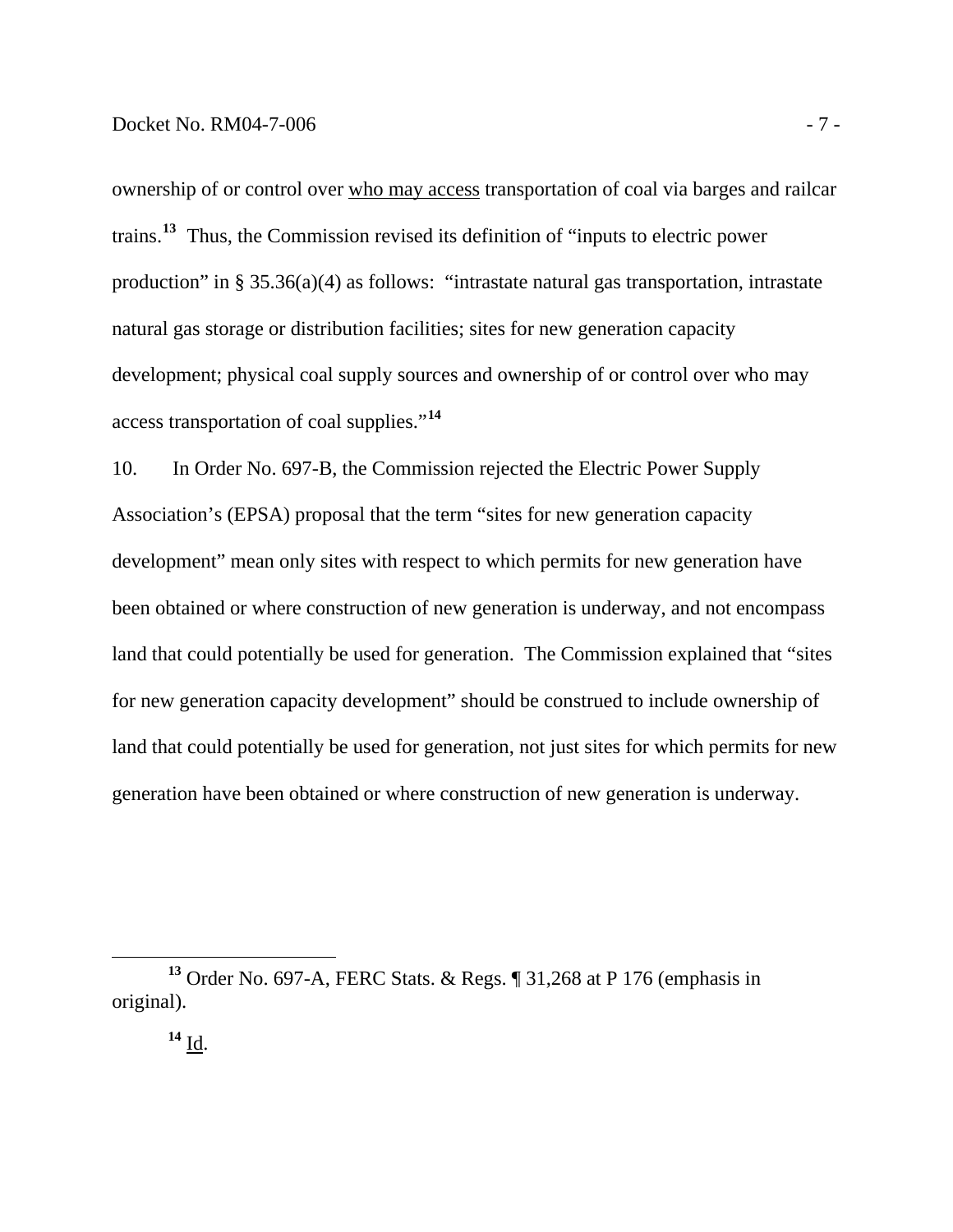The Commission also clarified that "sites for new generation capacity development" does not include land that cannot be used for generation capacity development.**<sup>15</sup>**

#### **Requests for Rehearing**

11. American Wind Energy Association (American Wind) requests rehearing of Order No. 697-B's clarification that sites for new generation capacity development should be construed to include ownership of land that could potentially be used for generation, arguing that the scope and intent behind this requirement was not fully illuminated until the Commission's clarification of this requirement in Order No. 697-B.**[16](#page-10-0)** American Wind contends that the Commission should grant rehearing of the term "sites for new generation capacity development" so as to only require reporting for sites for new generation development that are located in load pockets where a "potential" for vertical market power may exist, and should clarify that it will rely on the existing rebuttable presumption that all other sites do not create a barrier to entry.**[17](#page-10-1)**

12. American Wind argues that the Commission's interpretation of the reporting burden to include sites that could potentially be used for generation substantially increases the regulatory compliance burden on market-based rate sellers, and that the

**<sup>15</sup>** Order No. 697-B, FERC Stats. & Regs. ¶ 31,285 at P 38.

<span id="page-10-1"></span><span id="page-10-0"></span>**<sup>16</sup>** American Wind January 21, 2009 Rehearing Request at 5. **<sup>17</sup>** Id. at 5-6.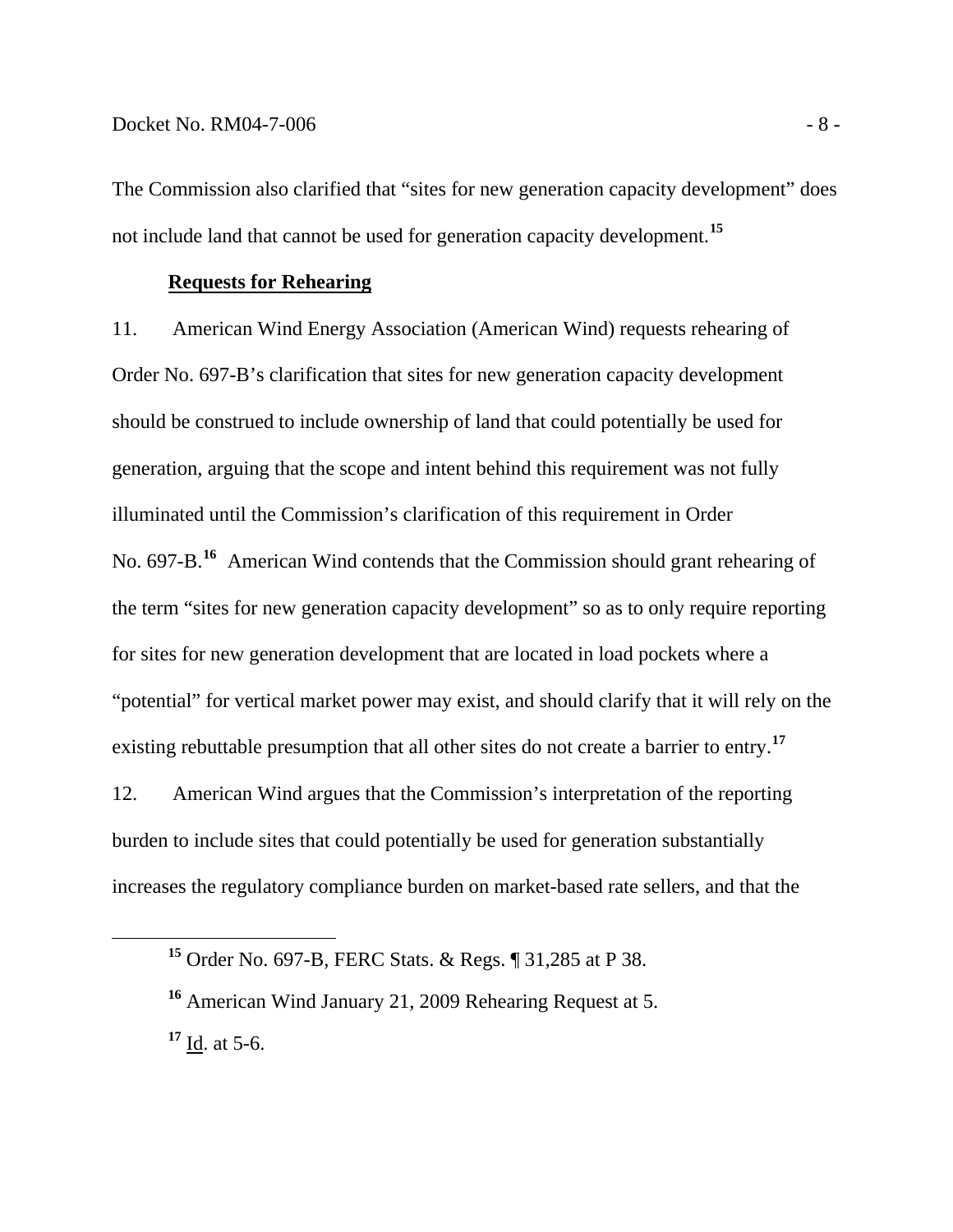increased burden can be illustrated with respect to the impact on wind energy developers. It explains that in developing new wind power generation sites, wind energy developers seek to initially lease approximately 150 acres for each turbine. American Wind states that in developing a 100 megawatt project using 1.5 megawatt wind turbines, a developer may seek to initially have 10,000 acres of land under control. It further explains that control over such land may result from leases that would likely be made with multiple landowners over a period of several months, and that in regions with significant wind development, it would not be surprising to find a vast number of acres for potential new generation sites under some form of control, via leases or some other form of agreement, by wind energy developers.**<sup>18</sup>**

13. According to American Wind, the requirement to file notifications of change in status every time a market-based rate seller or its affiliates acquire sites that potentially could be used for generation would create a substantial burden and a competitive risk, while not providing any associated benefit to the Commission. American Wind asserts that wind developers in particular would be subjected to increased risk of the disclosure of their proprietary and competitive information because wind developers regularly compete for new land that can be used for wind development projects.**[19](#page-11-0)** It states that in

**<sup>18</sup>** Id. at 6-7.

<span id="page-11-0"></span>**<sup>19</sup>** Id. at 7.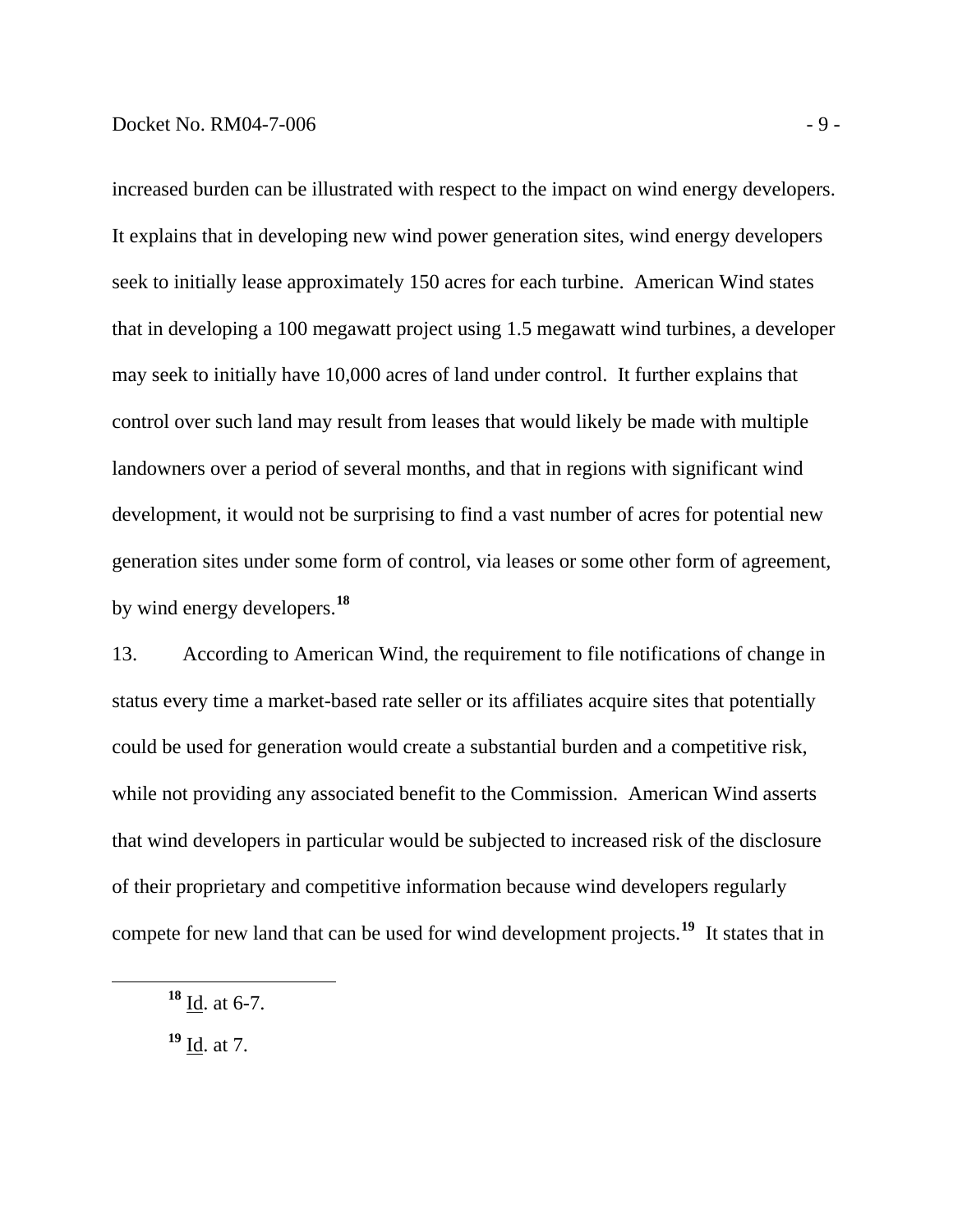the development process, wind energy developers spend significant time and effort searching for new land that may be appropriate for wind development sites, and that information as to where a wind energy developer is considering the development of new generation projects is highly proprietary and confidential. American Wind contends that even assuming a filing submitted at the Commission includes information "on a summarized, balancing authority area basis, given the small size of some balancing authorities, the public release of such proprietary and confidential information could lead to competitive harm."**<sup>20</sup>** American Wind also argues that if a seller's control of potential new generation sites were alleged to create a new barrier to entry, the Commission, either pursuant to a complaint filed by a third party or a Commission-initiated investigation, would have ample authority to take action and challenge the rebuttable presumption that ownership or control over sites for new generation development does not create a barrier to entry.**<sup>21</sup>**

14. American Wind therefore requests that the Commission grant rehearing of the term "sites for new generation capacity development" so as to only require reporting for sites for new generation capacity development that are located in load pockets where a "potential" for vertical market power may exist. American Wind argues that for the

**<sup>20</sup>** Id.

 $\overline{a}$ 

**<sup>21</sup>** Id. at 8.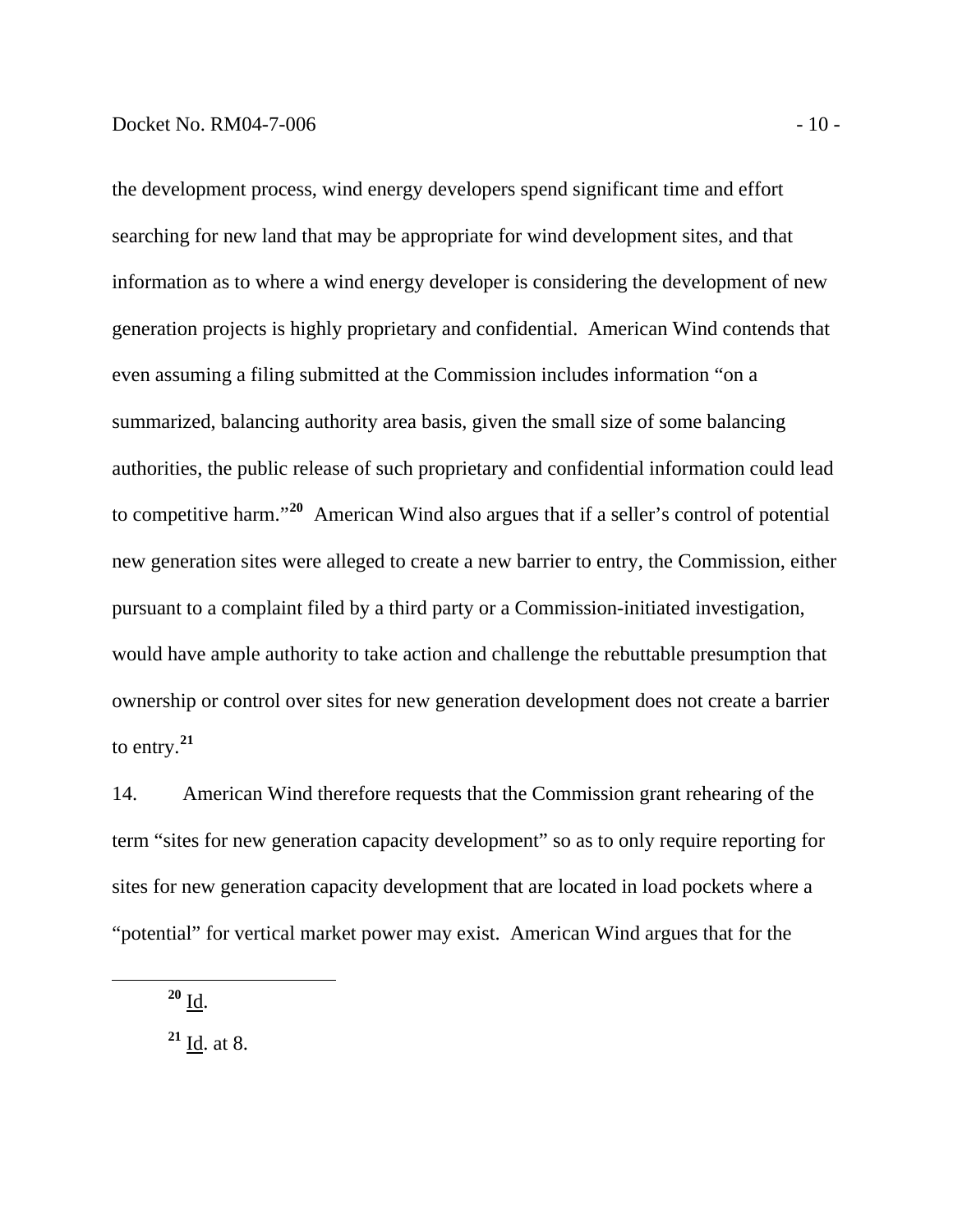purposes of this reporting requirement, the Commission could define load pockets as submarkets where the Commission has determined that internal transmission constraints make the market smaller than the balancing authority area, RTO/ISO footprint or RTO/ISO submarket.**<sup>22</sup>**

15. If the Commission declines to grant its request to only require reporting for sites for new generation development that are located in load pockets where a "potential" for vertical market power may exist, American Wind requests clarification that the Commission will only require reporting for sites for new generation capacity development when "site control" is first required to be demonstrated in the interconnection process.**[23](#page-13-0)** American Wind claims that sites that have not yet been required to demonstrate site control in the interconnection process would not likely be used to enhance a seller's vertical market power, and accordingly, there is no need for the Commission to be notified of such sites prior to when "site control" is required to be demonstrated. American Wind argues that using this milestone as the triggering point for when a seller must notify the Commission of sites for new generation capacity development "would better align the reporting requirement with the underlying vertical market power concerns that are at the heart of the requirement" and "would strike a better

**<sup>22</sup>** Id. at 9.

<span id="page-13-0"></span>**<sup>23</sup>** Id. at 11.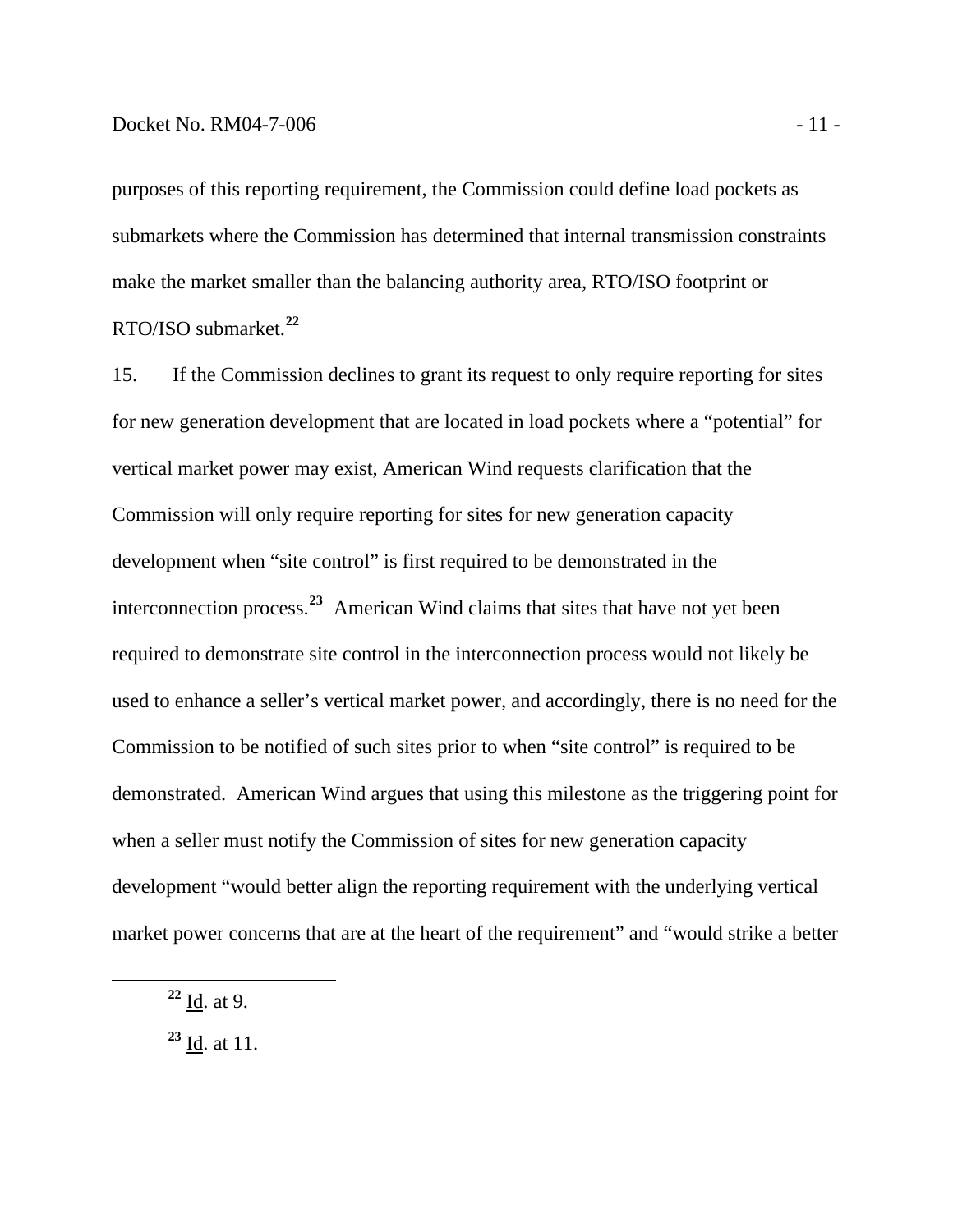balance between the Commission's regulatory concerns and the compliance burden on and competitive risks to market-based rate sellers."**<sup>24</sup>**

#### **Commission Determination**

16. We will deny American Wind's request for rehearing of the definition of "inputs to electric power production" so that it requires only reporting for sites for new generation capacity development that are located in load pockets where a "potential" for vertical market power may exist. Such a revision to the requirement is too narrowly focused and therefore would not allow the Commission to timely monitor for potential barriers to entry or affiliate abuse involving generation sites. Since load pockets typically exist in areas (e.g., population centers) that are not well-suited for the development of renewable generation sources (e.g., large wind farms requiring thousands of acres of land),**[25](#page-14-0)** limiting the reporting of sites for new generation development to just load pockets would mean that the Commission would not be informed of most instances where land was being acquired for the development of new renewable generation capacity.

**<sup>24</sup>** Id.

<span id="page-14-0"></span>**<sup>25</sup>** See id. at 6 (stating that "in developing a 100 MW project using 1.5 MW wind turbines (approximately 65 turbines), a developer may seek to initially have under control 10,000 acres of land.").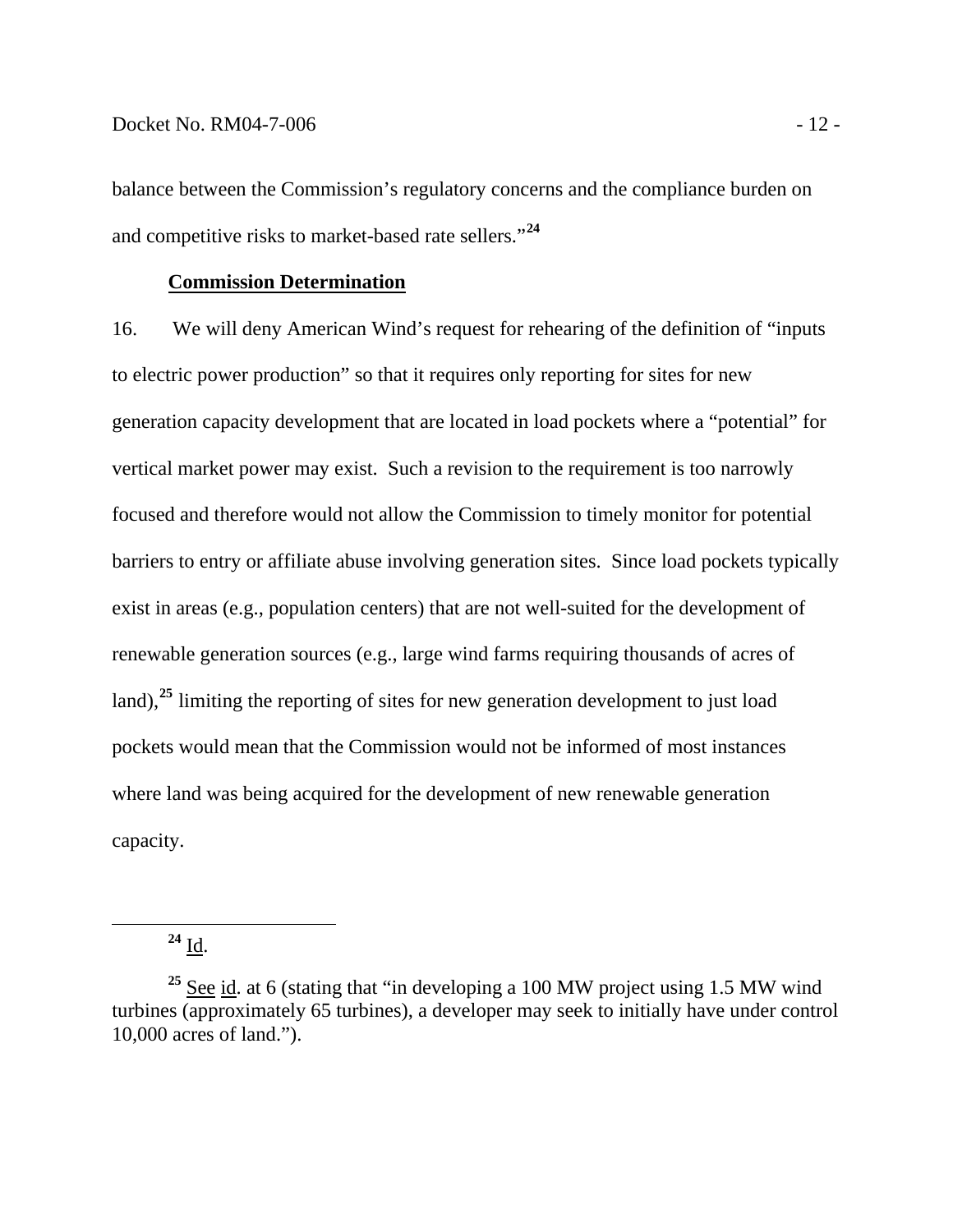17. With respect to American Wind's alternative request that the Commission only require reporting for sites for new generation capacity development when site control is first required to be demonstrated in the interconnection process, we believe this approach has merit, as modified below. Modifications are necessary because it is not clear that American Wind's request would address both its concerns about the disclosure of commercially sensitive information *and* the Commission's regulatory concerns regarding a seller's ability to erect barriers to entry through its acquisition of sites for new generation capacity development. First, the information provided in an interconnection request, including the demonstration of site control, is not required to be public.**[26](#page-15-0)** Second, transmission providers post the location of interconnection requests on OASIS by county and state, but do not post the identity of the interconnection customer when the interconnection request is made "because disclosing the identity at that early stage may put the Interconnection Customer at a competitive disadvantage and its project at risk."**[27](#page-15-1)** Thus, the American Wind alternative approach would require the seller to report

<span id="page-15-1"></span>**<sup>27</sup>** Id*.* P 114.

<span id="page-15-0"></span><sup>&</sup>lt;sup>26</sup> Standardization of Generator Interconnection Agreements and Procedures, Order No. 2003, FERC Stats. & Regs. ¶ 31,146, at P 270 (2003), order on reh'g, Order No. 2003-A, FERC Stats. & Regs. ¶ 31,160, order on reh'g, Order No. 2003-B, FERC Stats. & Regs. ¶ 31,171 (2004), order on reh'g, Order No. 2003-C, FERC Stats. & Regs. ¶ 31,190 (2005), aff'd sub nom. Nat'l Ass'n of Regulatory Util. Comm'rs v. FERC, 475 F.3d 1277 (D.C. Cir. 2007).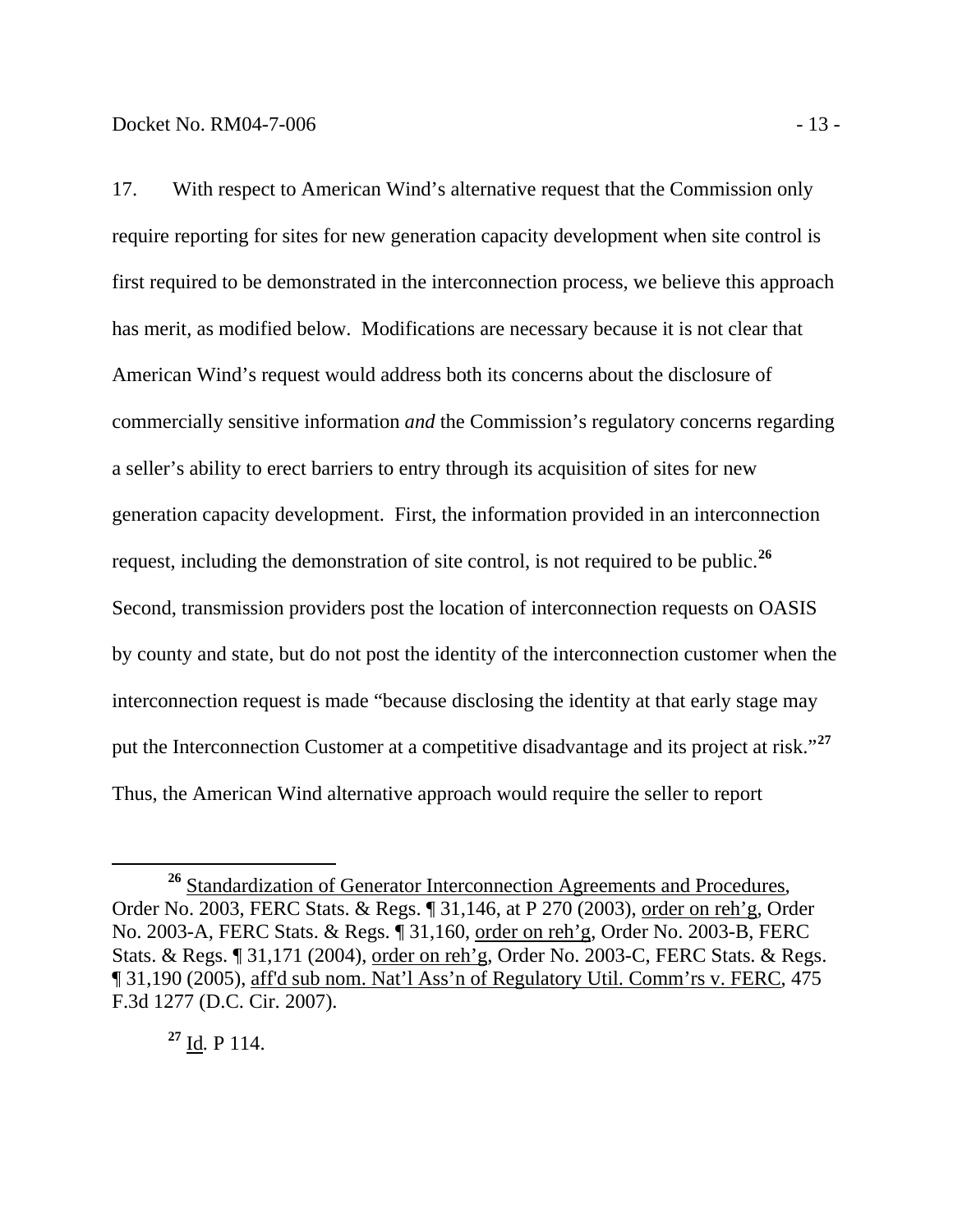$\overline{a}$ 

information that in the interconnection process may be considered non-public and proprietary. While American Wind's concerns about the disclosure of commercially sensitive information could be addressed by allowing sellers to file site information with the Commission confidentially, we do not believe that it is appropriate to routinely permit change in status reports to be filed at the Commission as non-public documents. One of the purposes of the change of status reporting requirement is to provide interested parties the opportunity to intervene and comment if they believe the seller's acquisition of sites for new generation capacity development creates a barrier to entry, which could be undermined if such reports were routinely filed with confidential information redacted.**<sup>28</sup>** 18. Accordingly, in order to address our regulatory concerns and the concerns of American Wind, we grant rehearing and revise section 35.42 of our regulations to require, for all entities with market-based rate authorization, quarterly reporting of a

seller's acquisition of a site or sites for new generation capacity development for which site control has been demonstrated in the interconnection process and for which the potential number of megawatts that are reasonably commercially feasible on the site or sites for new generation capacity development is equal to 100 megawatts or more. For

**<sup>28</sup>** See Order No. 697, FERC Stats. & Regs. ¶ 31,252 at P 446; 1018 (explaining that the Commission will allow intervenors to rebut the presumption that a seller's ownership of, control of or affiliation with entities that own or control inputs to electric power production do not allow a seller to raise entry barriers).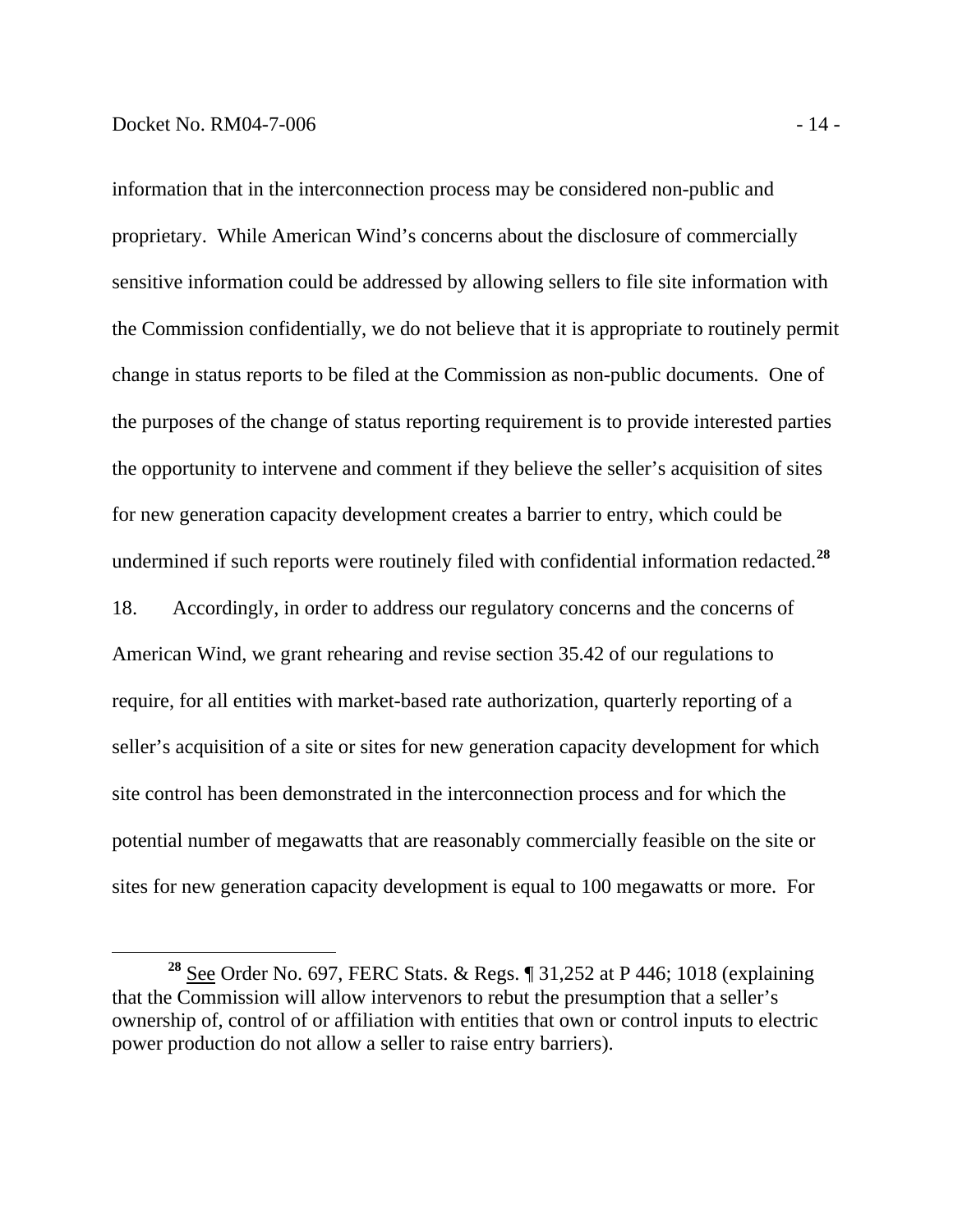the purposes of this reporting requirement, we will use the definition of "site control" that is provided in section 1 of the Standard Large Generator Interconnection Procedures (LGIP).**<sup>29</sup>** To the extent that a seller elects to make a monetary deposit so that it may demonstrate site control at a later time in the interconnection process,**<sup>30</sup>** such deposit will trigger this quarterly reporting requirement instead of the demonstration of site control if the potential number of megawatts that are reasonably commercially feasible on the site or sites for new generation capacity development is equal to 100 megawatts or more.**<sup>31</sup>**

**<sup>30</sup>** See LGIP § 3.3.1 (stating that "[t]o initiate an Interconnection Request, Interconnection Customer must submit all of the following: (i) a \$10,000 deposit, (ii) a completed application in the form of Appendix 1, and (iii) demonstration of Site Control or a posting of an additional deposit of \$10,000. Such deposits shall be applied toward any Interconnection Studies pursuant to the Interconnection Request. If Interconnection Customer demonstrates Site Control within the cure period specified in Section 3.3.3 after submitting its Interconnection Request, the additional deposit shall be refundable; otherwise, all such deposit(s), additional and initial, become non-refundable.").

<sup>31</sup> We note that if a term other than "site control" is used to describe the specific means by which site control is demonstrated in the interconnection process, then the

(continued…)

**<sup>29</sup>** Section 1 of the LGIP adopted in Order No. 2003 defines "site control" as "documentation reasonably demonstrating: (1) ownership of, a leasehold interest in, or a right to develop a site for the purpose of constructing the Generating Facility; (2) an option to purchase or acquire a leasehold site for such purpose; or (3) an exclusivity or other business relationship between Interconnection Customer and the entity having the right to sell, lease or grant Interconnection Customer the right to possess or occupy a site for such purpose." Order No. 2003, FERC Stats. & Regs. ¶ 31,146, LGIP § 1. The same requirements apply to small generators and wind generating facilities. See Order No. 2006, FERC Stats. & Regs. ¶ 31,180, Small Generator Interconnection Procedures § 1.5; Interconnection for Wind Energy, Order No. 661, FERC Stats. & Regs. ¶ 31,186, order on reh'g, Order No. 661-A, FERC Stats. & Regs. ¶ 31,198 (2005).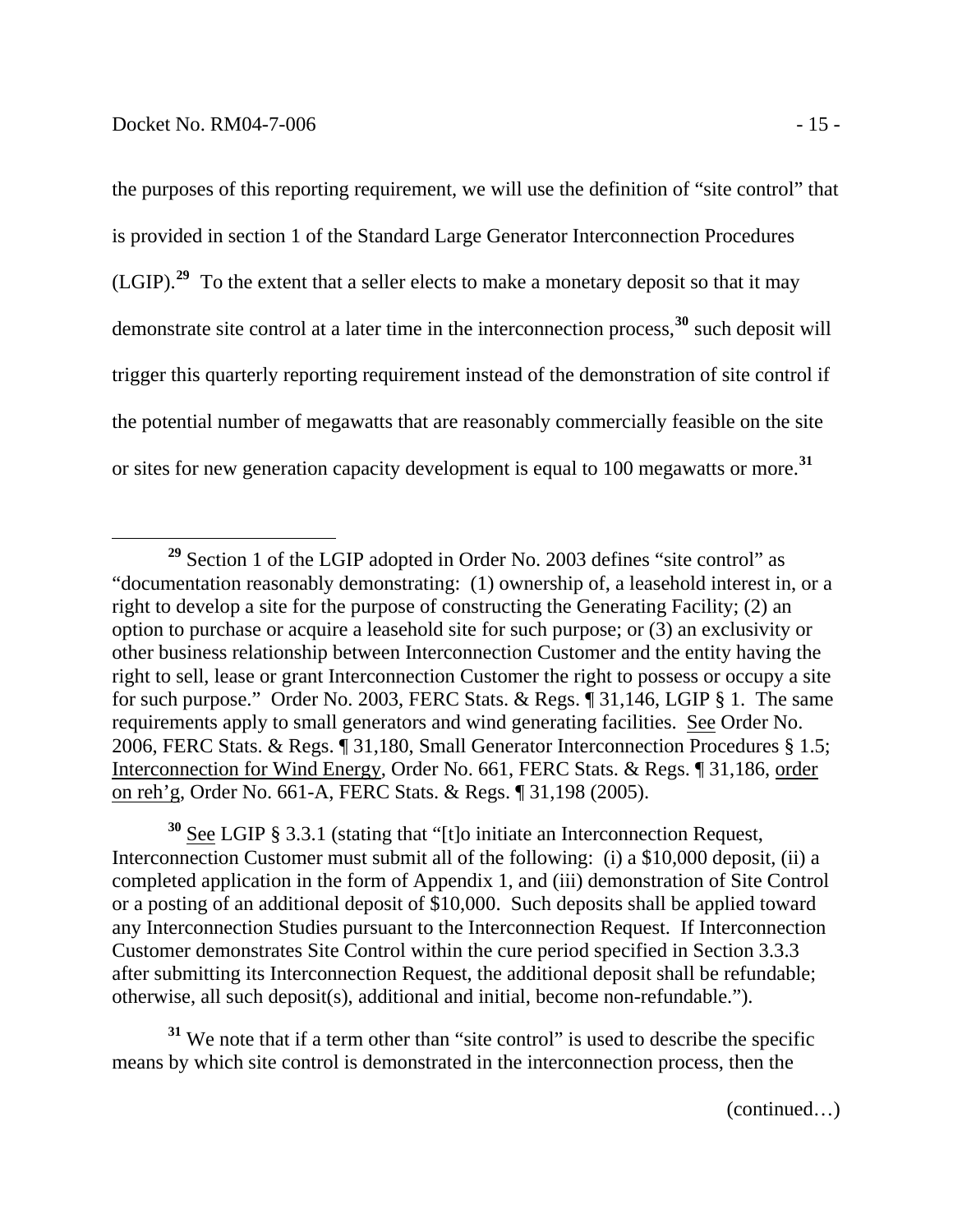$\overline{a}$ 

burden about which American Wind has raised concerns. For all changes in status other change in status occurs.<sup>33</sup> All market-based rate sellers will be required to report the acquisition of control of sites for new generation capacity development on a quarterly basis instead of within 30 days of the acquisition.**<sup>32</sup>** Such quarterly filings must be submitted within 30 days after the end of each quarter, e.g., by April 30 for the first quarter. Thus, the time period in which sellers are required to report the acquisition of control of sites for new generation capacity development is being extended, which will ease some of the administrative than the acquisition of control of sites for new generation capacity development, all sellers will still be required to file a change in status report no later than 30 days after the

reporting requirement will be triggered when a demonstration of site control is made under that term. For example, "site exclusivity" is considered as the specific means by which site control is determined in the California Independent System Operator's (CAISO) Generator Interconnection Process Reform tariff amendment. See California Independent System Operator Corp., 124 FERC ¶ 61,292, at P 40-41, 63 (2008). Therefore, the demonstration of "site exclusivity" in the interconnection process set forth in the CAISO's Generator Interconnection Process Reform tariff amendment will trigger the quarterly requirement to report a seller's acquisition of control of a site or sites for new generation capacity development.

<sup>32</sup> In this context, "control" refers to "site control" as it is defined in the LGIP, or as explained in footnote 31.

**<sup>33</sup>** A change in status includes, but is not limited to, the following: ownership or control of generation capacity that results in net increases of 100 MW or more, or of inputs to electric power production, or ownership, operation or control of transmission facilities, or affiliation with any entity not disclosed in the application for market-based

(continued…)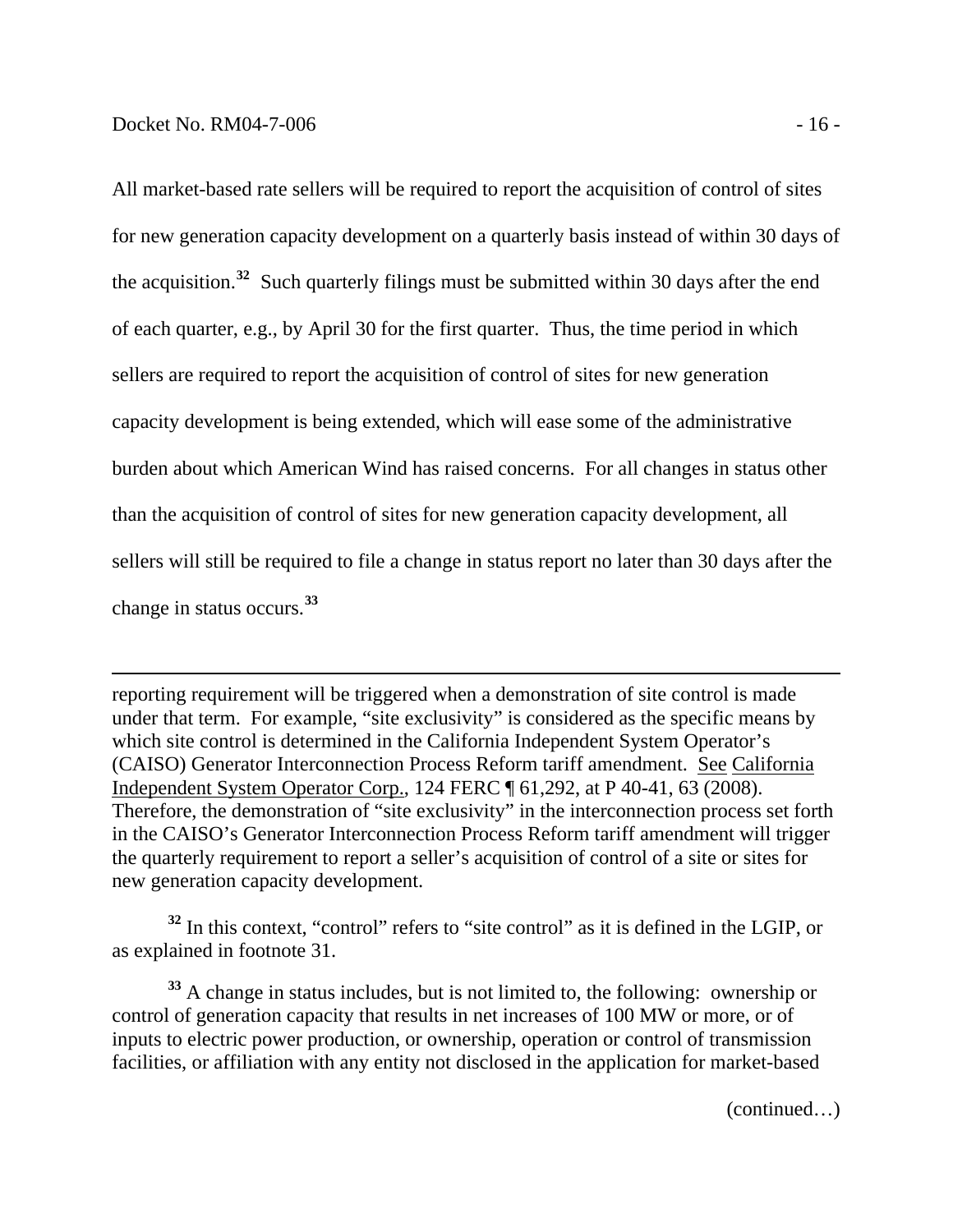$\overline{a}$ 19. The quarterly reports that entities will be submitting to report the acquisition of control of a site or sites for new generation capacity development must include: (a) the number of sites acquired; (b) the relevant geographic market in which the sites are located;<sup>[34](#page-19-0)</sup> and (c) the maximum potential number of megawatts that are reasonably commercially feasible on the sites reported, which must be justified.**[35](#page-19-1)** The information regarding the maximum potential number of megawatts for the sites may be reported on an aggregate basis for each relevant geographic market(s) in which the site(s) are located, i.e., without providing the specific location of particular sites. Sellers must provide a justification for the number of megawatts that they estimate could be developed on the site or sites. Such justification must be based on the maximum potential number of megawatts that could be produced on the site with the technology for which the site was acquired. Sellers must be forthright in estimating and reporting the maximum potential number of megawatts that are reasonably commercially feasible on the site or sites for

rate authority that owns or controls generation facilities or inputs to electric power production or that owns, operates or controls transmission facilities, or affiliation with any entity that has a franchised service area. See 18 CFR 35.42.

<span id="page-19-0"></span>**<sup>34</sup>** The relevant geographic markets include those defined in Order No. 697 and those defined in subsequent Commission orders. Order No. 697, FERC Stats. & Regs. ¶ 31,252 at P 231-32, 237.

<span id="page-19-1"></span><sup>35</sup> We note that if a site is later expanded to allow for additional generation capacity development and such expansion results in an increase of 100 megawatts or more, a seller will be required to file a notification of change in status to notify the Commission of such a change within 30 days after the end of that quarter.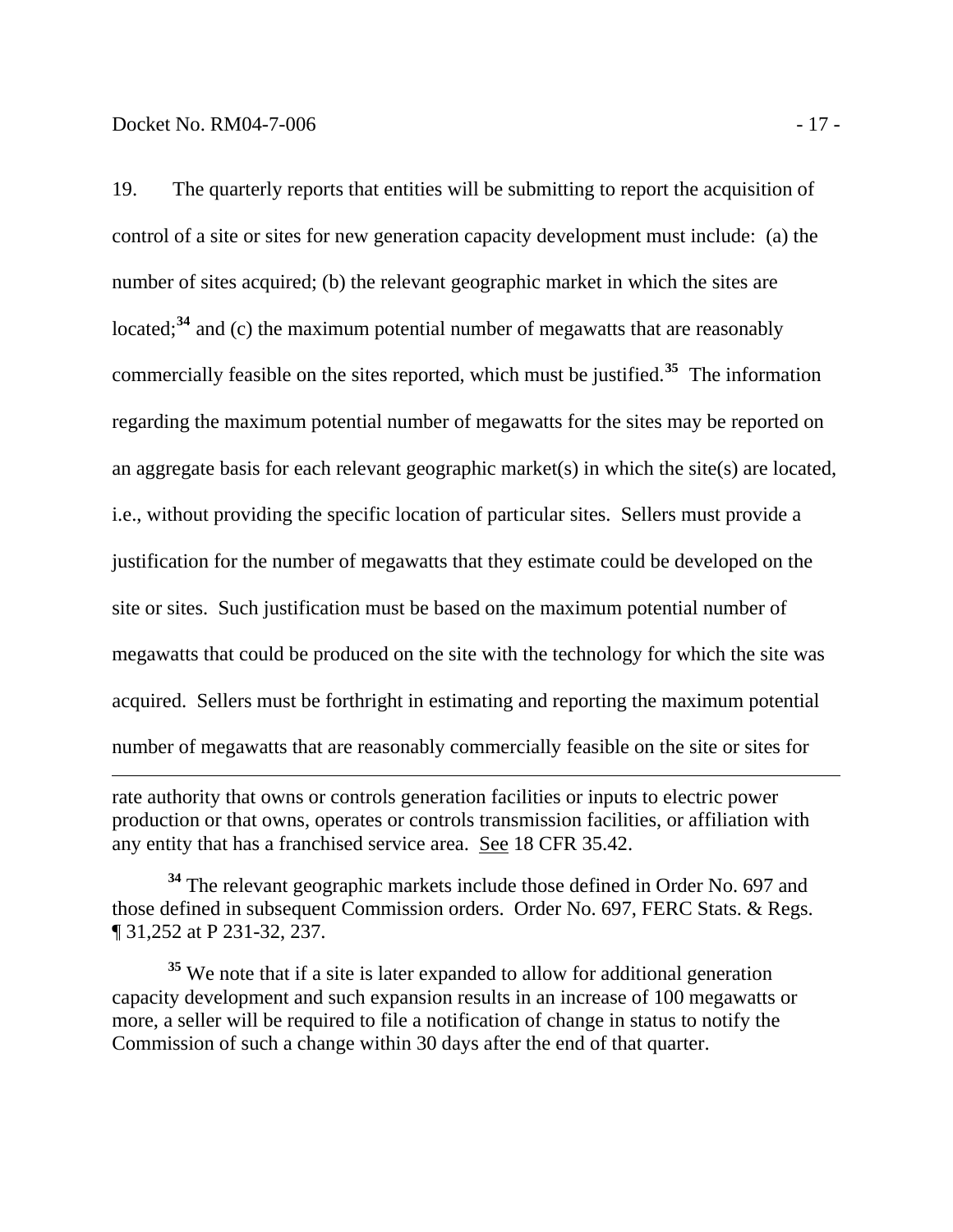new generation capacity development. The Commission will use all of this reported information to identify sellers that may be erecting barriers to entry. We will revise section 35.42 of our regulations to reflect this site acquisition change to the change in status reporting requirement.

20. Separate and apart from the above reporting requirement, and in order to address our concern that Sellers may acquire land that is not used for the development of new generation capacity, and that is instead acquired for the purpose of preventing new generation capacity from being developed on that land, a Seller must also report any land it has acquired, taken a leasehold interest in, obtained an option to purchase or lease, or entered into an exclusivity or other arrangement to acquire for the purpose of developing a generation site and for which site control has not yet been demonstrated (as discussed above) during the prior three years (triggering event), and for which the potential number of megawatts that are reasonably commercially feasible on the land for new generation capacity development is equal to 100 megawatts or more. A Seller must report each such triggering event in a single report by January 1 of the year following the calendar year in which the triggering event occurred. Thus, for example, if a Seller acquires land for new generation capacity development in January 2009, and additional land in March 2009 and it has not demonstrated site control for generation projects on that land (as described above) as of January and March 2012, respectively, then such Seller must file a change in status report notifying the Commission of both acquisitions by January 1, 2013. The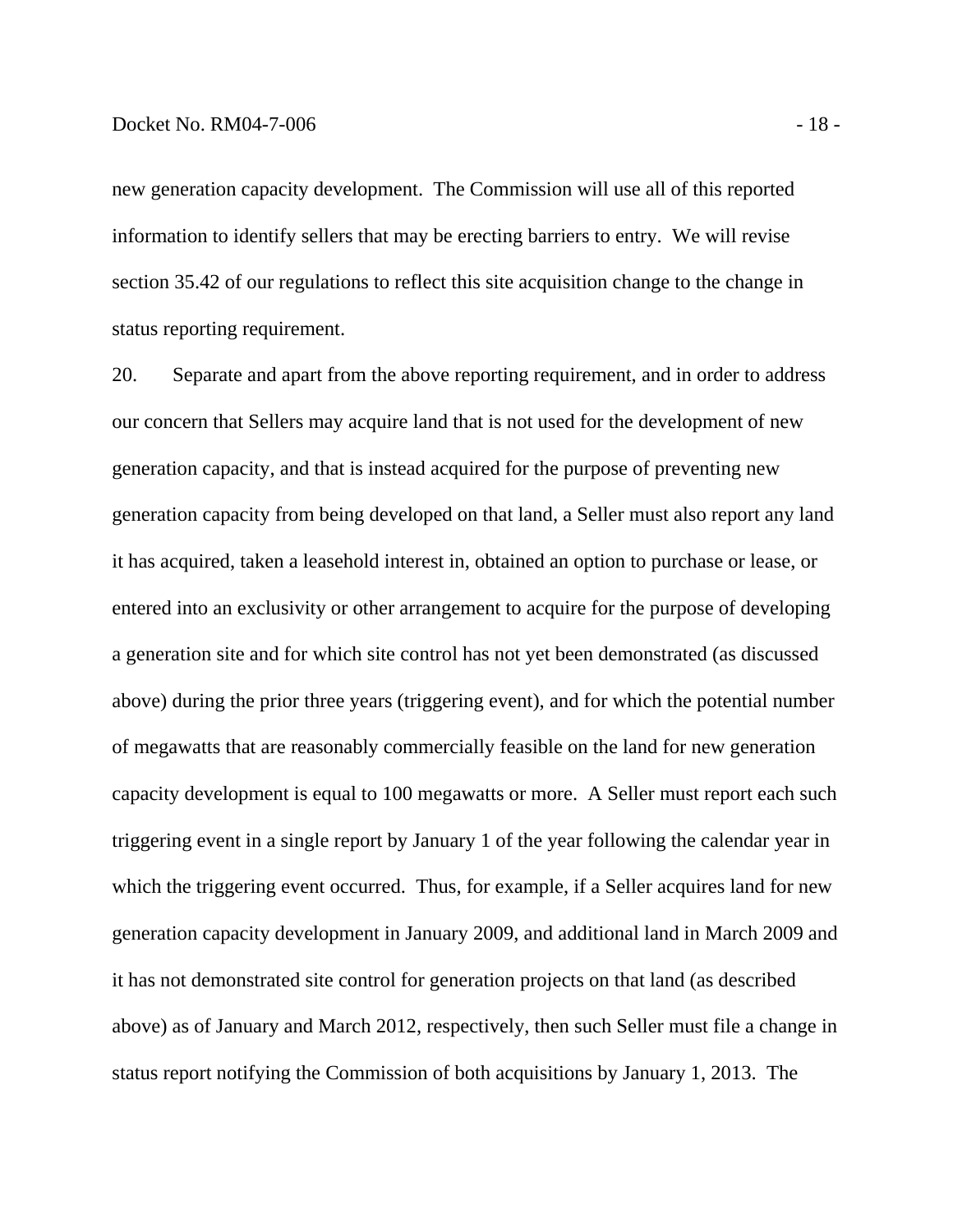#### Docket No. RM04-7-006 - 19 -

information that must be provided and the aggregation of the maximum potential number of megawatts by relevant geographic market is the same as required in the quarterly reports, as described above. We will revise section 35.42 of our regulations to reflect this additional change to the change in status reporting requirement.

21. Finally, for acquired, leased or optioned land lacking site control that have already been held for three years or more prior to the effective date of this order, a Seller must report the required information by January 1, 2010, unless this information has been previously provided to the Commission.

22. We believe that our revision to this requirement strikes a balance by addressing American Wind's concern regarding the burden of the existing requirement and its concern that commercially sensitive information about sites for wind generation development will be made public, and by also providing the Commission with the information necessary to evaluate a seller's ability to erect barriers to entry. In particular, permitting the information on sites for new generation capacity development to be provided on an aggregate basis for each relevant geographic market reduces any potential competitive harm that could result from reporting the location of the sites (since reporting will be on an aggregate basis), and also enables the Commission, which evaluates vertical market power by examining the relevant geographic market in which a seller is located, to obtain the information it needs to evaluate a seller's ability to exercise market power in a particular relevant geographic market. Requiring quarterly (and yearly, as necessary)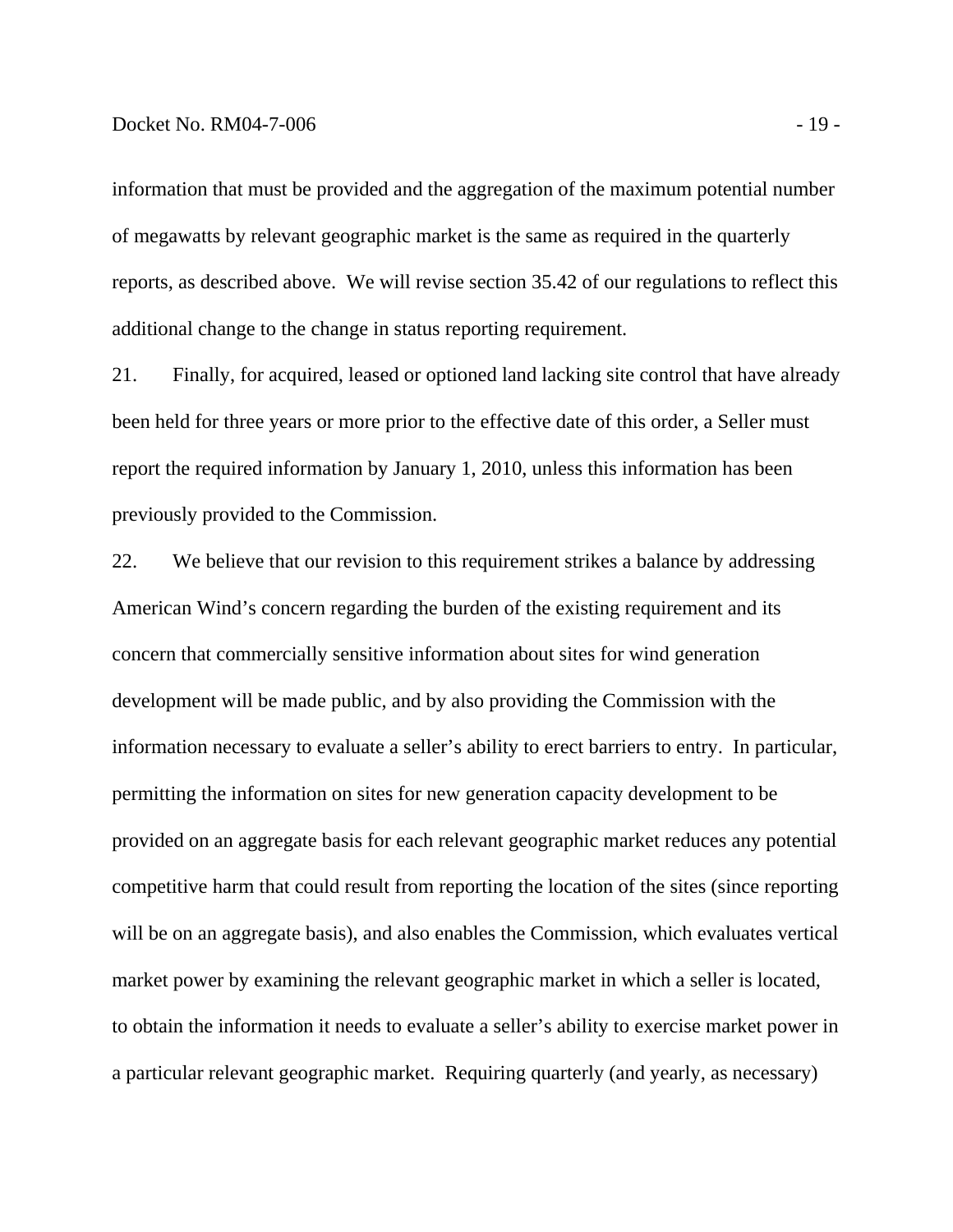<span id="page-22-0"></span>reporting of sites acquired for new generation capacity development also reduces the administrative burden on sellers, which previously were required to report the acquisition of sites within 30 days of the acquisition. In addition, requiring reporting on a quarterly basis (and yearly, as necessary) will likely reduce any potential competitive harm that could result from the disclosure of the nominal information regarding the location of the site or sites for new generation capacity development. Further, in their applications for market-based rate authority and their updated market power analyses, sellers are obligated to make an affirmative statement that they have not erected barriers to entry into the relevant market and will not erect barriers to entry into the relevant market. This continuing obligation provides assurance to the Commission that a seller is not erecting barriers to entry.**<sup>36</sup>**

#### **B. Mitigation**

#### **Protecting Mitigated Markets**

#### **Sales at the Metered Boundary**

#### **Background**

23. In Order No. 697, the Commission stated that it would continue to apply mitigation to all sales in the balancing authority area in which a seller is found, or presumed, to have market power. However, the Commission said it would allow

**<sup>36</sup>** Order No. 697, FERC Stats. & Regs. ¶ 31,252 at P 447.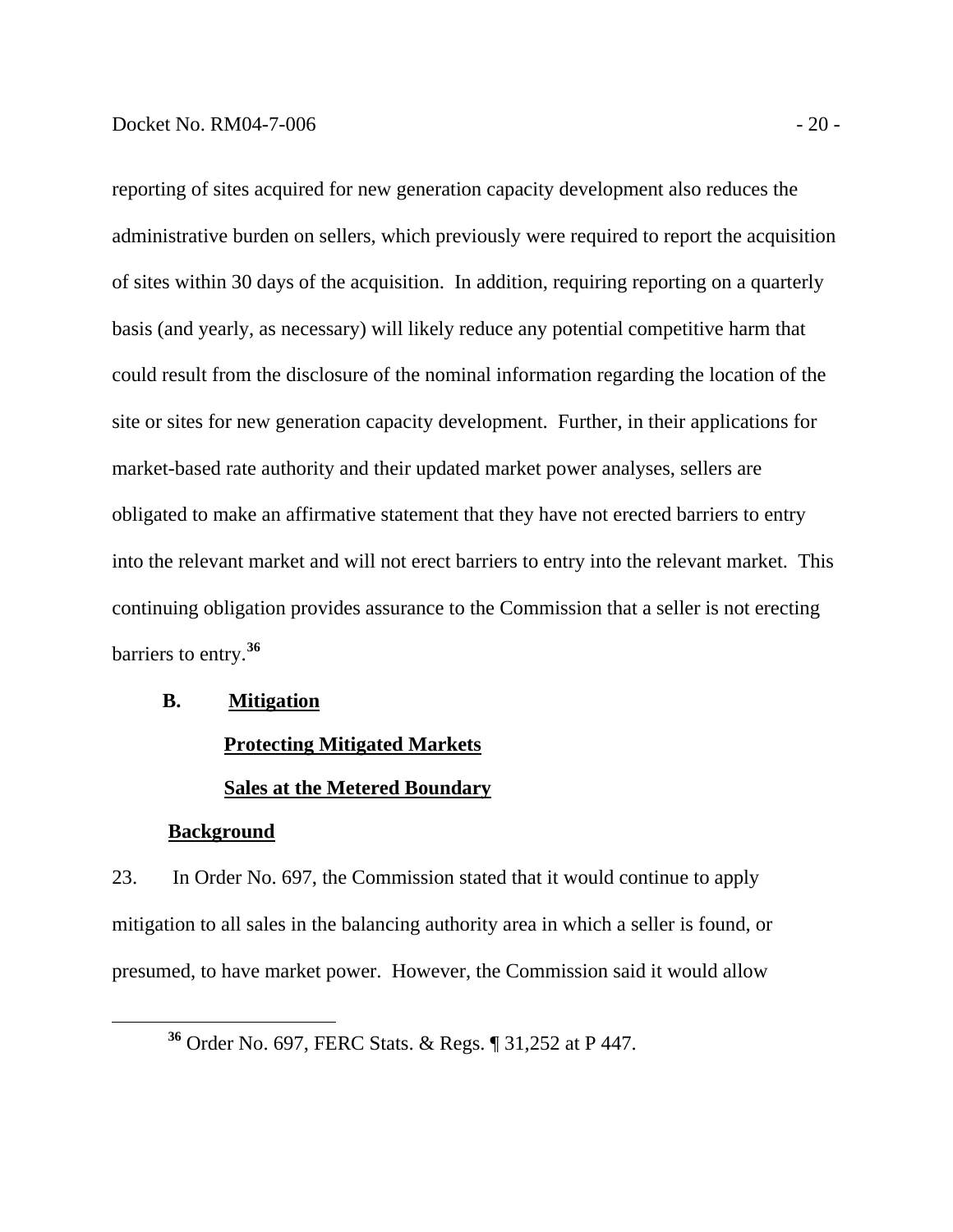mitigated sellers to make market-based rate sales at the metered boundary between a balancing authority area in which a seller is found, or presumed, to have market power and a balancing authority area in which the seller has market-based rate authority, under certain circumstances.**<sup>37</sup>** The Commission also adopted a requirement that mitigated sellers wishing to make market-based rate sales at the metered boundary between a balancing authority area in which the seller was found, or presumed, to have market power and a balancing authority area in which the seller has market-based rate authority maintain sufficient documentation and use a specific tariff provision for such sales.**<sup>38</sup>**

24. On rehearing in Order No. 697-A, the Commission revised the tariff language governing market-based rate sales at the metered boundary to conform with the discussion in the December 14 Clarification Order regarding use of the term "mitigated market." The Commission stated that, as explained in the December 14 Clarification Order, "balancing authority area in which a seller is found, or presumed, to have market power" is a more accurate way to describe the area in which a seller is mitigated.**[39](#page-23-0)**

**<sup>37</sup>** Id. P 817 (citing North American Electric Reliability Corporation, Glossary of Terms Used in Reliability Standards at 2 (2007), available at [ftp://www.nerc.com/pub/sys/all\\_updl/standards/rs/Glossary\\_02May07.pdf\)](ftp://www.nerc.com/pub/sys/all_updl/standards/rs/Glossary_02May07.pdf)).

**<sup>38</sup>** Id. P 830.

<span id="page-23-0"></span>**<sup>39</sup>** Order No. 697-A, FERC Stats. & Regs. ¶ 31,268 at P 333.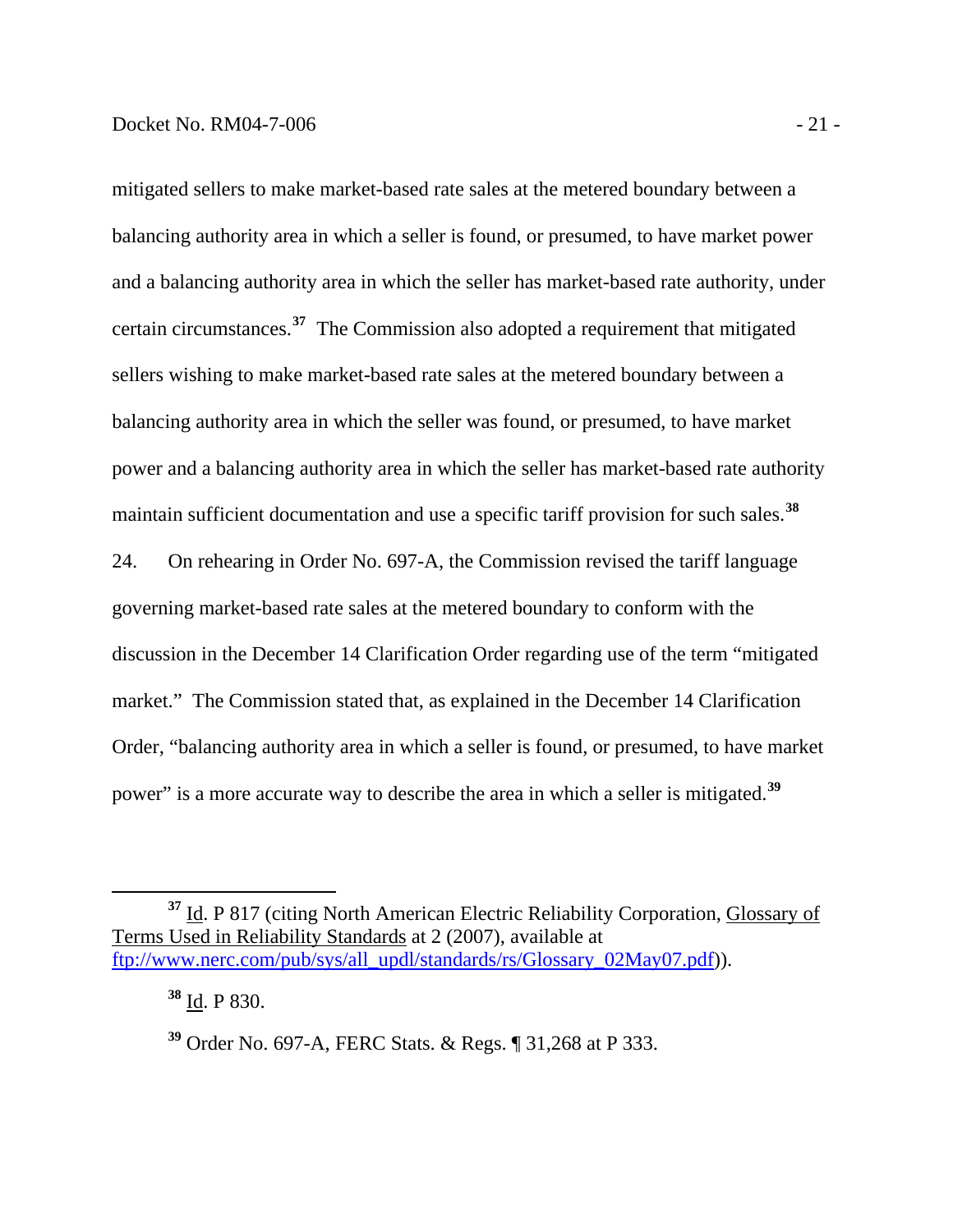25. In addition, after considering comments regarding the difficulty of determining and documenting intent, the Commission decided in Order No. 697-A to eliminate the intent element of the tariff provision, which stated that "any power sold hereunder is not intended to serve load in the seller's mitigated market." Because the Commission eliminated the seller's intent requirement, it modified the tariff provision to require that "the mitigated seller and its affiliates do not sell the same power back into the balancing authority area where the seller is mitigated."**[40](#page-24-0)** In this regard, the Commission noted that "[t]o provide additional regulatory certainty for mitigated sellers, the Commission clarified that once the power has been sold at the metered boundary at market-based rates, the mitigated seller and its affiliates may not sell that same power back into the mitigated balancing authority area, whether at cost-based or market-based rates."**[41](#page-24-1)** The Commission also stated that because it was eliminating the intent requirement, it need not address issues raised regarding documentation necessary to demonstrate the mitigated seller's intent.

26. Further, in response to a request for clarification submitted by the Pinnacle West Companies (Pinnacle), the Commission also clarified in Order No. 697-A that mitigated sellers and their affiliates are prohibited from selling power at market-based rates in the

<span id="page-24-1"></span><span id="page-24-0"></span> $\overline{a}$ 

**<sup>41</sup>** Id. n.464.

**<sup>40</sup>** Id. P 334.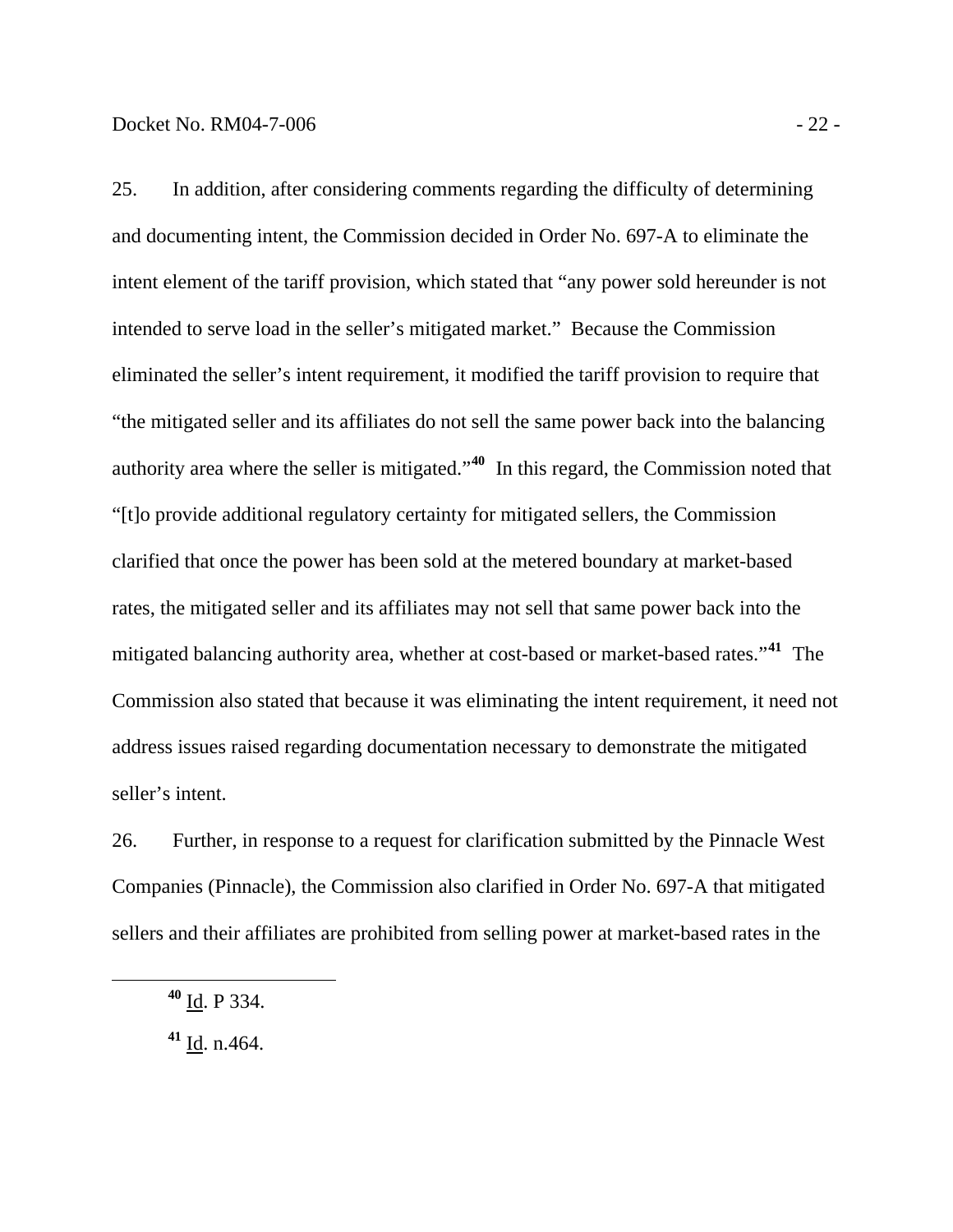balancing authority area in which a seller is found, or presumed, to have market power.**<sup>42</sup>** Accordingly, the Commission clarified that an affiliate of a mitigated seller is prohibited from selling power that was purchased at a market-based rate at the metered boundary back into the balancing authority area in which the seller has been found, or presumed, to have market power. The Commission stated that to the extent that the mitigated seller or its affiliates believe that it is not practical to track such power, they can either choose to make no market-based rate sales at the metered boundary or limit such sales to sales to end users of the power, thereby eliminating the danger that they will violate their tariff by re-selling the power back into a balancing authority in which they are mitigated.**<sup>43</sup>**

27. In Order No. 697-B, in response to the rehearing request of E.ON U.S. LLC (E.ON), the Commission explained that it appreciated concerns regarding the difficulty of defining the term "same power." For this reason, the Commission revised the tariff provision for market-based rate sales at the metered boundary, which included revising the provision stating that the "Seller and its affiliates do not sell the same power back into the balancing authority area where the seller is mitigated," to state that "if the Seller wants to sell at the metered boundary of a mitigated balancing authority area at marketbased rates, then neither it nor its affiliates can sell into that mitigated balancing authority

**<sup>42</sup>** Id. P 335.

**<sup>43</sup>** Id. P 336.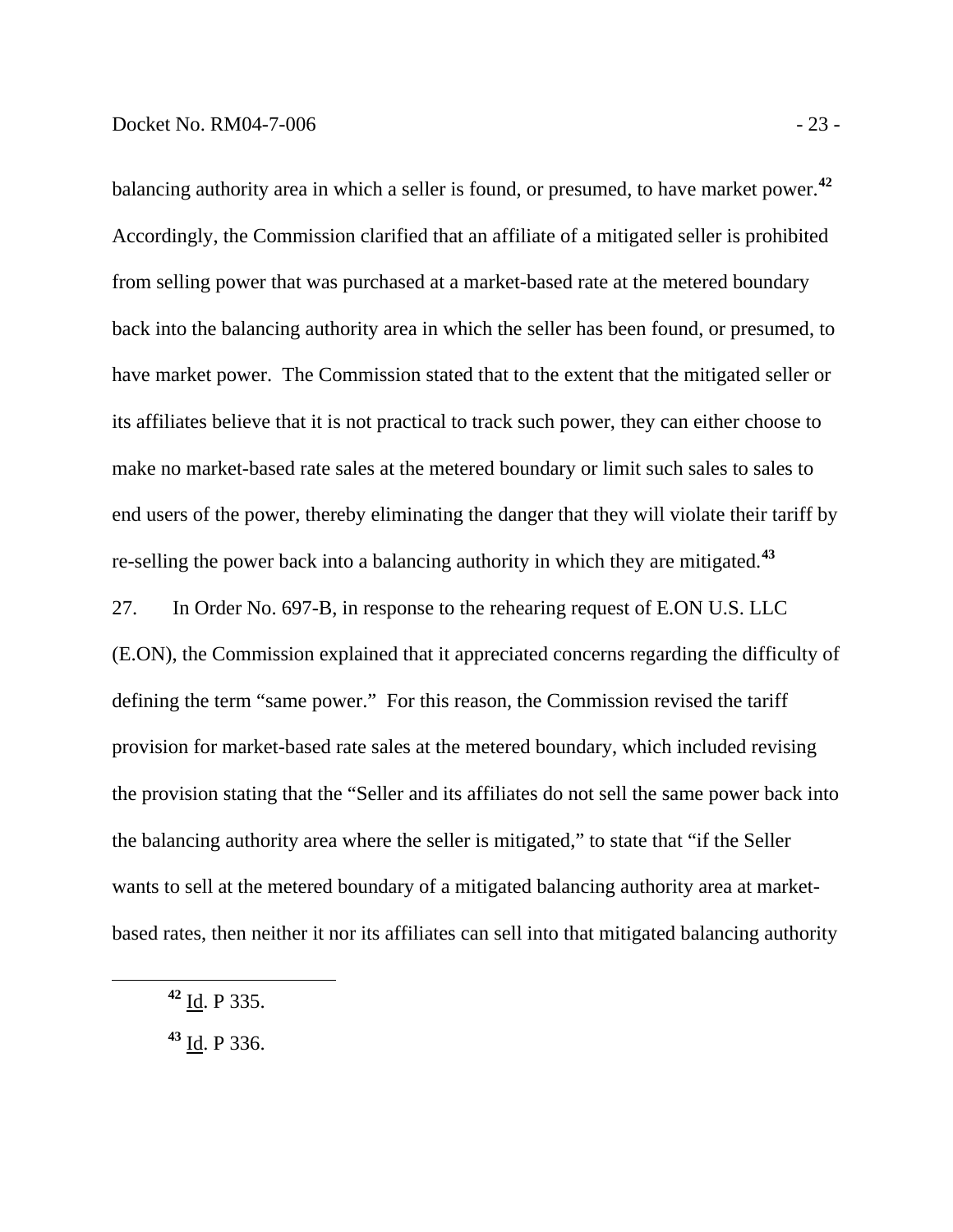area from the outside." The Commission noted that this revised tariff language will prevent a mitigated seller making market-based rate sales at the metered boundary from selling power into the mitigated market through its affiliates. It also explained that sellers may choose to make no market-based rate sales at the metered boundary, or to limit such sales to end users of the power, thereby eliminating the danger they will violate their tariff by re-selling power back into a balancing authority in which they are mitigated.**<sup>44</sup>**

#### **Requests for Rehearing**

28. On rehearing of Order No. 697-B, E.ON again takes issue with the mitigated sales tariff provision, arguing that the Commission erred in revising the mitigated sales tariff provision in Order No. 697-B. E.ON contends that the revised tariff provision is overbroad and prohibits legitimate transactions. It argues that the tariff provision should be revised to state that "ii) if the Seller wants to sellsells at the metered boundary of a mitigated balancing authority area at market-based rates, then neither it nor its affiliates can sell into that mitigated balancing authority area from the outside at the same border for delivery at the same time except pursuant to long-term (one-year or longer) agreements or as a result of changed circumstances."**[45](#page-26-0)** E.ON argues that, as revised in

<span id="page-26-0"></span>**<sup>44</sup>** Order No. 697-B, FERC Stats. & Regs. ¶ 31,285 at P 77 (citing Order No. 697- A, FERC Stats. & Regs. ¶ 31,268 at P 336).

**<sup>45</sup>** E.ON January 21, 2009 Rehearing Request at 3, 5.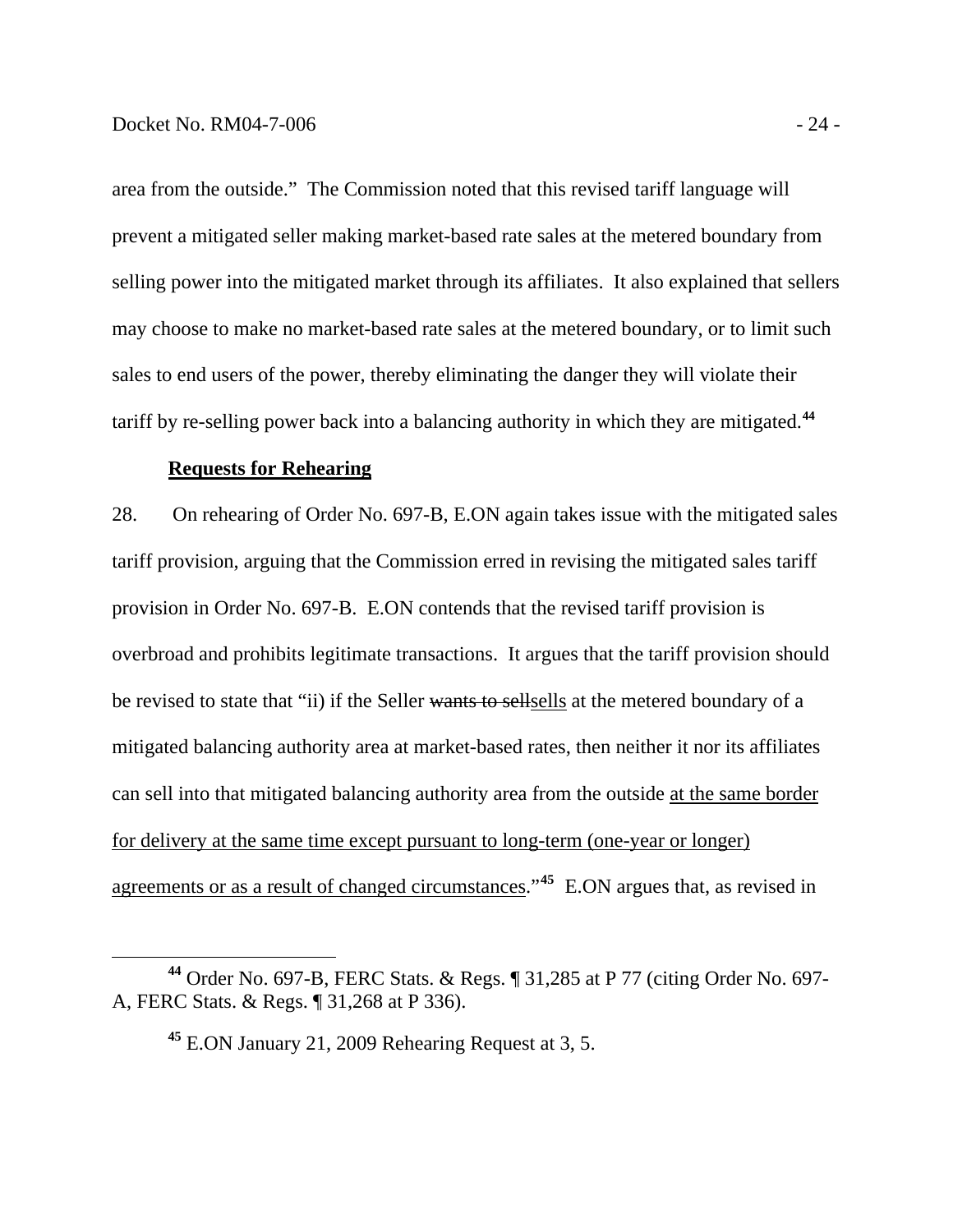Order No. 697-B, the tariff provision governing mitigated sales does not expressly state that a border sale need actually occur. E.ON suggests that the Commission should change the words "wants to sell" to "sells" to eliminate any risk of misinterpretation. In support of its proposal, E.ON argues that the mitigated sales tariff provision should contain a "temporal limitation" so that it cannot be read to prohibit a mitigated seller or its affiliates from ever selling from the outside into the mitigated balancing authority area. E.ON believes that the Commission intended only to stop the "looping" of power in a manner that circumvents the mitigation imposed on an entity.**<sup>46</sup>**

29. E.ON also argues that the mitigated sales tariff provision should contain an exemption for retail or wholesale cost-based requirements contracts into the mitigated balancing authority area from the outside so that long-term purchases from outside a mitigated market used to serve retail or cost-based wholesale requirements customers do not restrict the ability of a mitigated seller from making a spot "outbound" border sale. According to E.ON, failure to modify the condition in this manner would severely restrict the ability of its public utility subsidiaries Louisville Gas and Electric Company and Kentucky Utilities Company to make truly "outbound" off-system sales at the border of their control area, leading to higher prices.**[47](#page-27-0)** E.ON also proposes adding language to the

**<sup>46</sup>** Id. at 8.

<span id="page-27-0"></span>**<sup>47</sup>** Id. at 10.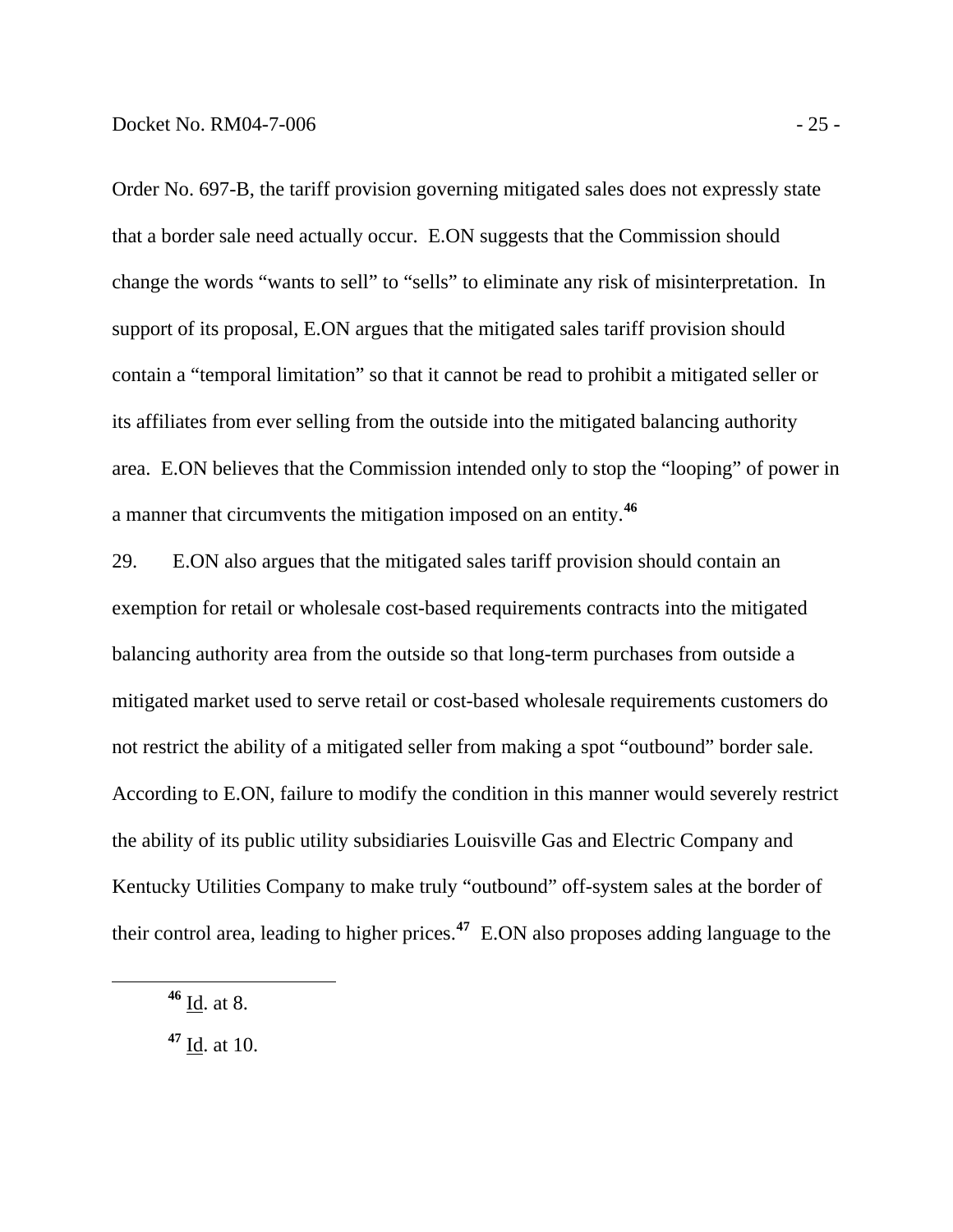condition so as to carve out long-term agreements of one-year or more in duration that provide for the sale of power into the mitigated market from the outside. E.ON contends that as revised in Order No. 697-B, the mitigated sales tariff provision could prohibit transactions necessitated by reserve sharing agreements or changed operational circumstances, and could have a chilling effect on forward contracting by forcing mitigated sellers to only transact in real time because of their concerns that they may guess wrong and need to buy power at the last minute if they are short, or sell power at the last minute if called upon under a reserve sharing agreement.**<sup>48</sup>** In addition, E.ON asserts that the revised mitigated sales tariff provision could prohibit opportunity purchases by utilities that seek to reduce the costs of serving load.**<sup>49</sup>**

30. Pinnacle, too, seeks further revision to the mitigated sales tariff provision and argues that the Commission erred in linking all market-based rate sales made at the metered boundary to all incoming sales into a mitigated balancing authority area. Pinnacle requests that the Commission clarify that making a border sale does not prohibit all future sales of a mitigated seller or its affiliates from entering the mitigated balancing authority area. It states that, at a minimum, the Commission should clarify that it does not intend for the revised provision to capture cost-based sales into or out of a mitigated

**<sup>48</sup>** Id. at 12.

**<sup>49</sup>** Id. at 13.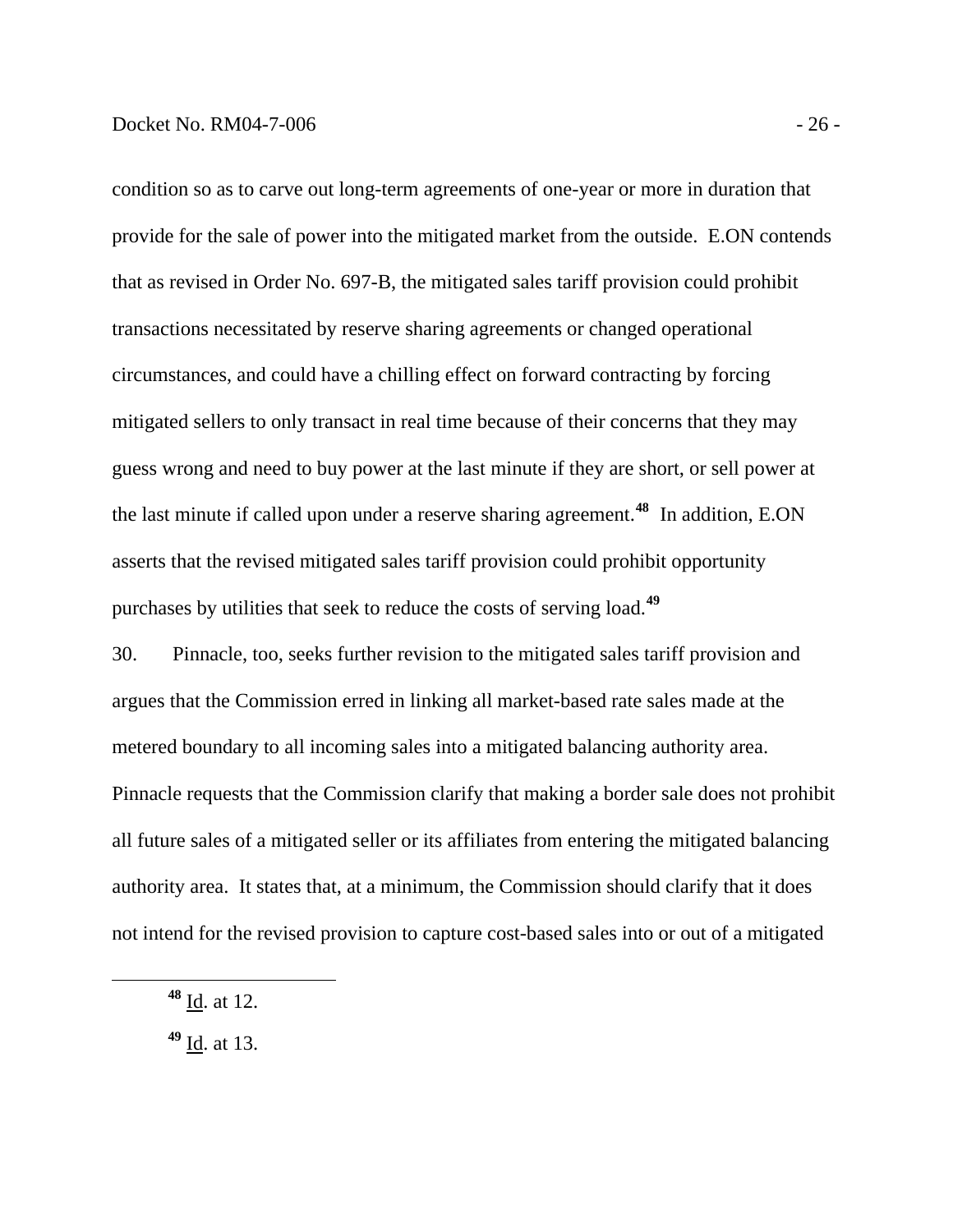balancing authority area.**<sup>50</sup>** Pinnacle states that if the revised provision is interpreted to prohibit *any* subsequent sales of a mitigated seller or its affiliates from entering the mitigated balancing authority area, this would completely preclude the mitigated seller from selling into the mitigated balancing authority area. Such a result, Pinnacle contends, could endanger the stability of the Phoenix Valley Load Pocket in the event of an emergency,<sup>51</sup> and could result in Pinnacle violating its must-offer requirements. Specifically, Pinnacle states that if it is not permitted to make sales into the mitigated balancing authority area, or is effectively prohibited from making sales at border points, its posting of available capacity will be less effective for the Southwest in that Pinnacle would have to withhold available generation due to its inability to make sales in certain areas.**<sup>52</sup>**

31. MidAmerican Energy Company (MidAmerican) and American Electric Power Service Corporation (AEP) also seek rehearing of the mitigated sales tariff provision as revised in Order No. 697-B. These petitioners argue that the Commission erred in adopting an overly broad mitigation provision that could restrict legitimate transactions. They contend that under the tariff provision adopted in Order No. 697-B, mitigated

**<sup>52</sup>** Id. at 4.

**<sup>50</sup>** Pinnacle January 21, 2009 Rehearing Request at 5.

**<sup>51</sup>** Id. at 3-4.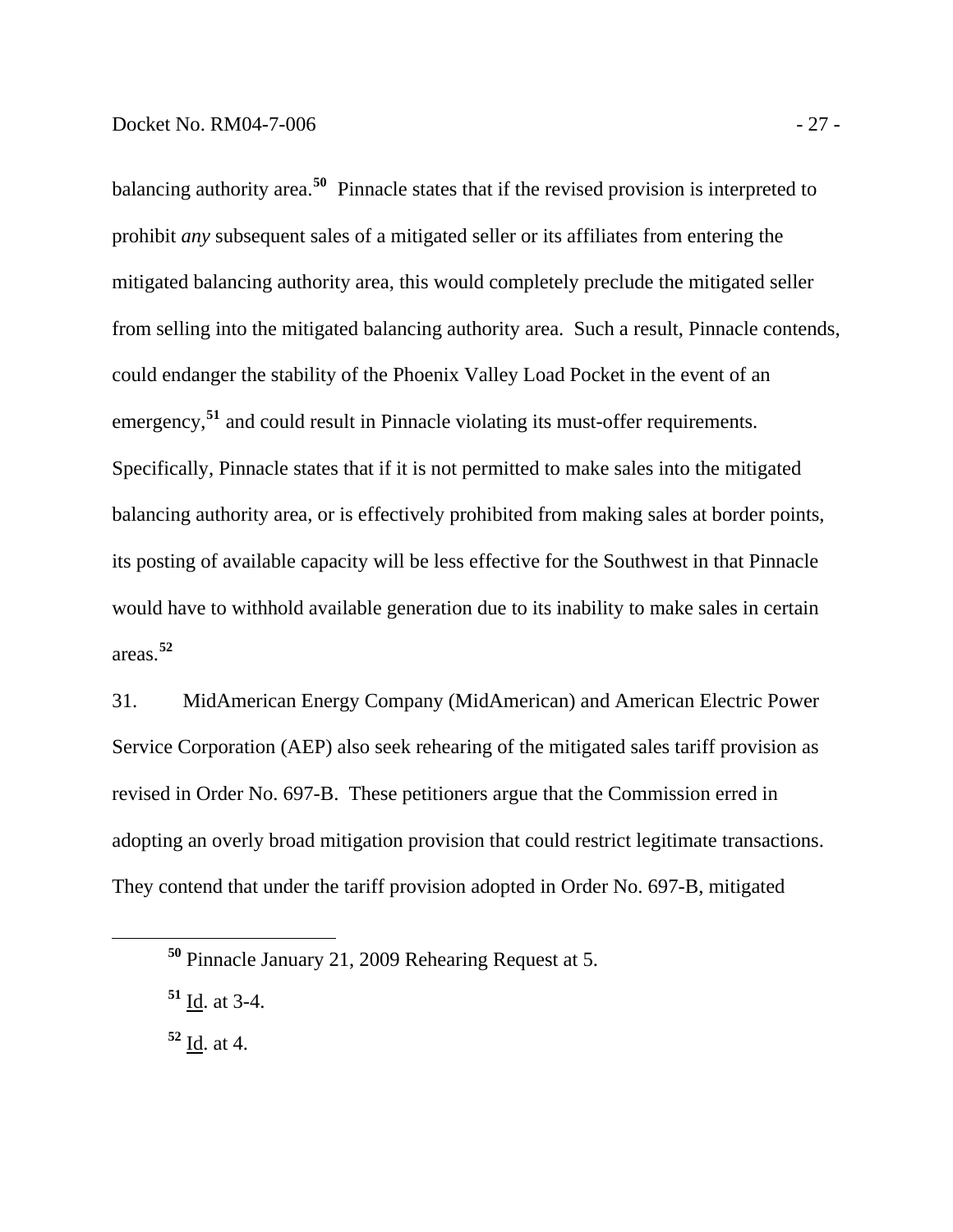utilities are presented with three alternatives, each of which "unnecessarily and unfairly" disadvantages their customers: (i) decline to make market-based rate sales and thereby forego revenues used to reduce system costs; (ii) decline to import power from "the outside" and thereby forego least-cost resources that could be used to reliably serve load and make sales within the mitigated market; or (iii) make sales to customers within the mitigated market at prices that may not recover incremental costs, thereby unfairly subsidizing those transactions.**<sup>53</sup>** MidAmerican and AEP therefore assert that the Commission should rescind Order No. 697-B's revision and revert to the mitigated sales tariff provision adopted in Order No. 697. According to these petitioners, the tariff provision adopted in Order No. 697 captures transactions purposefully structured to evade mitigation while permitting utilities to continue to engage in legitimate transactions from the "outside," even when energy scheduled under those transactions subsequently is reflected in the price for opportunity sales made within the balancing authority area.**<sup>54</sup>**

32. MidAmerican and AEP argue that if the Commission declines to grant rehearing, it should clarify that the mitigated sales tariff provision applies only to short-term purchases made from the "outside" by the mitigated seller and not to deliveries scheduled from the mitigated seller's own generation originating "outside" the mitigated balancing

**<sup>54</sup>** Id. at 7-8.

**<sup>53</sup>** MidAmerican January 21, 2009 Rehearing Request at 6.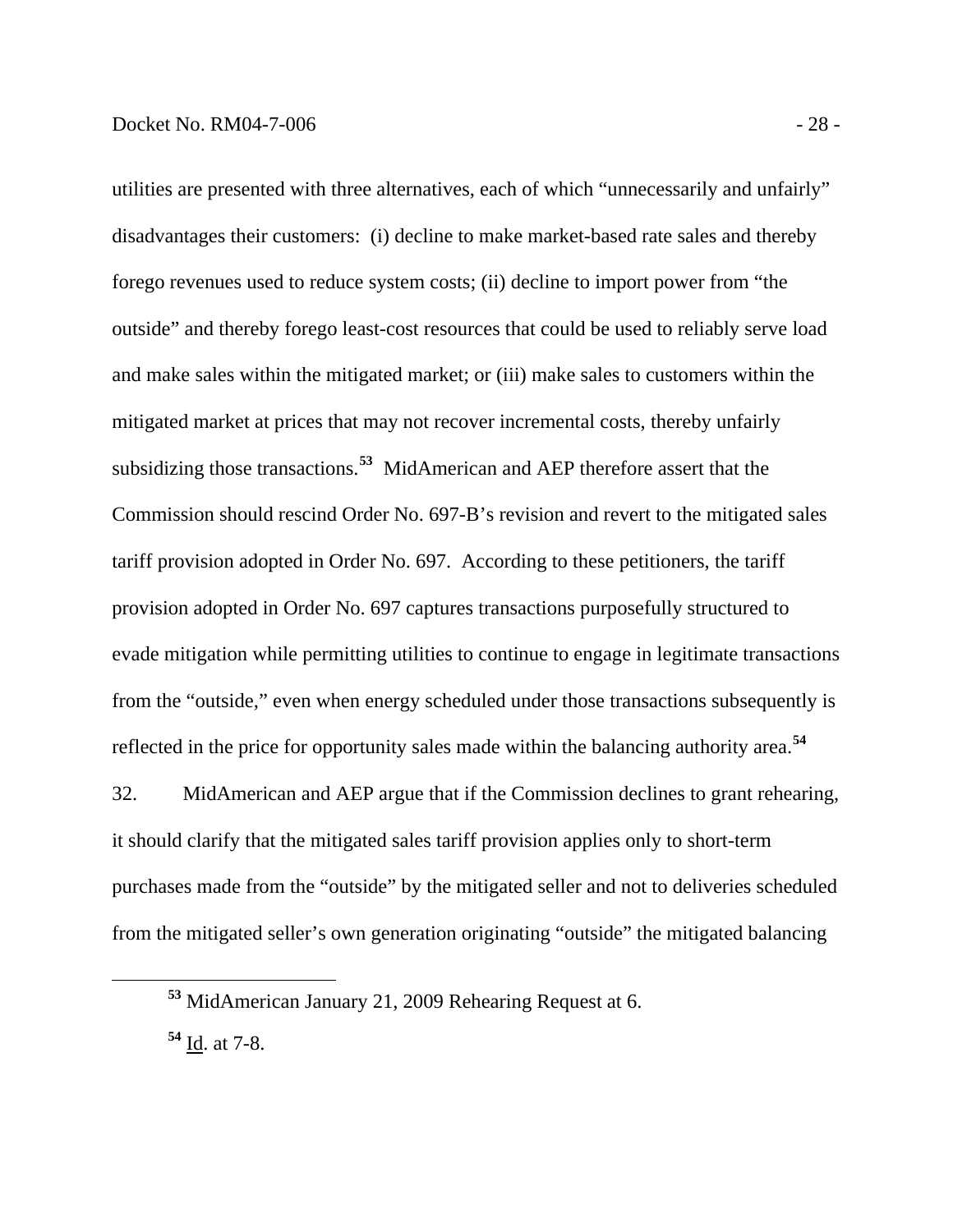authority area or from long-term capacity contracts entered into to meet load requirements. These petitioners contend that these arrangements "do not involve the Commission's ricochet concern and should not be swept within the Order No. 697-B mitigation provision."**<sup>55</sup>**

33. Xcel Energy Services Inc. (Xcel) requests clarification that the prohibition on sales into the mitigated balancing authority area does not prevent a mitigated seller from engaging in a purchase of economy power from outside the mitigated balancing authority area in order to lower costs for serving native load. It argues that mitigated sellers that make sales of power at border locations may have opportunities to enter into legitimate economy purchases outside the balancing authority area that would serve to lower overall generation costs to their native load customers. Xcel contends that one mitigation option is to "track the power from a border sale with the possibility of retroactive re-pricing."**[56](#page-31-0)** 34. Xcel requests clarification that mitigated sellers are only prohibited from making sales into a mitigated balancing authority area if the seller is simultaneously engaged in a sale at the metered boundary.**[57](#page-31-1)** In support of this request, Xcel argues that during

<span id="page-31-0"></span>periods when the seller is not making sales at the border of its mitigated balancing

**<sup>55</sup>** Id. at 8.

<span id="page-31-1"></span>**<sup>56</sup>** Xcel January 21, 2009 Request for Clarification at 7. **<sup>57</sup>** Id. at 5.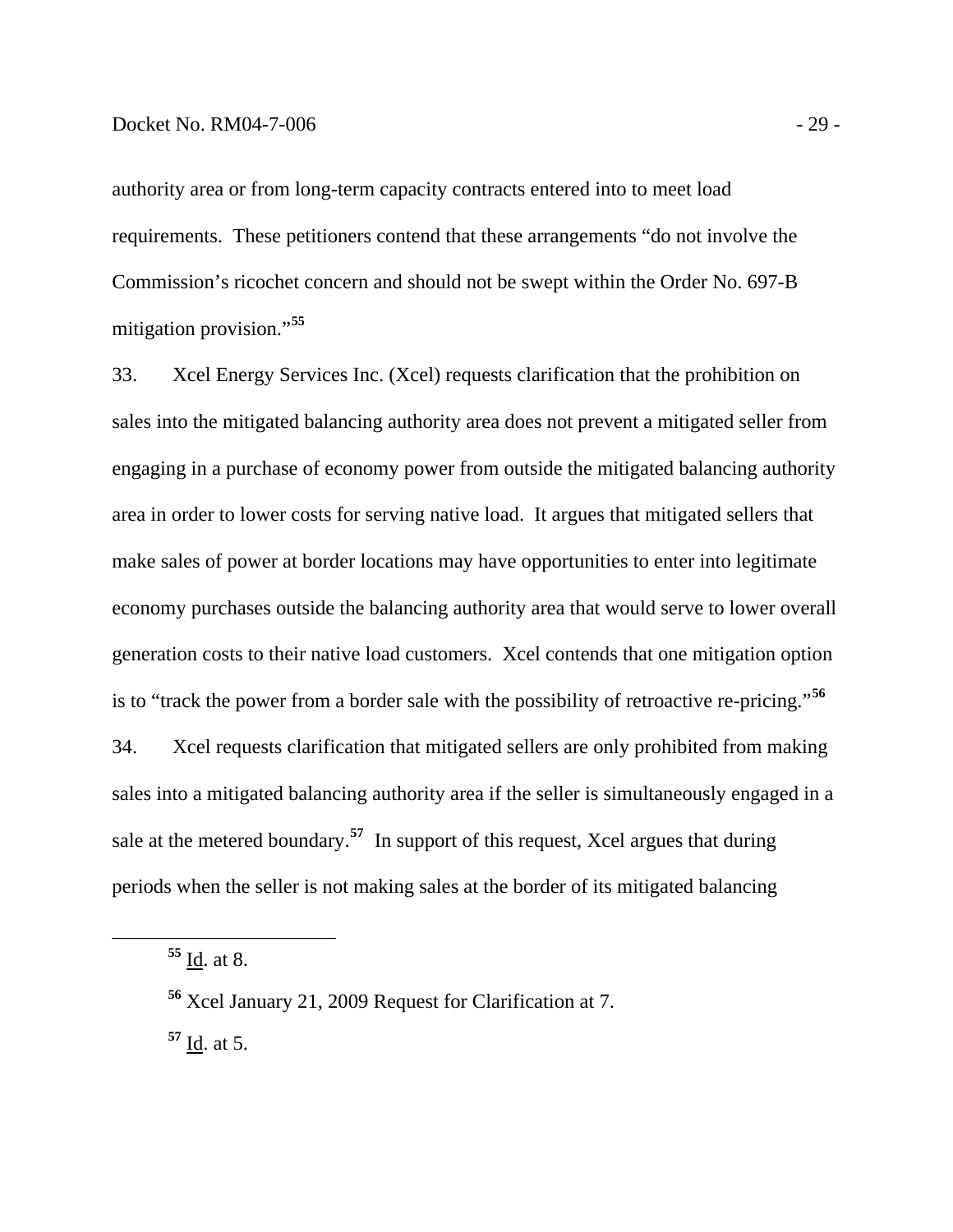market power in the mitigated balancing authority area through a sale that originates outside of that mitigated balancing authority area.<sup>58</sup> Xcel therefore asks for clarification balancing authority area to a counterparty within the balancing authority area. authority area, there would be no way for the seller or its affiliates to benefit from their that it is permitted to enter into a sale at a delivery point located outside of the mitigated

35. The Edison Electric Institute (EEI) likewise seeks rehearing of the mitigated sales tariff provision as set forth in Order No. 697-B.**[59](#page-32-0)** EEI contends that the revised provision will unnecessarily constrain sales by mitigated sellers and their affiliates to the detriment of customers in all markets. EEI argues that as revised in Order No. 697-B, the mitigated sales tariff provision could be interpreted to prohibit all sales by mitigated sellers and their affiliates into a mitigated market from the outside if the sellers opt to engage in one or more metered boundary sales. EEI asserts that this interpretation would completely exclude all sales into the mitigated balancing authority area by a mitigated seller and its affiliates, removing these sellers from the marketplace and exacerbating any

**<sup>58</sup>** Id. at 8.

<span id="page-32-0"></span>**<sup>59</sup>** We note that EEI's request for rehearing of the mitigated sales tariff provision is out-of-time insofar as EEI did not raise issues concerning mitigated sales at the metered boundary on rehearing of Order Nos. 697 and 697-A and appears to be an attempt to relitigate the determinations made by the Commission in those orders.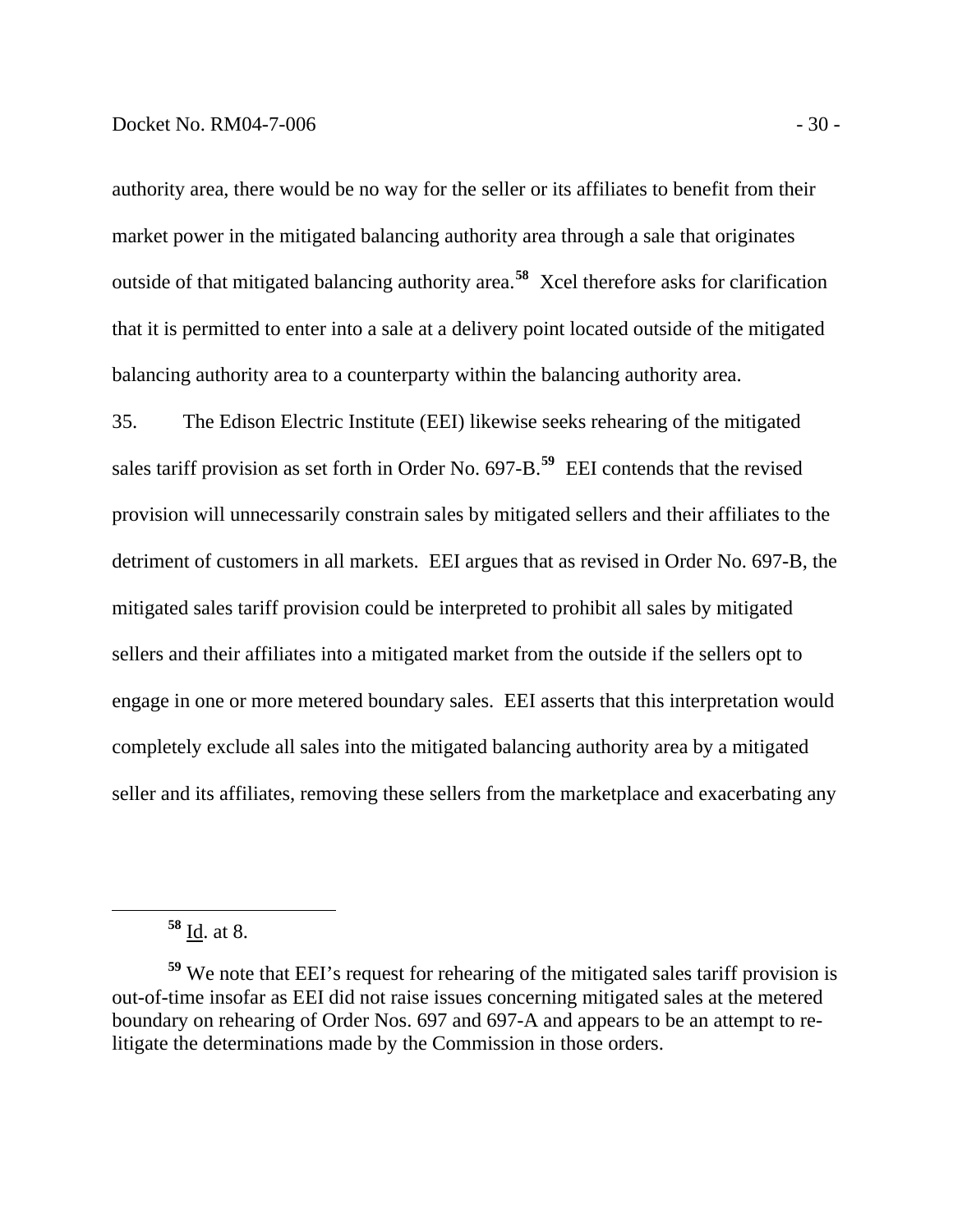potential imbalance of market power in the mitigated balancing authority area.**<sup>60</sup>** EEI contends that the revised tariff language could be interpreted to violate certain must-offer and load-following requirements.

36. EEI argues that the Commission should return to the intent-based concept adopted in Order No. 697, while also identifying five types of transactions that would be permitted without first needing to demonstrate intent even if a mitigated seller does engage in market-based rate sales at the metered boundary.**[61](#page-33-0)** EEI asserts that the following five types of transactions should be permitted without first needing to demonstrate intent, even if a mitigated seller does engage in market-based rate border sales: (1) sales at "liquid trading hubs" or into ISO and RTO markets outside of the seller's mitigated market; (2) cost-based sales in which title transfers within the mitigated market (whether they are sourced and sunk in the mitigated market, are sourced "into" the mitigated market from the outside by the seller or its affiliates, or are wheeled "out of" the mitigated market by a purchaser); (3) sales to load-serving entities such as investor-owned utilities, municipalities, and cooperatives that serve retail load outside the mitigated market, even if those entities may at times need to sell power back into the mitigated market if their supply is too great (since the timing and occurrence of such

<span id="page-33-0"></span>**<sup>61</sup>** Id. at 3.

**<sup>60</sup>** EEI January 22, 2009 Corrected Rehearing Request at 5-6.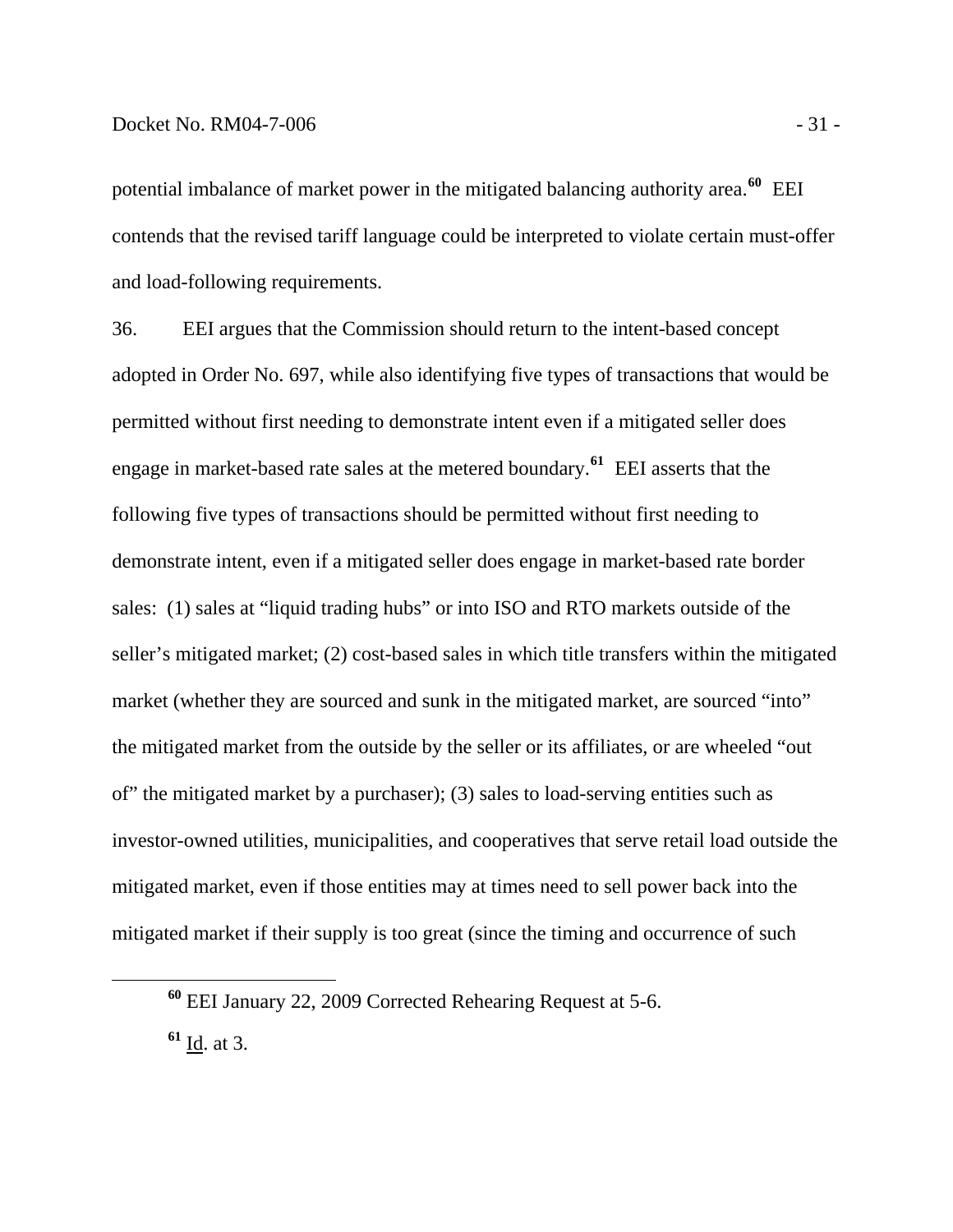excess-power sales back into the mitigated market will be beyond the control of the mitigated seller); (4) other types of transactions that are independent of the border sales, such as sales of blocks of power to be delivered at dates and times other than the border sale block of power, power made available under must-offer requirements, and loadfollowing power; and (5) to bolster reliability, the Commission should clarify that the border sale constraints do not require a mitigated seller or its affiliates, which otherwise would be precluded from selling power into the mitigated area from the outside, to withhold making those sales during times at which the seller or affiliates are called on to act to maintain system reliability. EEI argues that at a minimum, the Commission should clarify that the border sales constraints will not prevent emergency sales, sales that are required to maintain reserve levels or to comply with system redispatch obligations, or sales that are otherwise authorized by the Commission either generically or case-bycase.**<sup>62</sup>**

37. EEI also includes an expedited motion for partial stay in its rehearing request in which it asks that the Commission stay the effectiveness of the border sales constraints set forth in Order Nos. 697, 697-A and 697-B until at least 30 days after the Commission has acted on the merits of EEI's request for rehearing.**[63](#page-34-0)**

<span id="page-34-0"></span>**<sup>63</sup>** Id. at 9.

**<sup>62</sup>** Id. at 8-9.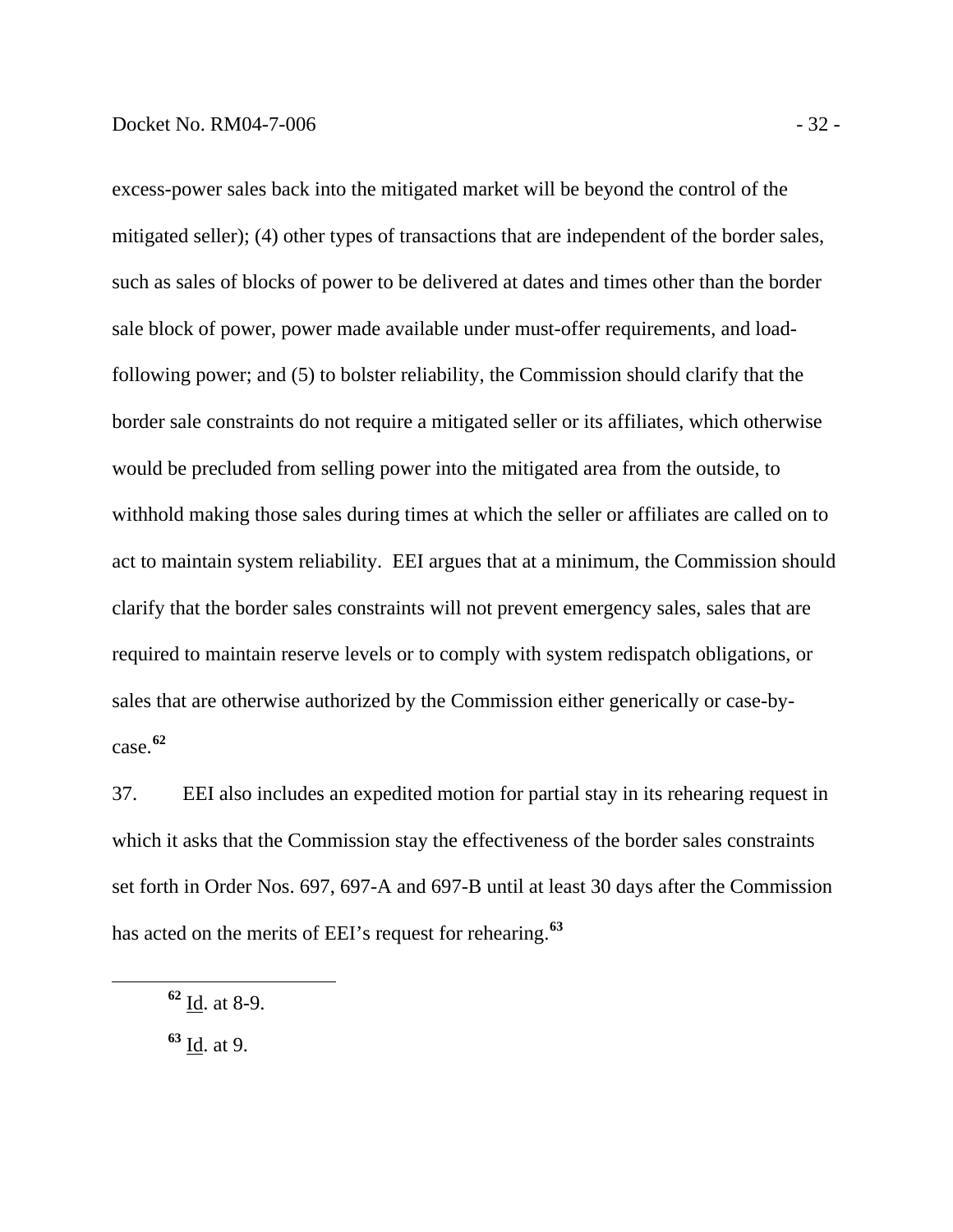38. Separately, Tampa Electric submitted a motion for an extension of time to comply with the revised mitigated sales tariff provision set forth in Order No. 697-B. Tampa Electric requests that the Commission defer the effective date of the modified language governing mitigated sales at the metered boundary pending Commission action on requests for rehearing of Order No. 697-B on this issue.**[64](#page-35-0)** Tampa Electric also states that it supports EEI's request for rehearing.

39. On January 27, 2009, the National Rural Electric Cooperative Association (NRECA) and the American Public Power Association (APPA) filed an answer in response to EEI's motion for partial stay. NRECA and APPA argue that EEI's motion for partial stay should be denied because EEI does not demonstrate that a stay is appropriate. They argue that EEI does not specify any irreparable injury that EEI or its member companies will suffer absent a stay, does not address whether the requested stay would substantially harm other parties, and does not show that the stay is in the public interest. They point out that EEI's request for rehearing is the third time in this proceeding that sellers have requested the Commission to modify the restrictions on

<span id="page-35-0"></span>**<sup>64</sup>** In its request for an extension of time to comply with the revised mitigated sales tariff provision, Tampa Electric states that it supports EEI's request for rehearing. On January 28, 2009, the Commission issued an order granting Tampa Electric's request for an extension of time to comply with the tariff provision on mitigated sales at the metered boundary as revised in Order No. 697-B until such time as the Commission issues an order on rehearing of Order No. 697-B. Order Granting Extension of Time to Comply, 126 FERC ¶ 61,072; see supra P 6.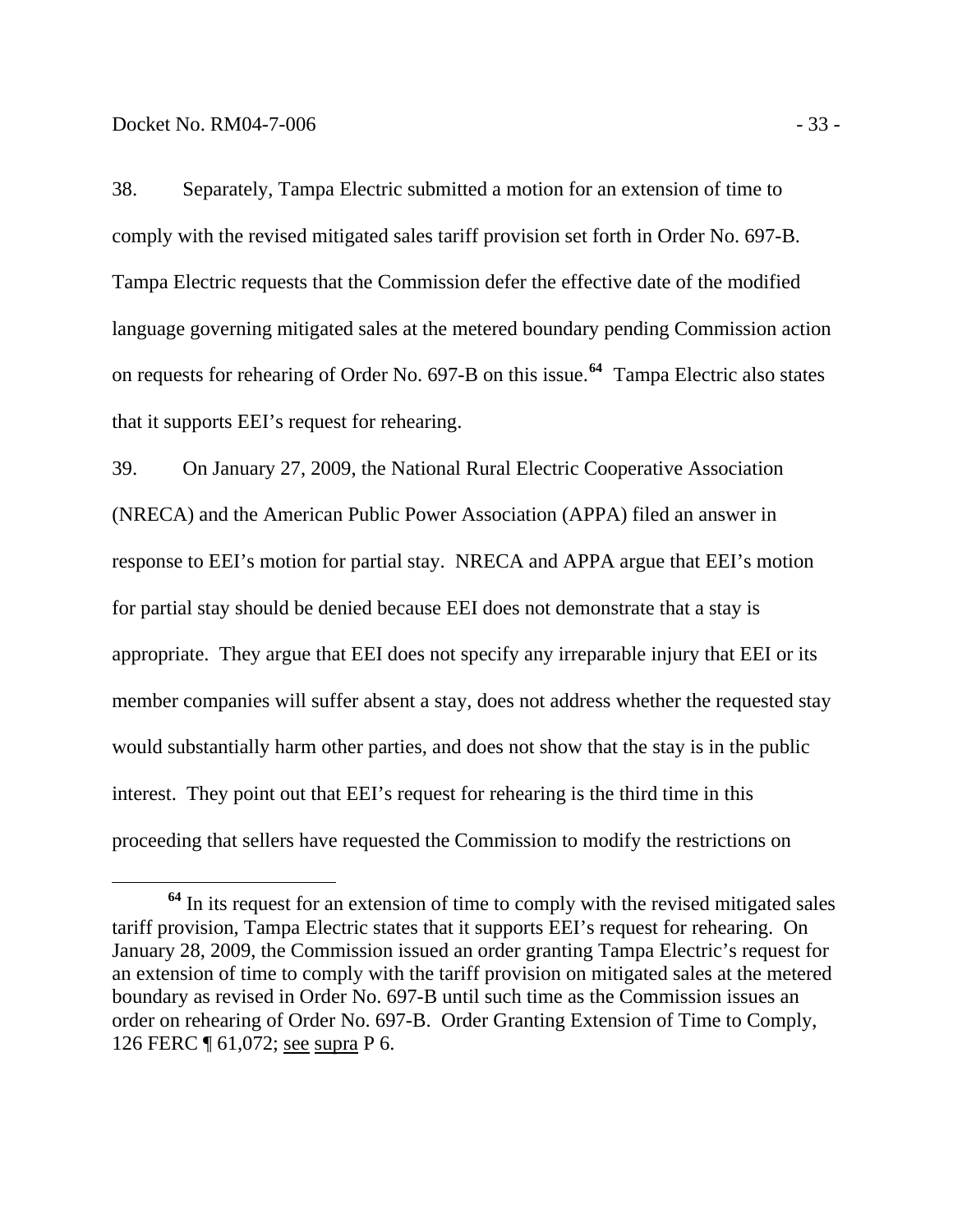market-based sale at the metered boundaries of mitigated balancing authority areas.**<sup>65</sup>** NRECA and APPA also argue that ending all restrictions on market based rate sales at the metered boundary of balancing authority areas in which a seller is mitigated, even temporarily, would harm wholesale markets and customers.**<sup>66</sup>**

#### **Commission Determination**

#### **Procedural Issues**

40. We find that EEI does not provide the required justification for a stay of the mitigated sales tariff provision. Under section 705 of the Administrative Procedure Act (APA), the Commission may stay its action when it finds that "justice so requires."**[67](#page-36-0)** In addressing motions for stay, the Commission considers: (1) whether the moving party will suffer irreparable injury without a stay; (2) whether issuing a stay will substantially harm other parties; and (3) whether a stay is in the public interest.<sup>[68](#page-36-1)</sup> The Commission's general policy is to refrain from granting a stay of its orders, to assure definiteness and

**<sup>66</sup>** Id. at 3-4.

**<sup>67</sup>** 5 U.S.C. § 705 (2006).

<span id="page-36-1"></span><span id="page-36-0"></span>**<sup>68</sup>** Pinnacle West Capital Corp., 115 FERC ¶ 61,064, at P 8 (2006) (citing CMS Midland, Inc., Midland Cogeneration Venture Limited Partnership, 56 FERC ¶ 61,177, at 61,361 (1991), aff'd sub nom. Michigan Municipal Cooperative Group v. FERC, 990 F.2d 1377 (D.C. Cir. 1993), cert. denied, 510 U.S. 990 (1993)).

**<sup>65</sup>** NRECA and APPA January 27, 2009 Answer at 1-2.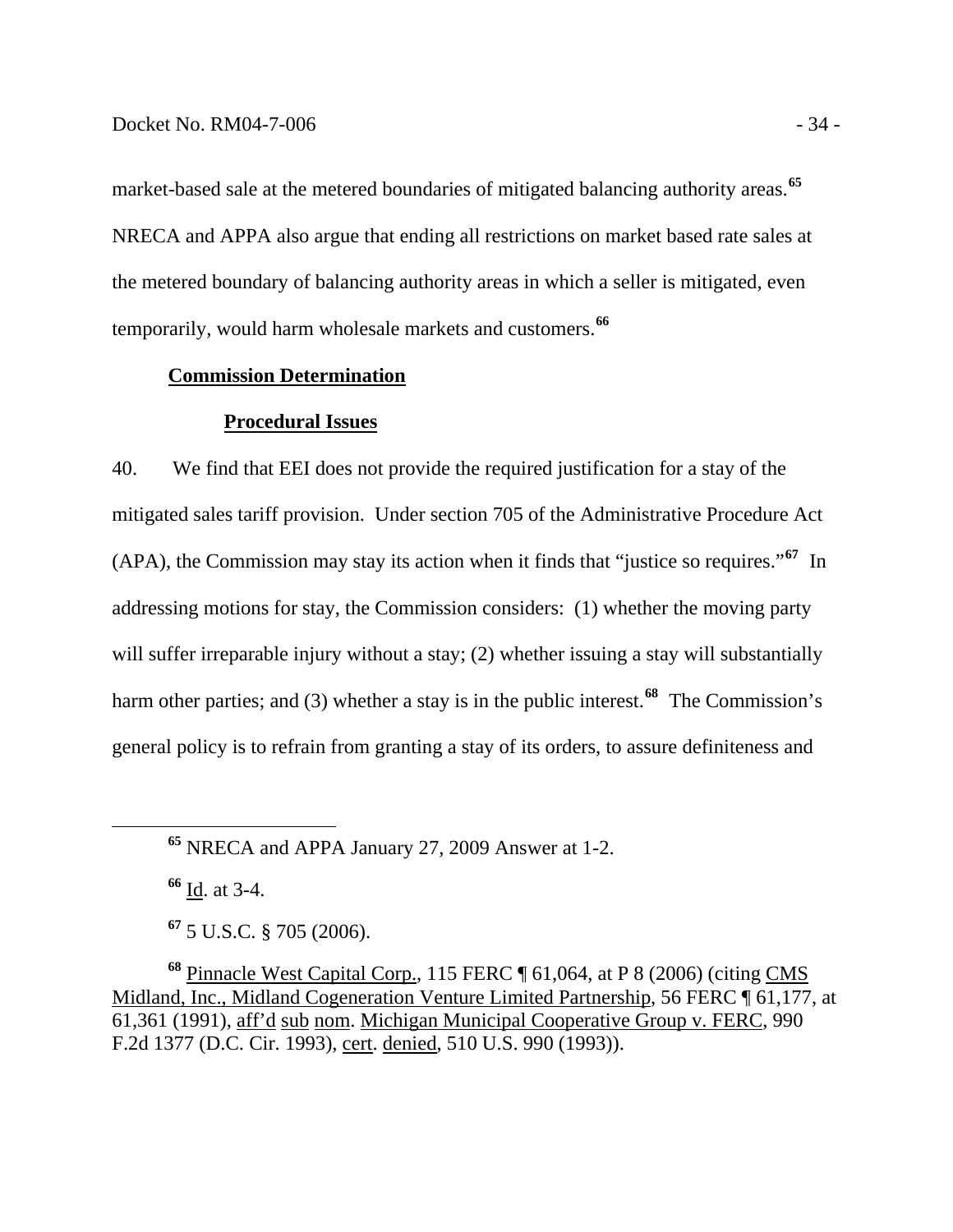finality in Commission proceedings.**<sup>69</sup>** The key element in the inquiry is irreparable injury to the moving party.**<sup>70</sup>** If a party is unable to demonstrate that it will suffer irreparable harm absent a stay, we need not examine the other factors.**<sup>71</sup>** However, the Commission may examine the other factors where appropriate.**<sup>72</sup>**

41. EEI's request for stay does not address whether it will suffer irreparable injury without a stay of the mitigated sales tariff provision, and also does not address whether issuing a stay will substantially harm other parties or whether a stay is in the public interest. Rather, EEI's request for stay consists only of the following statement: "[g]iven the serious, negative potential effects of the border sales related constraints set out in Orders No. 697, 697-A, and 697-B on market participants and customers in mitigated and non-mitigated markets, EEI requests that the Commission stay the effectiveness of those constraints until at least 30 days after the Commission has acted on

**<sup>69</sup>** Id.

 $70 \underline{\mathbf{Id}}$ .

**<sup>71</sup>** CMS Midland, Inc., Midland Cogeneration Venture Limited Partnership, Midland Cogeneration Venture Limited Partnership, 56 FERC ¶ 61,177, at 61,631 (1991) (footnote omitted).

**<sup>72</sup>** Pinnacle West Capital Corp., 115 FERC ¶ 61,064, at P 8 (2006) (citing The Montana Power Company, Confederated Salish and Kootenai Tribes of the Flathead Reservation, 85 FERC ¶ 61,400, at 62,535 (1998)).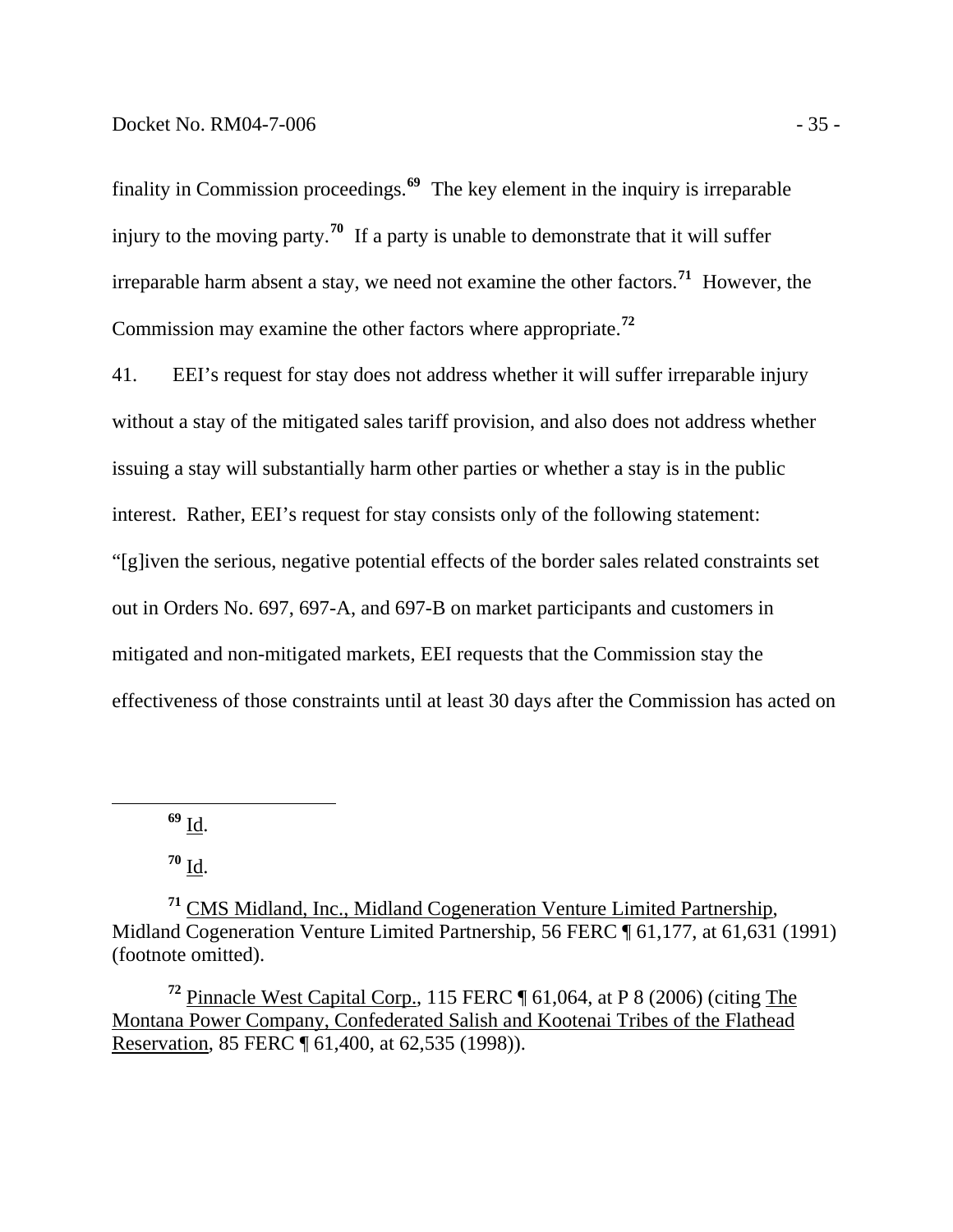the merits of EEI's request for rehearing."**<sup>73</sup>** This claim is too broad and speculative to justify the granting of injunctive relief.**<sup>74</sup>** We also note that EEI did not raise issues concerning mitigated sales at the metered boundary on rehearing of Order Nos. 697 and 697-A. Because EEI fails to provide the required justification for a stay of the mitigated sales tariff provision, EEI's motion for a partial stay is denied.**<sup>75</sup>**

#### **Substantive Issues**

42. We deny the requests for rehearing concerning the mitigated sales tariff

provision. However, we agree with E.ON that the tariff provision should be revised to

**<sup>73</sup>** EEI January 21, 2009 Rehearing Request at 9.

**<sup>74</sup>** In Wisconsin Gas v. FERC, 758 F.2d 669, 674 (D.C. Cir. 1985) the court stated that, to meet the irreparable injury test for granting a stay:

First, the injury must be both certain and great; it must be actual and not theoretical. Injunctive relief "will not be granted against something merely feared as liable to occur at some indefinite time," Connecticut v. Massachusetts, 282 U.S. 660, 674, 75 L. Ed. 602, 51 S. Ct. 286 (1931); the party seeking injunctive relief must show that "the injury complained of [is] of such imminence that there is a 'clear and present' need for equitable relief to prevent irreparable harm." Ashland Oil, Inc. v. FTC, 409 F. Supp. 297, 307 (D.D.C.), aff'd, 179 U.S. App. D.C. 22, 548 F.2d 977 (D.C. Cir. 1976) (citations and internal quotations omitted).

**<sup>75</sup>** In granting Tampa Electric's request for extension of time to comply with the tariff provision on mitigated sales at the metered boundary as revised in Order No. 697-B, the Commission clarified that affected entities must continue to comply with the mitigated sales tariff provision adopted in Order No. 697-A until such time as the Commission acts on the requests for rehearing of Order No. 697-B. Order Granting Extension of Time to Comply, 126 FERC ¶ 61,072.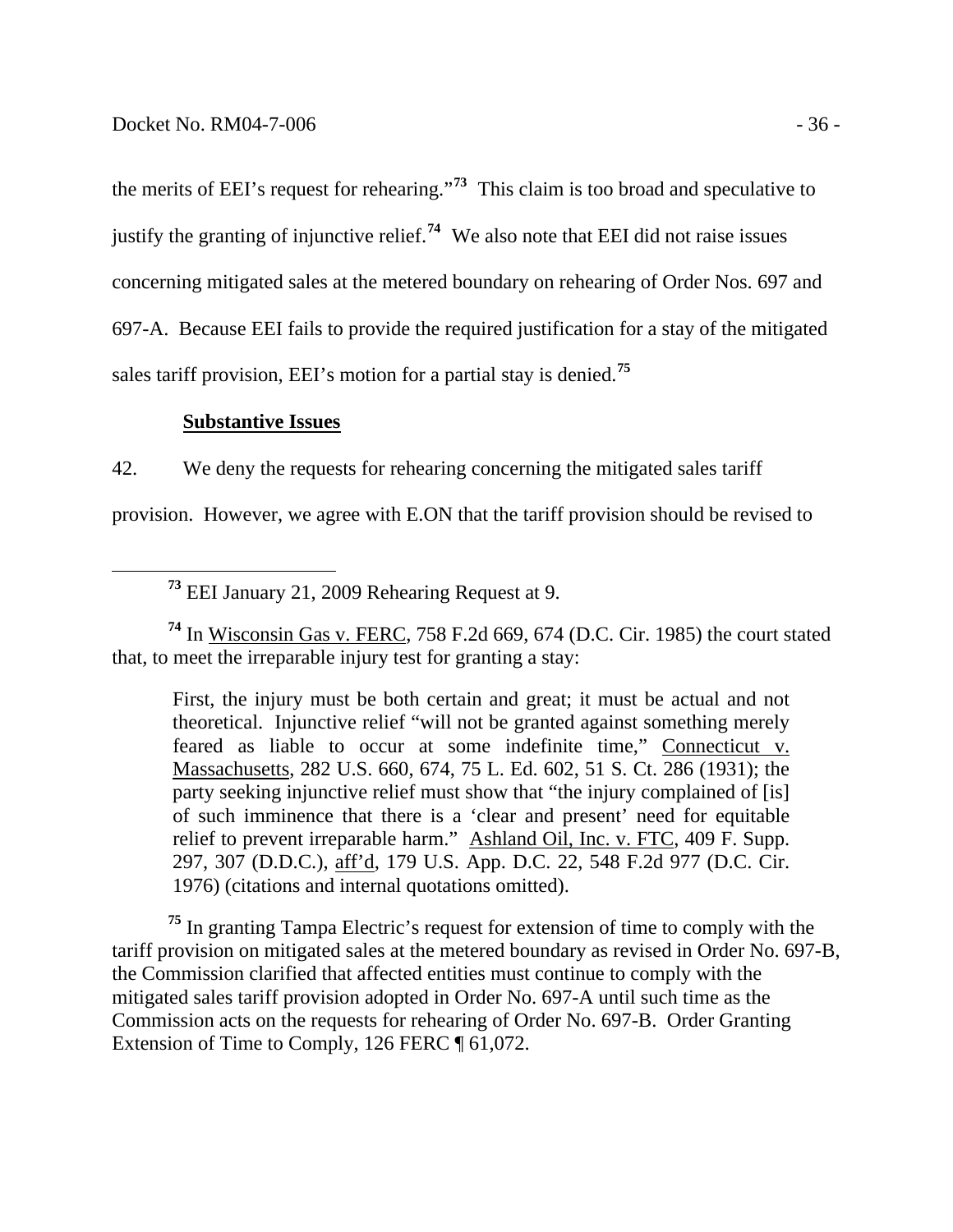$\overline{a}$ 

state "if the Seller sells" instead of "if the Seller wants to sell…." We clarify that it is not the seller's intent, but rather the seller's action that triggers the limitation set forth in the mitigated sales tariff provision. We affirm our determination to revise the mitigated sales tariff provision in Order No. 697-B in order to ensure that a mitigated seller making market-based rate sales at the metered boundary does not sell power into the mitigated market either directly or through its affiliates. Thus, we will revise the mitigated sales tariff provision to provide that "if the Seller sells at the metered boundary of a mitigated balancing authority area at market-based rates, then neither it nor its affiliates can sell into that mitigated balancing authority area from the outside." **<sup>76</sup>** Petitioners' arguments on rehearing of Order No. 697-A indicated that they cannot guarantee that sales at the metered boundary ultimately serve load in a competitive market beyond the balancing authority area where the seller is mitigated.**<sup>77</sup>** As explained in Order No. 697, "[a]llowing market-based rate sales by a seller that has been found to have market power, or has so conceded, in the very market in which market power is a concern is inconsistent with the Commission's responsibility under the FPA to ensure that rates are just and reasonable

**<sup>76</sup>** Order No. 697-B, FERC Stats. & Regs. ¶ 31,285 at Appendix C.

**<sup>77</sup>** Id. P 66-67, 69; E.ON May 21, 2008 Rehearing Request at 12-14, Pinnacle May 21, 2008 Rehearing Request at 4-6.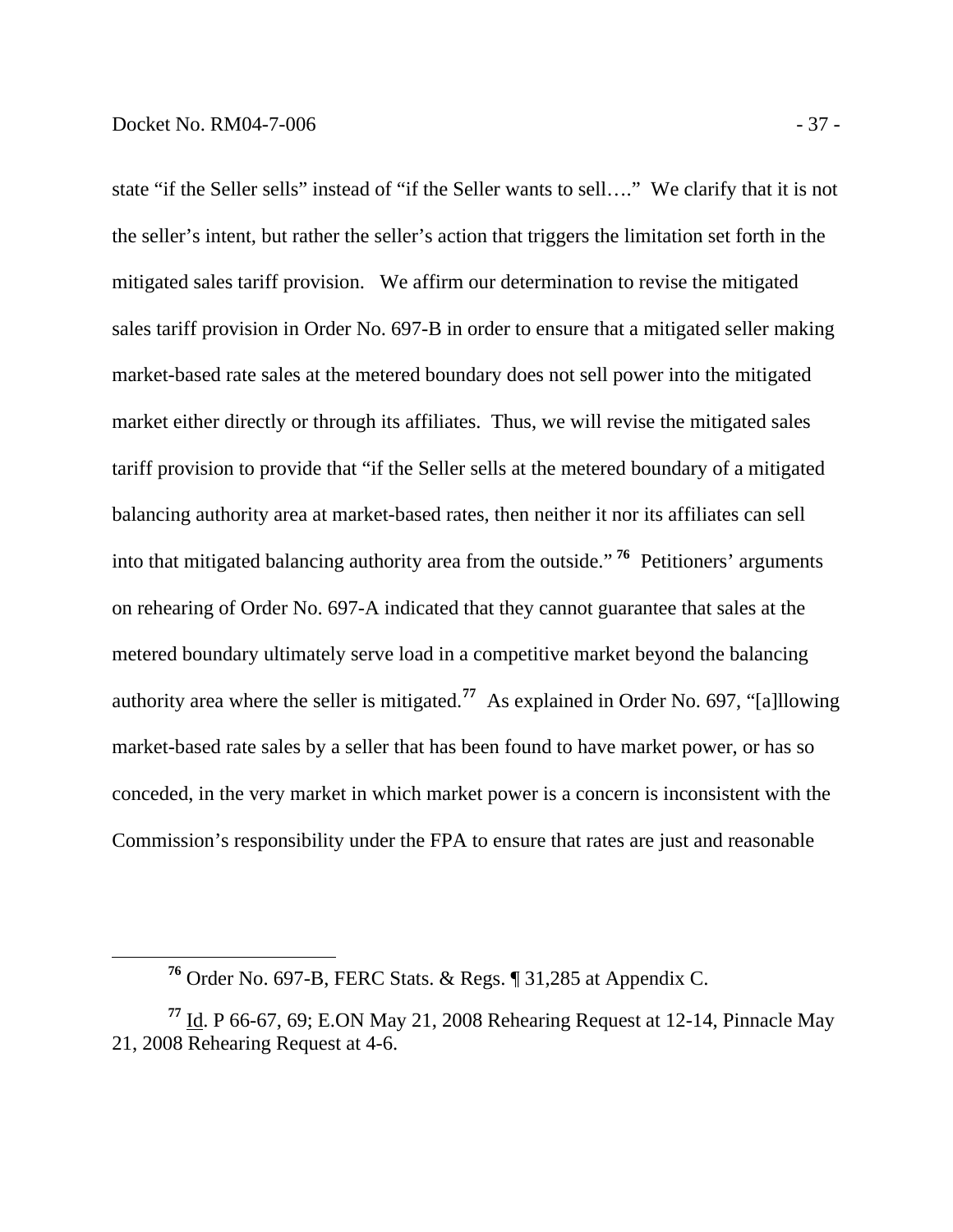and not unduly discriminatory."**<sup>78</sup>** Accordingly, mitigated sellers and their affiliates are prohibited from selling power at market-based rates in the balancing authority area in which the seller is found, or presumed, to have market power.<sup>79</sup> Thus, we affirm the Commission's determination to revise the mitigated sales tariff provision in Order No. 697-B in order to ensure that a mitigated seller making market-based rate sales at the metered boundary does not sell power into the mitigated market either directly or through its affiliates. We also reiterate that mitigated sellers may choose to make no marketbased rates sales at the metered boundary, or to limit such sales to end users, thereby eliminating the risk that they will re-sell power back to the balancing authority area where they are mitigated.**<sup>80</sup>**

**<sup>78</sup>** Order No. 697, FERC Stats. & Regs. ¶ 31,252 at P 819. The Commission also stated "While we generally agree that it is desirable to allow market-based rate sales into markets where the seller has not been found to have market power, we do not agree that it is reasonable to allow a mitigated seller to make market-based rate sales anywhere within a mitigated market. It is unrealistic to believe that sales made anywhere in a balancing authority area can be traced to ensure that no improper sales are taking place. Such an approach would also place customers and competitors at an unreasonable disadvantage because the mitigated seller has dominance in the very market in which it is making market-based rate sales." Id.; see also Westar Energy, Inc. v. FERC, No. 08-1196, slip op. at 5 (D.C. Cir. June 12, 2009) (stating that in Order No. 697 the Commission concluded that "it 'is unrealistic to believe that' such sales 'can be traced to ensure that no improper sales are taking place.'") (citation omitted); Order No. 697-A, FERC Stats. & Regs. ¶ 31,268 at P 321.

**<sup>79</sup>** See Order No. 697-A, FERC Stats. & Regs. ¶ 31,268 at P 335.

**<sup>80</sup>** Id. P 336.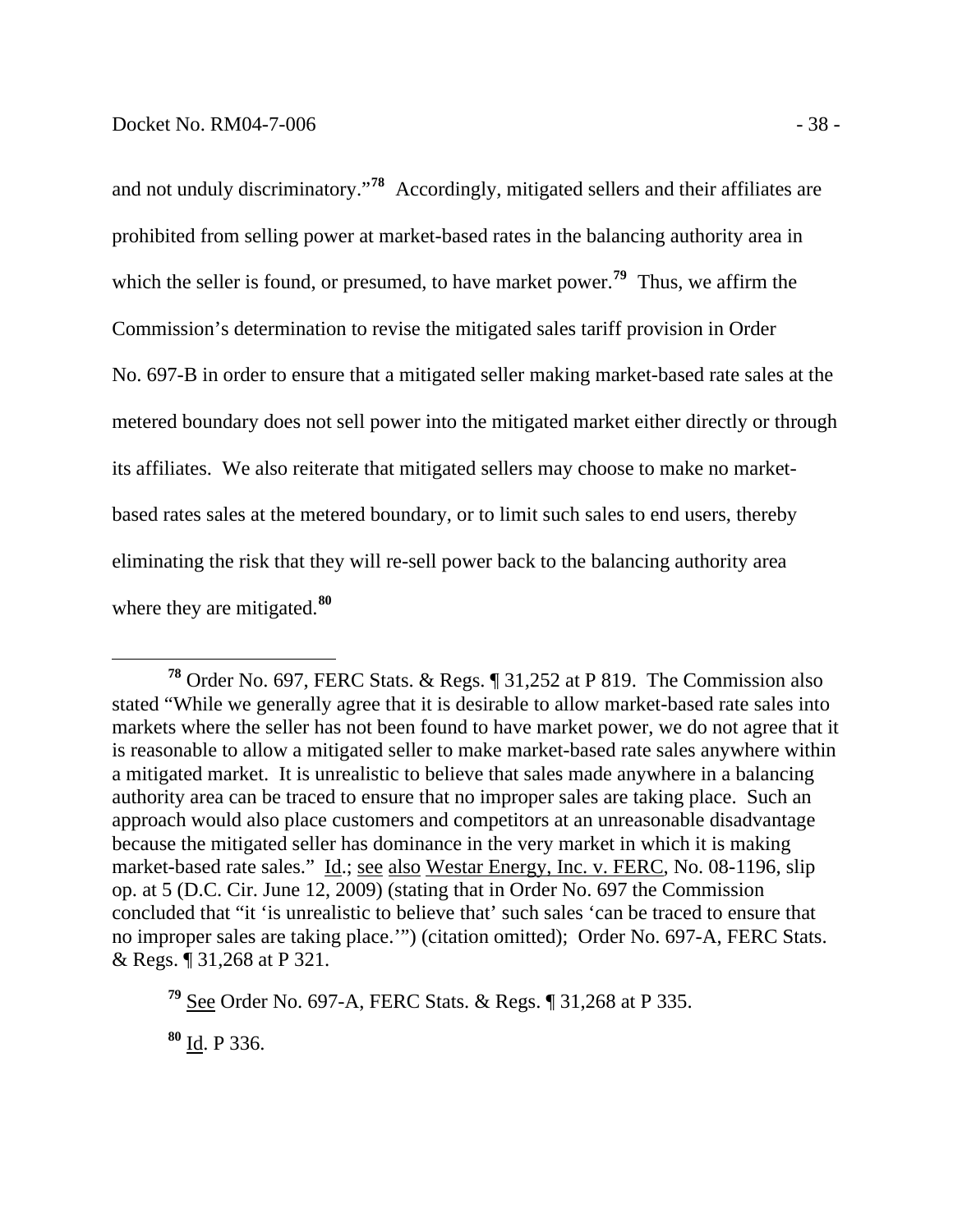43. With respect to petitioners' arguments that the mitigated sales tariff provision adopted in Order No. 697-B interferes with must-offer and reliability requirements, reserve sharing agreements, and cost-based requirement contracts, we note that if a mitigated seller does not make *market-based rate* sales at the border, either that mitigated seller or its affiliates may make sales at *cost-based rates* into the balancing authority area in which it is mitigated. A mitigated seller can perform each of the above-enumerated functions either by selling at cost-based rates within its restricted balancing authority area, selling at cost-based rates at the metered boundary of its restricted balancing authority area, or by selling at market-based rates at the metered boundary as long as it makes sure that title to the power sold transfers at or beyond the metered boundary. Moreover, we note that our restrictions on sales at the border only apply to new agreements that the seller enters into prospective from the date that Order No. 697-B became effective. No existing agreements are upset or need to be revised in any way provided that the seller abides by our restrictions on any new agreements that it enters into prospectively. Of the rehearing requests that have been filed in this proceeding on this issue, none have identified in this rehearing why it is burdensome or unreasonably costly for sellers to enter into new power sales agreements where title transfers at or beyond the metered boundary between the mitigated and non-mitigated balancing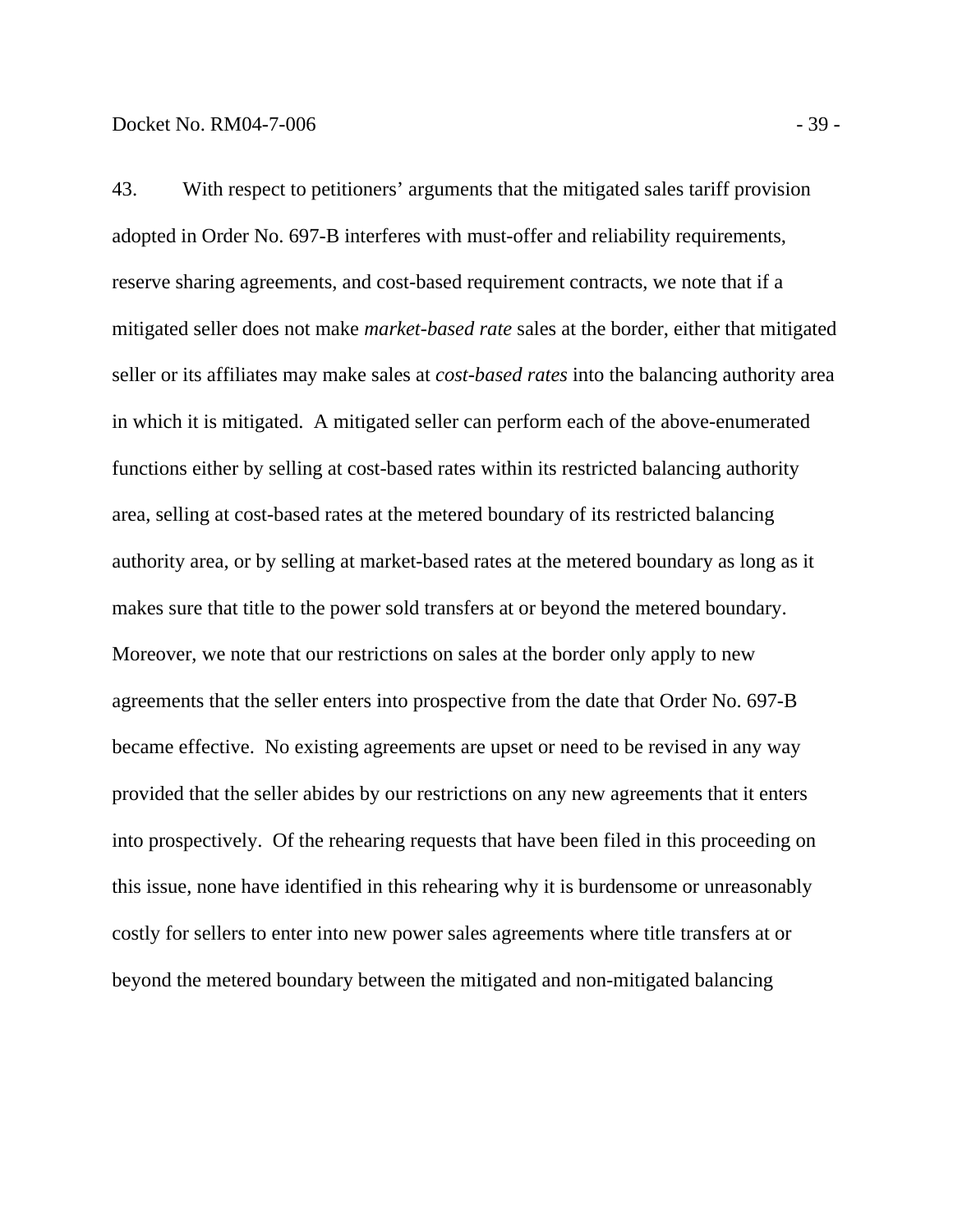authority areas.**<sup>81</sup>** Given that many petitioners have acknowledged that the approaches in Order No. 697 and 697-A would be extremely difficult to enforce because even the sellers themselves cannot guarantee that power sold on the seller's side of the metered boundary will not somehow find its way back into the restricted market, we do not believe it is appropriate to return to a rule that is difficult not only for sellers to comply with but also for the Commission to enforce. Such an impracticable rule will not enable the Commission to ensure that market power is not being exercised in the restricted market.

44. With respect to petitioners' requests that the Commission return to the intentbased concept first used in Order No. 697, we note that in Order No. 697-A, the Commission revised the mitigated sales tariff provision to remove the intent element in response to petitioners' requests, including Pinnacle, who questioned how the Commission could ensure that a mitigated seller knows what an unaffiliated buyer intends to do with power, and complained that it is difficult and administratively

**<sup>81</sup>** As the Court of Appeals for the District of Columbia Circuit recently confirmed, "a wholesaler … can easily comply with the [Commission] rule and still make sales into other regions at market-based rates. A wholesaler simply needs to ensure that title passes at or beyond the metered boundary between the mitigated and non-mitigated areas, instead of inside a mitigated area." Westar Energy, Inc. v. FERC, No. 08-1196, slip op. at 5 (D.C. Cir. June 12, 2009) (citation omitted).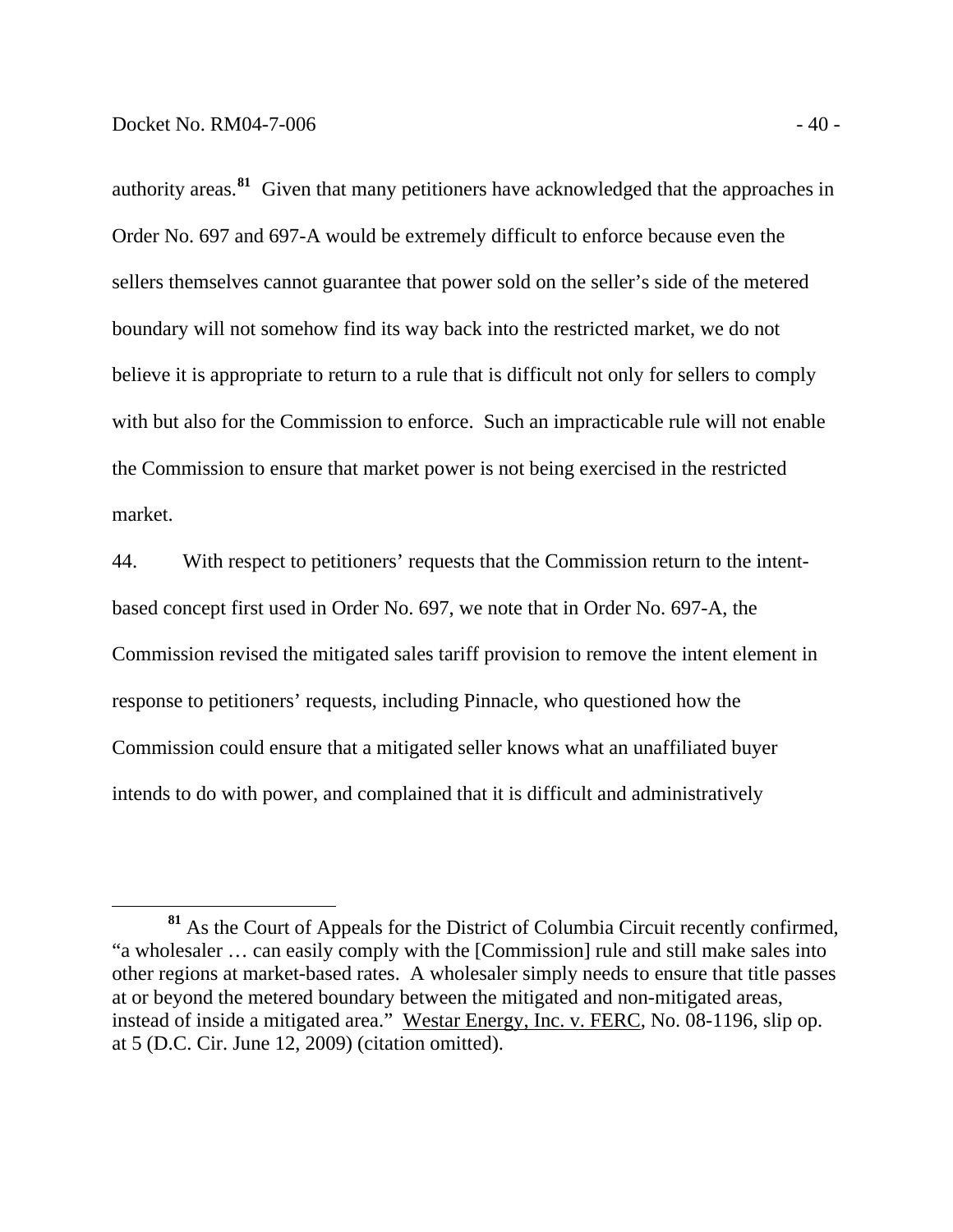burdensome to determine and document intent.**<sup>82</sup>** In Order No. 697-A, the Commission agreed with petitioners that it would be difficult to determine and document intent, and therefore decided to eliminate the intent element of the tariff provision. On rehearing of Order No. 697-B, petitioners have not provided any new arguments that persuade us that returning to the intent-based concept first used in Order No. 697 will not present the same problems regarding the ability to determine and document intent.

45. In addition, the mitigated sales tariff provision in Appendix C of Order

Nos. 697-A and 697-B inadvertently omitted language that was included in the provision

adopted in Order No. 697. Accordingly, we will revise the tariff provision for market-

based rate sales at the metered boundary as follows (bold font indicates new text):

Sales of energy and capacity are permissible under this tariff in all balancing authority areas where the Seller has been granted market-based rate authority. Sales of energy and capacity under this tariff are also permissible at the metered boundary between the Seller's mitigated balancing authority area and a balancing authority area where the Seller has been granted market-based rate authority provided: (i) legal title of the power sold transfers at the metered boundary of the balancing authority area **where the seller has market-based rate authority; and** (ii) if the Seller **sells** at the metered boundary of a mitigated balancing authority area at market-based rates, then neither it nor its affiliates can sell into that mitigated balancing authority area from the outside. Seller must retain, for a period of five years from the date of the sale, all data and information related to the sale that demonstrates compliance with items (i) and (ii) above.

**<sup>82</sup>** Order No. 697-A, FERC Stats. & Regs. ¶ 31,268 at P 334.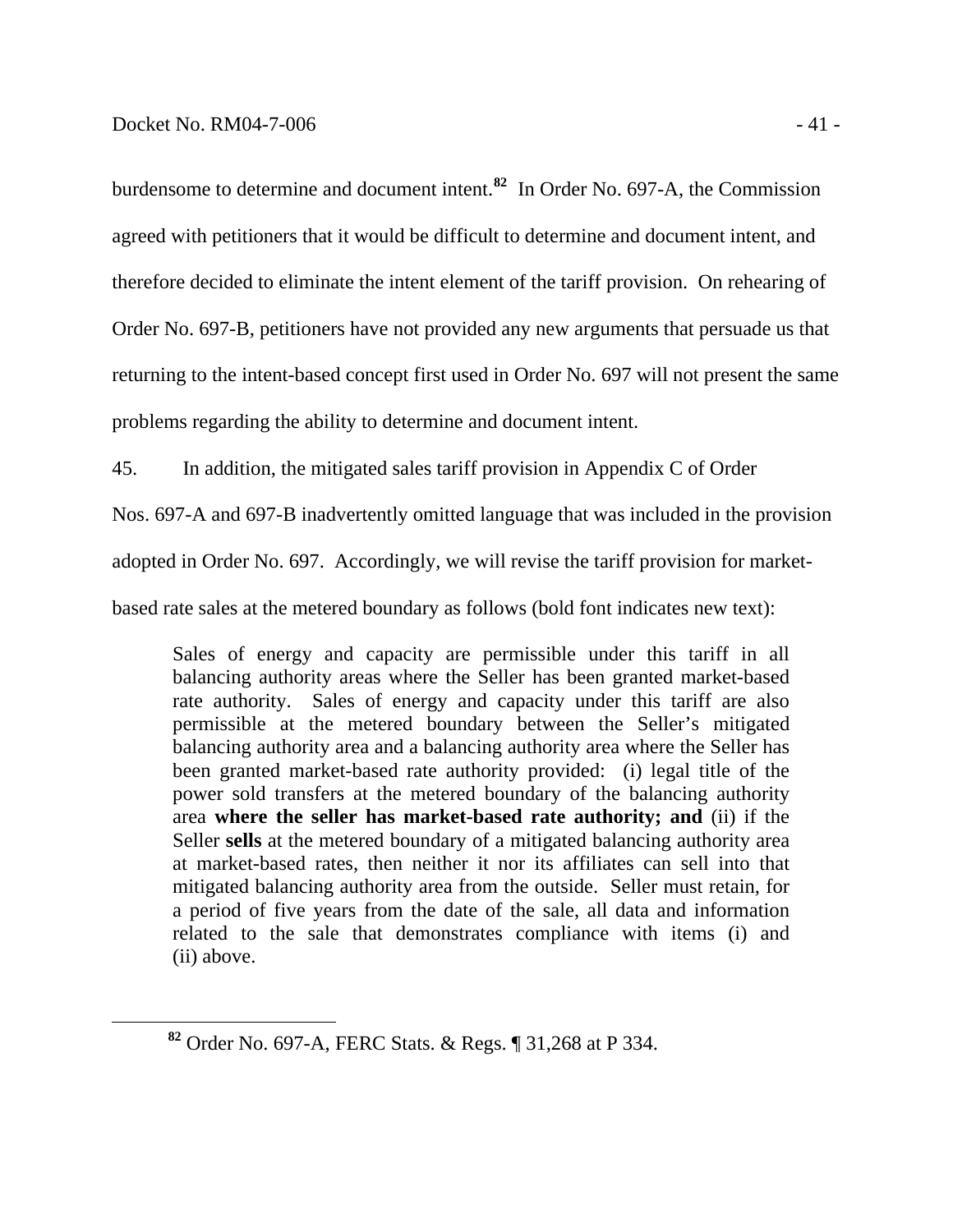<span id="page-44-0"></span>46. Sellers that have already adopted the tariff language prescribed in Order No. 697-B are directed to revise the provision in accordance with this order on the next occasion when they otherwise would be required to file revised tariff sheets with the Commission, a change in status filing, or triennial review.**[83](#page-44-1)**

#### **C. Implementation Process**

#### **Clarifications on Implementation Process**

#### **Background**

47. In Order No. 697, to ensure greater consistency in the data used to evaluate Category 2 sellers, the Commission modified the timing for the submission of updated market power analyses. Order No. 697 requires analyses to be filed for each seller's region on a pre-determined schedule, rotating by geographic region where two regions are reviewed each year, with the cycle repeating every three years.**[84](#page-44-2)** In Order No. 697- A, the Commission provided additional guidance regarding the implementation process. In particular, it explained that in the December 14 Clarification Order, it clarified tha t "transmission-owning utilities with market-based rate authority and their affiliates with market-based rate authority are the entities required to file their updated market power

<span id="page-44-1"></span>**<sup>83</sup>** The revised tariff language set forth in the paragraph above is effective as of the effective date of Order No. 697-A.

<span id="page-44-2"></span>**<sup>84</sup>** See Order No. 697, FERC Stats. & Regs. ¶ 31,252 at Appendix D. The regions include the Northeast, Southeast, Central, Southwest Power Pool, Southwest, and Northwest.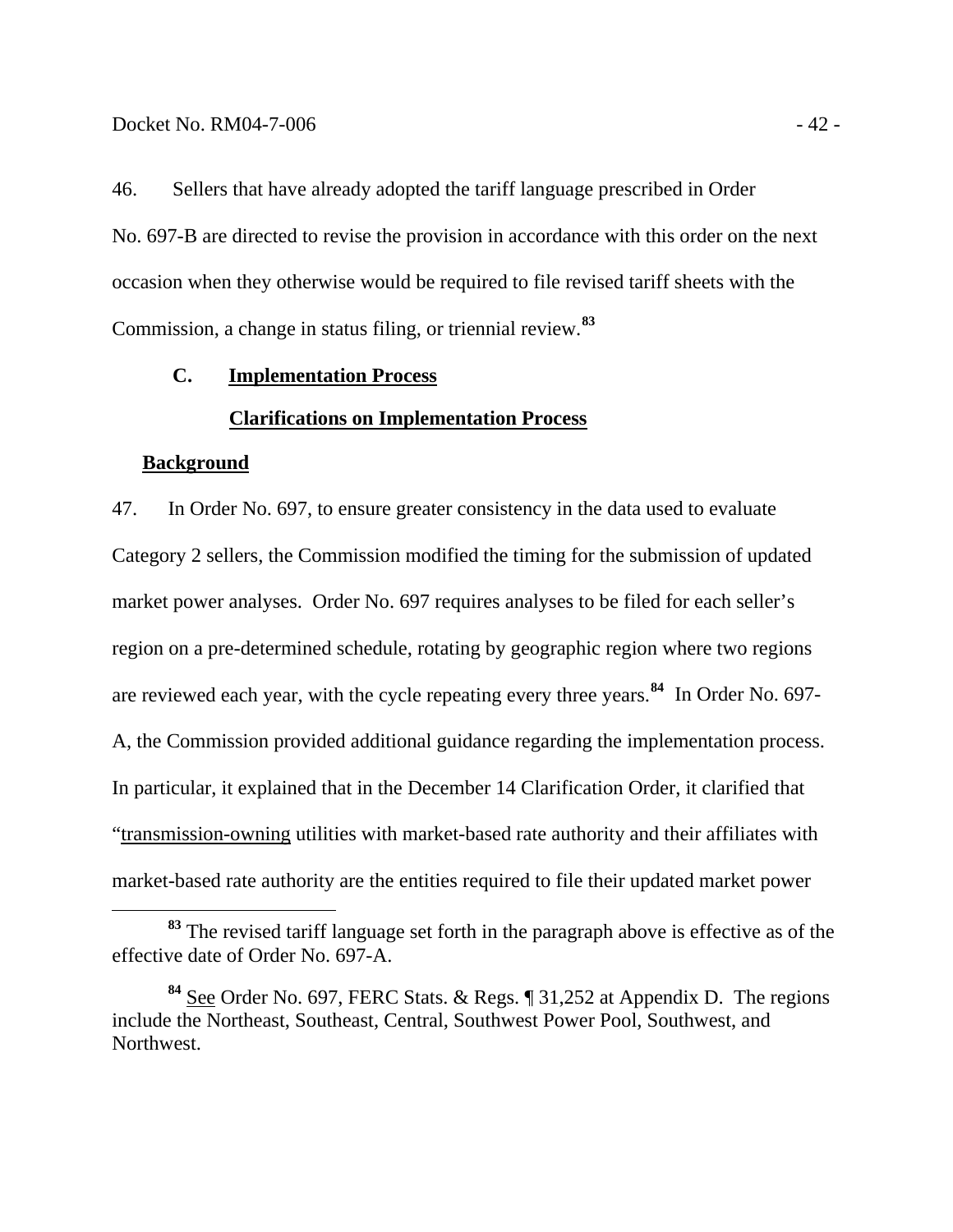analyses first in each region."**<sup>85</sup>** Accordingly, in Order No. 697-A, the Commission revised Appendix D to make clear that transmission owners and their affiliates have earlier filing periods than other entities required to file in each region.**<sup>86</sup>**

48. Upon further review of the Schedule for All Other Entities provided at Appendix D-2 to Order No. 697-A, it has come to our attention that the list of entities required to file updated market power analyses omits the 2010 filing dates for Southwest and Northwest non-transmission owning entities.**[87](#page-45-0)** Accordingly, we will revise Appendix D to add the following:

**<sup>86</sup>** Id.

**<sup>85</sup>** Order No. 697-A, FERC Stats. & Regs. ¶ 31,268 at P 374 (citing December 14 Clarification Order, 121 FERC ¶ 61,260 at P 9) (emphasis in original).

<span id="page-45-0"></span>**<sup>87</sup>** These entities were included in the Regional Market Power Update Schedule provided in Appendix D to Order No. 697.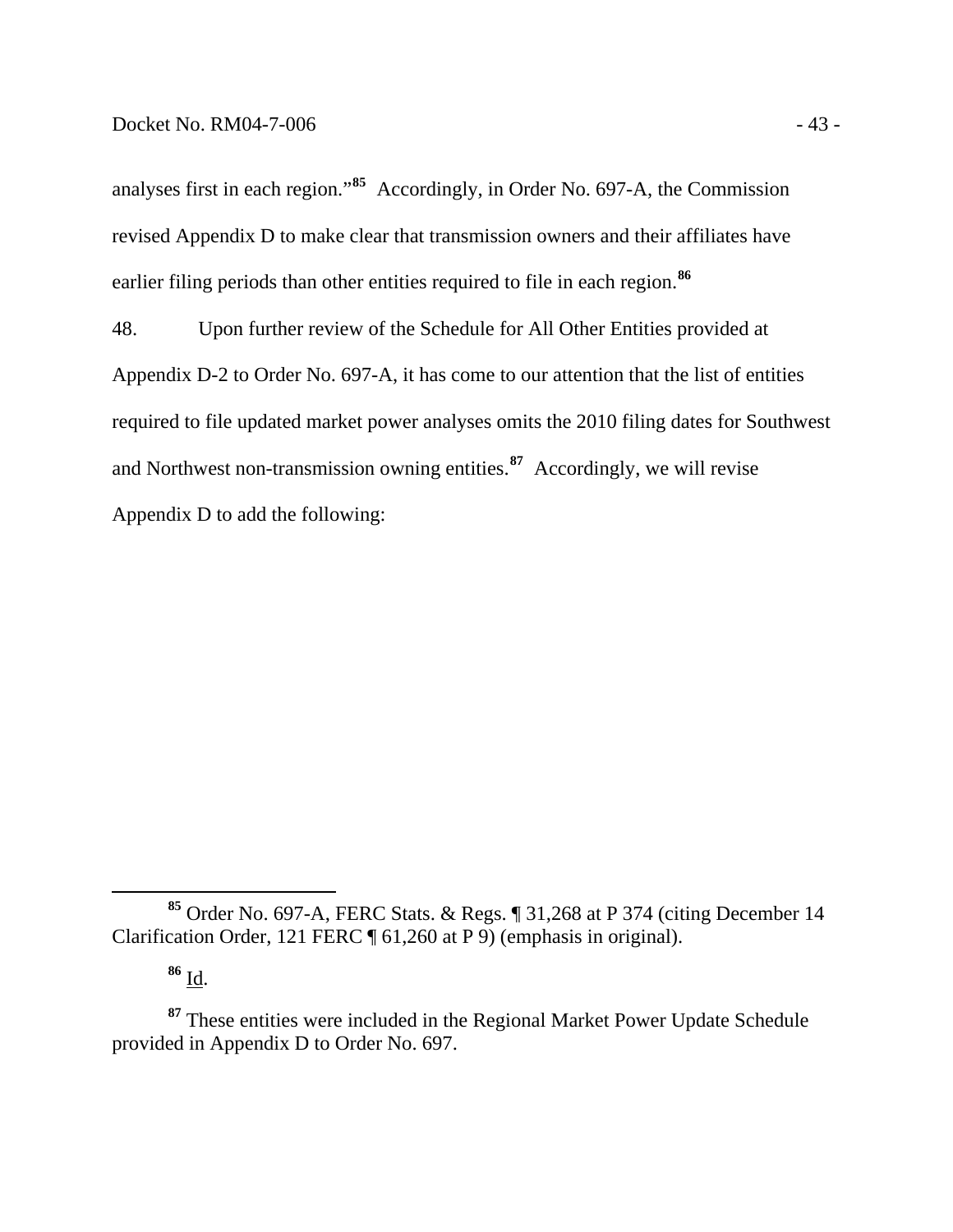## **Appendix D – 2**

## **Schedule for All Other Entities**

<span id="page-46-0"></span>

| <b>Entities Required to File</b>                                                                             | <b>Filing Period</b><br>(Anytime During)<br>the Month) | <b>Study Period</b>          |
|--------------------------------------------------------------------------------------------------------------|--------------------------------------------------------|------------------------------|
| Others in Southwest that<br>did not file in December<br>and have not been found to<br>be Category 1 sellers. | June, 2010                                             | Dec. 1, 2009 - Nov. 30, 2010 |
| Others in Northwest that<br>did not file in June and<br>have not been found to be<br>Category 1 sellers.     | December, 2010                                         | Dec. 1, 2009 - Nov. 30, 2010 |

## **IV. Information Collection Statement**

49. The Office of Management and Budget (OMB) regulations require that OMB approve certain information collection requirements imposed by an agency.**[88](#page-46-1)** The Final Rule's revisions to the information collection requirements for market-based rate sellers were approved under OMB Control Nos. 1902-0234. While this order clarifies aspects of the existing information collection requirements for the market-based rate program, it

<span id="page-46-1"></span>**<sup>88</sup>** 5 CFR 1320.11.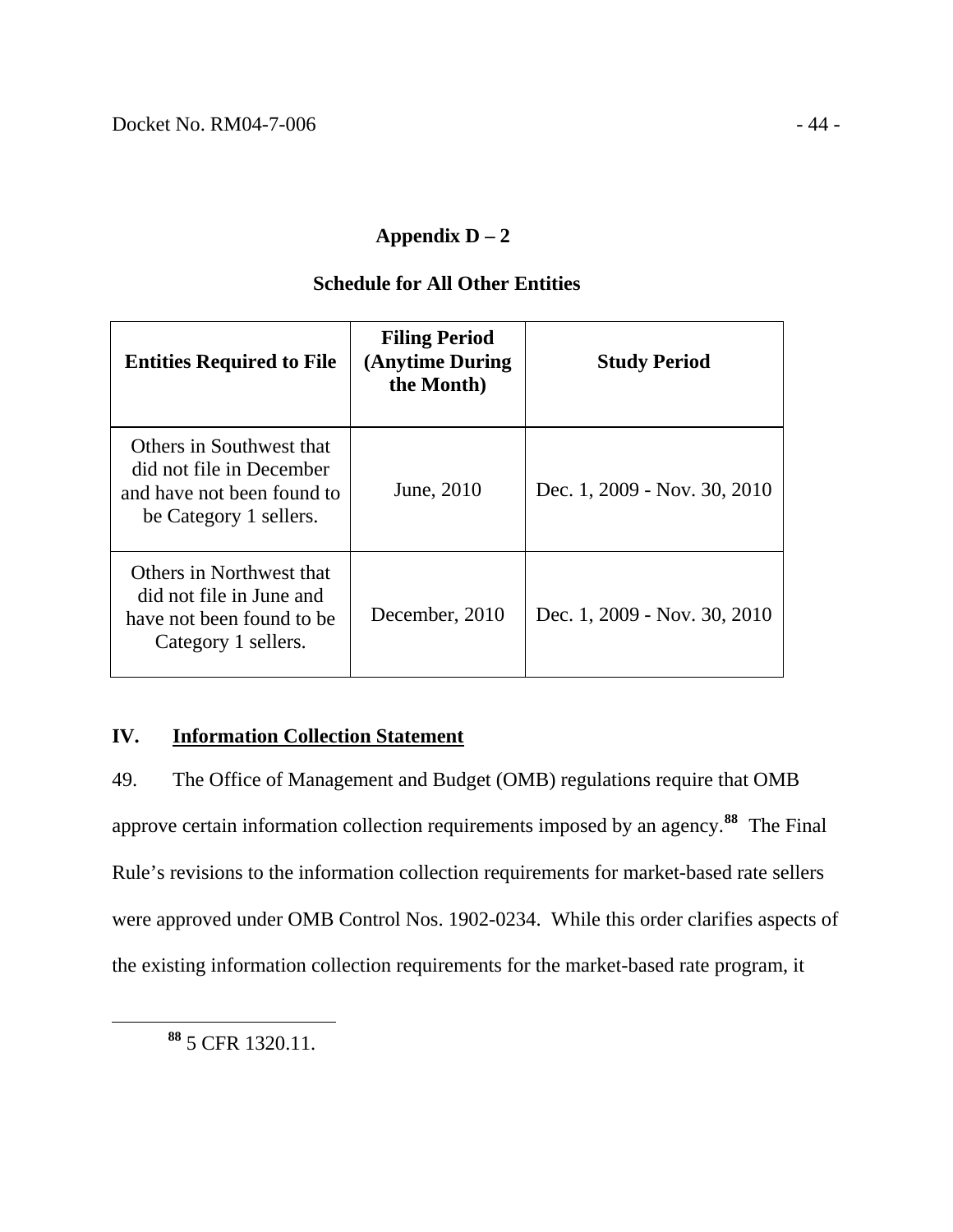<span id="page-47-0"></span>does not add to these requirements. Accordingly, a copy of this order will be sent to OMB for informational purposes only.

## **V. Document Availability**

50. In addition to publishing the full text of this document in the Federal Register, the Commission provides all interested persons an opportunity to view and/or print the contents of this document via the Internet through FERC's Home Page [\(http://www.ferc.gov\)](http://www.ferc.gov/) and in FERC's Public Reference Room during normal business hours (8:30 a.m. to 5:00 p.m. Eastern time) at 888 First Street, N.E., Room 2A, Washington D.C. 20426.

51. From FERC's Home Page on the Internet, this information is available on eLibrary. The full text of this document is available on eLibrary in PDF and Microsoft Word format for viewing, printing, and/or downloading. To access this document in eLibrary, type the docket number excluding the last three digits of this document in the docket number field.

52. User assistance is available for eLibrary and the FERC's website during normal business hours from FERC Online Support at 202-502-6652 (toll free at 1-866 208-3676) or email at [ferconlinesupport@ferc.gov,](mailto:ferconlinesupport@ferc.gov) or the Public Reference Room at (202) 502-8371, TTY (202)502-8659. E-mail the Public Reference Room at [public.referenceroom@ferc.gov](mailto:public.referenceroom@ferc.gov).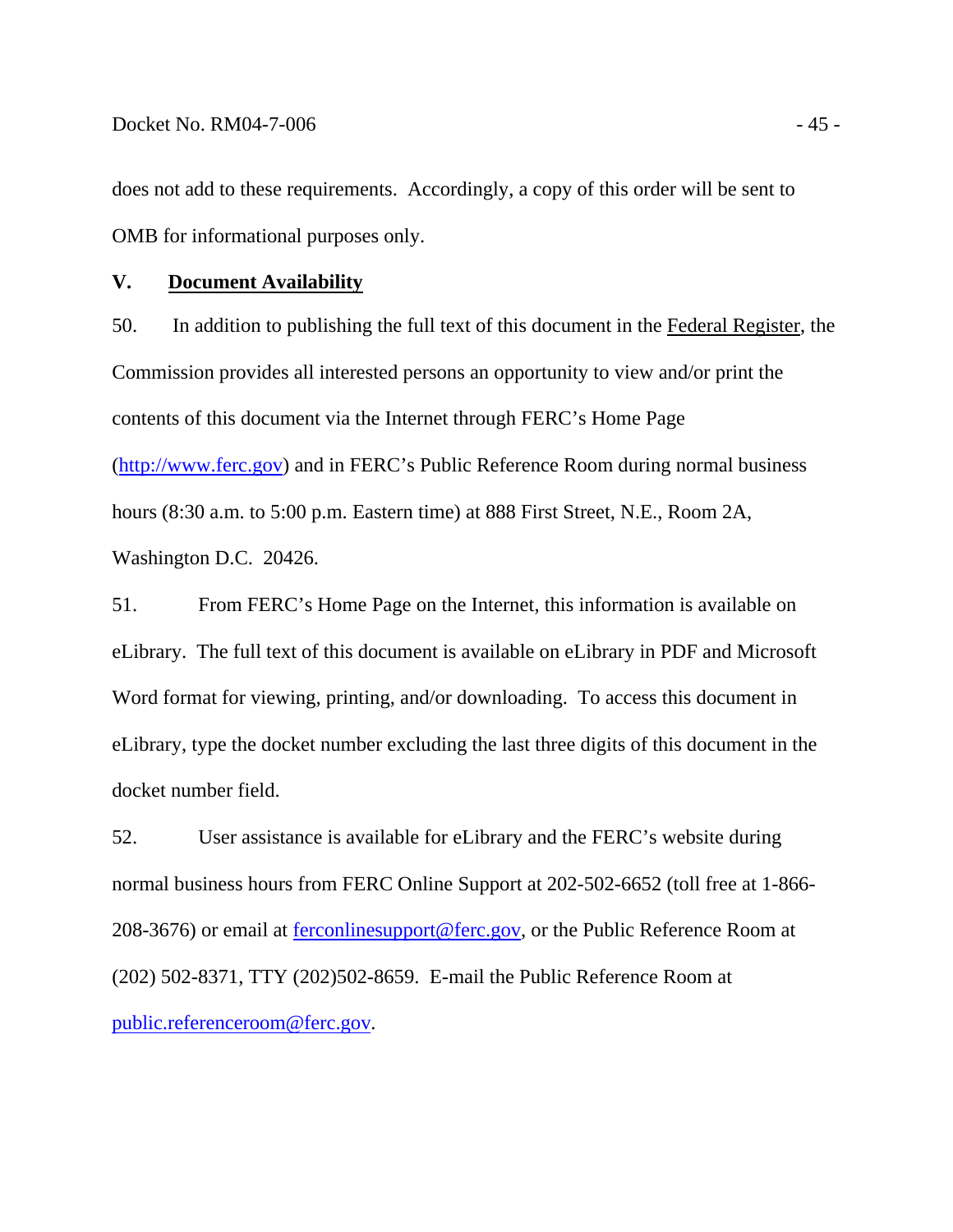<span id="page-48-0"></span>Docket No. RM04-7-006 - 46 -

## **VI. Effective Date**

53. Changes adopted in this order on rehearing will become effective **[**insert date

30 days from publication in **FEDERAL REGISTER]**.

## List of subjects in 18 CFR Part 35

Electric power rates, Electric utilities, Reporting and recordkeeping requirements.

By the Commission.

 $(S E A L)$ 

Nathaniel J. Davis, Sr., Deputy Secretary.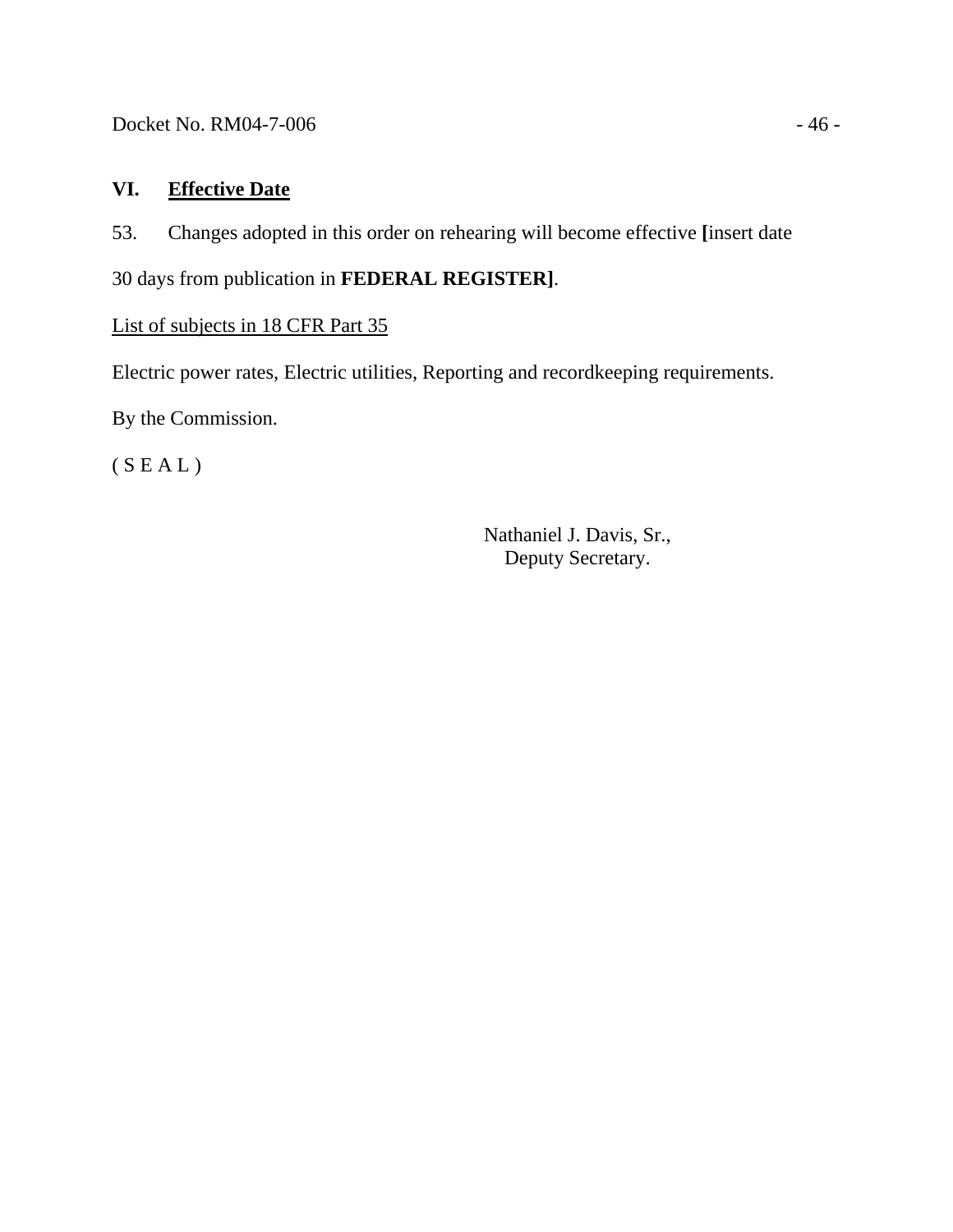In consideration of the foregoing, the Commission amends part 35

Chapter I, Title 18, Code of Federal Regulations, as follows:

#### **PART 35 – FILING OF RATE SCHEDULES AND TARIFFS**

1. The authority citation for part 35 continues to read as follows:

**Authority**: 16 U.S.C. 791a-825r, 2601-2645; 31 U.S.C. 9701; 42 U.S.C. 7101- 7352.

2. Section 35.42 is revised to read as follows:

#### **§ 35.42 Change in status reporting requirement.**

 (a) As a condition of obtaining and retaining market-based rate authority, a Seller must timely report to the Commission any change in status that would reflect a departure from the characteristics the Commission relied upon in granting market-based rate authority. A change in status includes, but is not limited to, the following:

 (1) Ownership or control of generation capacity that results in net increases of 100 MW or more, or of inputs to electric power production, or ownership, operation or control of transmission facilities, or

 (2) Affiliation with any entity not disclosed in the application for market-based rate authority that owns or controls generation facilities or inputs to electric power production, affiliation with any entity not disclosed in the application for market-based rate authority that owns, operates or controls transmission facilities, or affiliation with any entity that has a franchised service area.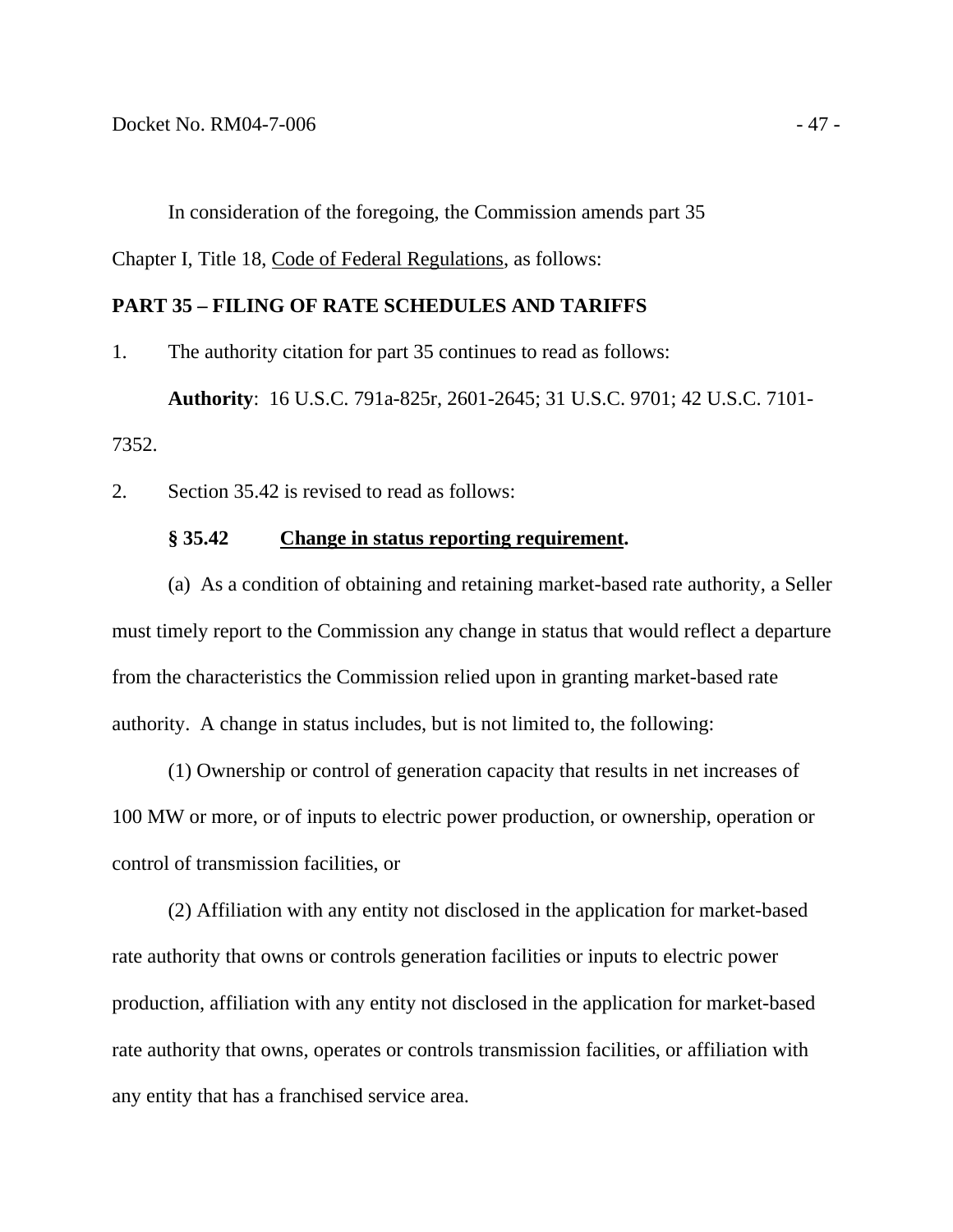(b) Any change in status subject to paragraph (a) of this section, other than a change in status submitted to report the acquisition of control of a site or sites for new generation capacity development, must be filed no later than 30 days after the change in status occurs. Power sales contracts with future delivery are reportable 30 days after the physical delivery has begun. Failure to timely file a change in status report constitutes a tariff violation.

 (c) When submitting a change in status notification regarding a change that impacts the pertinent assets held by a Seller or its affiliates with market-based rate authorization, a Seller must include an appendix of assets in the form provided in Appendix B of this subpart.

 (d) A Seller must report on a quarterly basis the acquisition of control of a site or sites for new generation capacity development for which site control has been demonstrated in the interconnection process and for which the potential number of megawatts that are reasonably commercially feasible on the site or sites for new generation capacity development is equal to 100 megawatts or more. If a Seller elects to make a monetary deposit so that it may demonstrate site control at a later time in the interconnection process, the monetary deposit will trigger the quarterly reporting requirement instead of the demonstration of site control. A notification of change in status that is submitted to report the acquisition of control of a site or sites for new generation capacity development must include: (a) the number of sites acquired; (b) the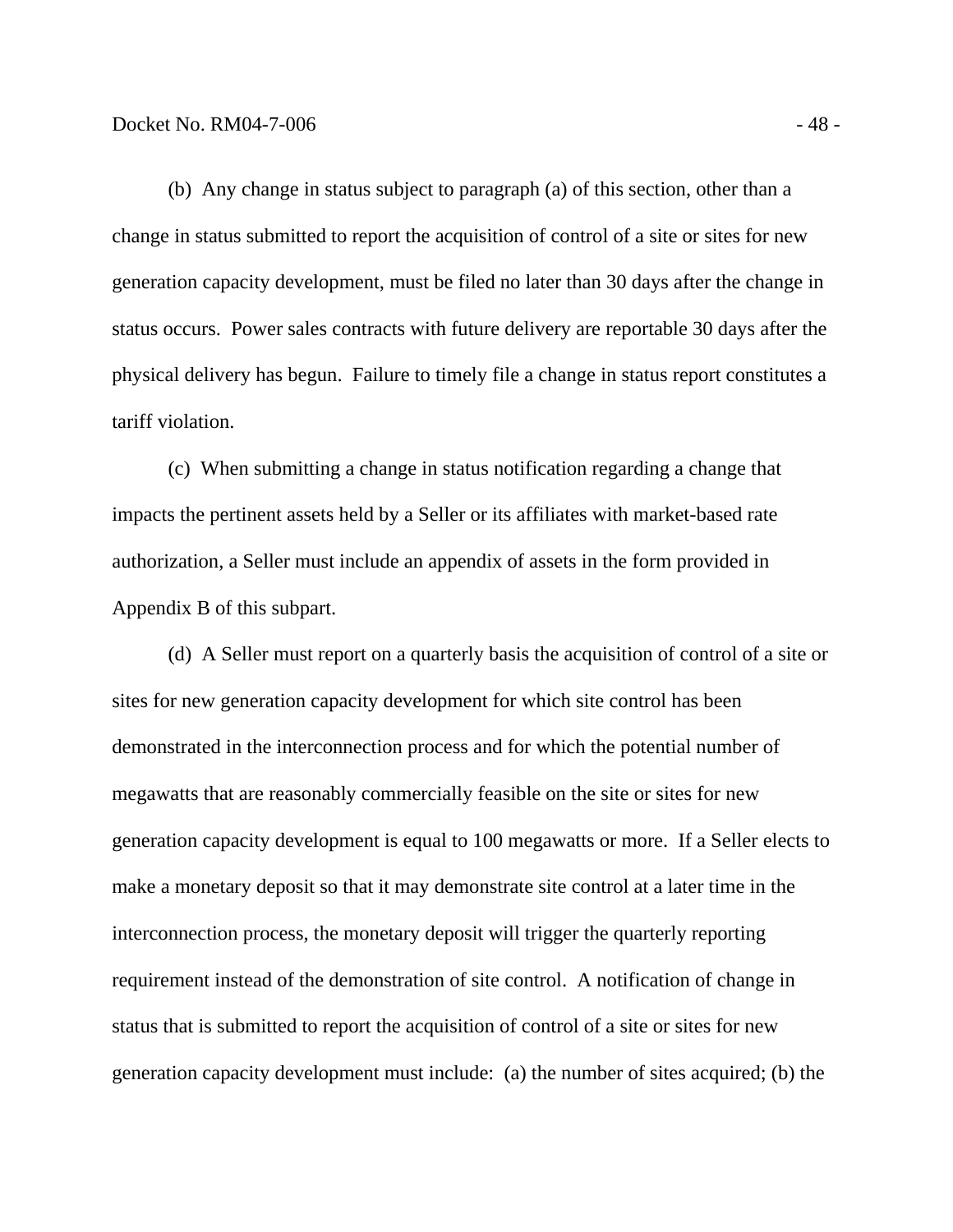relevant geographic market in which the sites are located; and (c) the maximum potential number of megawatts (MW) that are reasonably commercially feasible on the sites reported.

 (e) A Seller must report to the Commission any land it has acquired, taken a leasehold interest in, obtained an option to purchase or lease, or entered into an exclusivity or other arrangement to acquire for new generation capacity development and for which site control has not yet been demonstrated during the prior three years (triggering event), and for which the potential number of megawatts that are reasonably commercially feasible on the land for new generation capacity development is equal to 100 megawatts or more. A Seller must report each such triggering event in a single report by January 1 of the year following the calendar year in which the triggering event occurred. The information that must be provided and the aggregation of the maximum potential number of megawatts by relevant geographic market is the same as required in the quarterly reports, as described in paragraph (d) of this section.

 (f) For the purposes of paragraph (d) of this section, "control" shall mean "site control" as it is defined in the Standard Large Generator Interconnection Procedures (LGIP).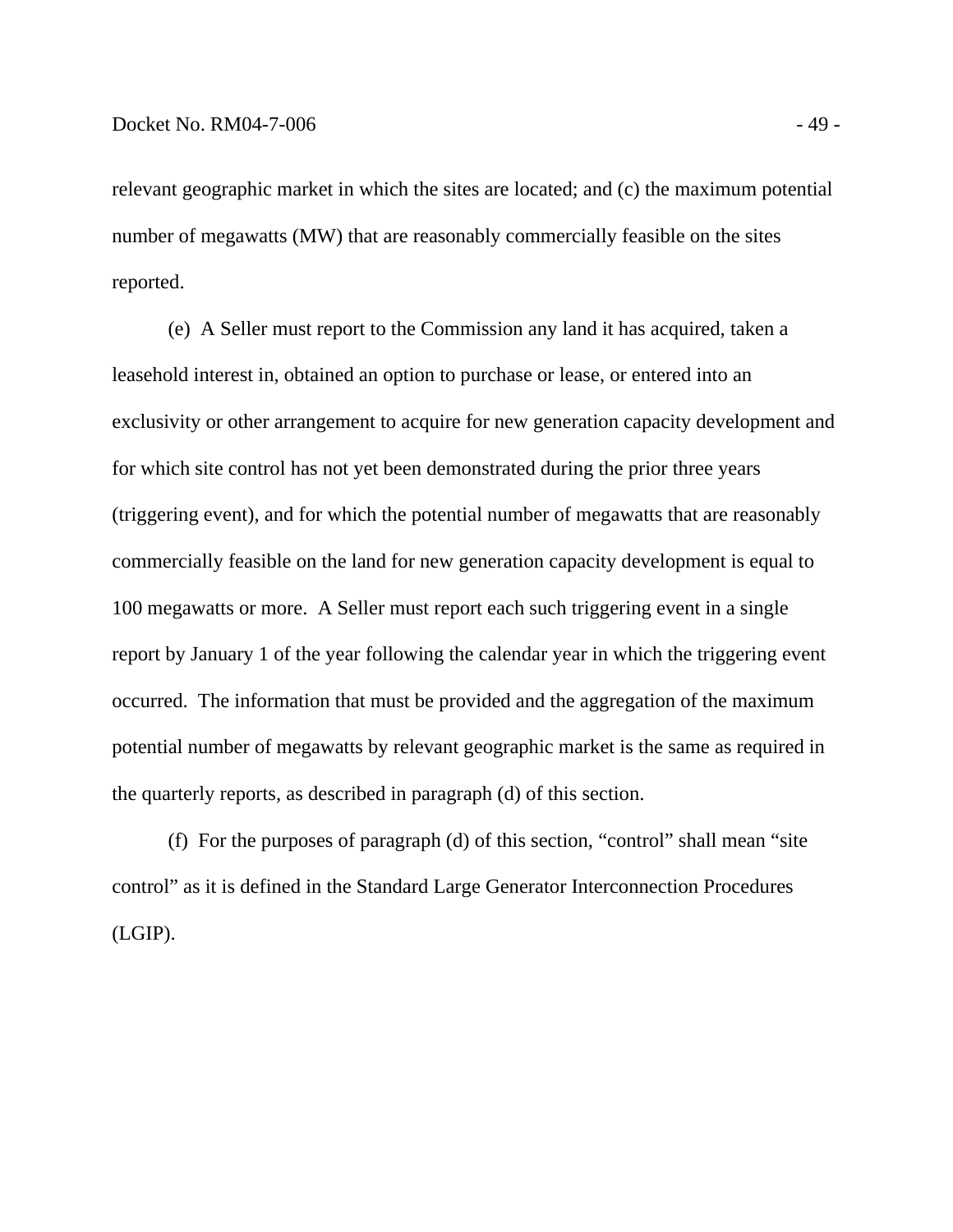# **Note: The following appendix will not be published in the Code of Federal Regulations.**

#### **Appendix C to Order No. 697-C**

\* \* \* \* \*

#### Mitigated Sales

Sales of energy and capacity are permissible under this tariff in all balancing authority areas where the Seller has been granted market-based rate authority. Sales of energy and capacity under this tariff are also permissible at the metered boundary between the Seller's mitigated balancing authority area and a balancing authority area where the Seller has been granted market-based rate authority provided: (i) legal title of the power sold transfers at the metered boundary of the balancing authority area where the seller has market-based rate authority; and (ii) if the Seller sells at the metered boundary of a mitigated balancing authority area at market-based rates, then neither it nor its affiliates can sell into that mitigated balancing authority area from the outside. Seller must retain, for a period of five years from the date of the sale, all data and information related to the sale that demonstrates compliance with items (i) and (ii) above.

\* \* \* \* \*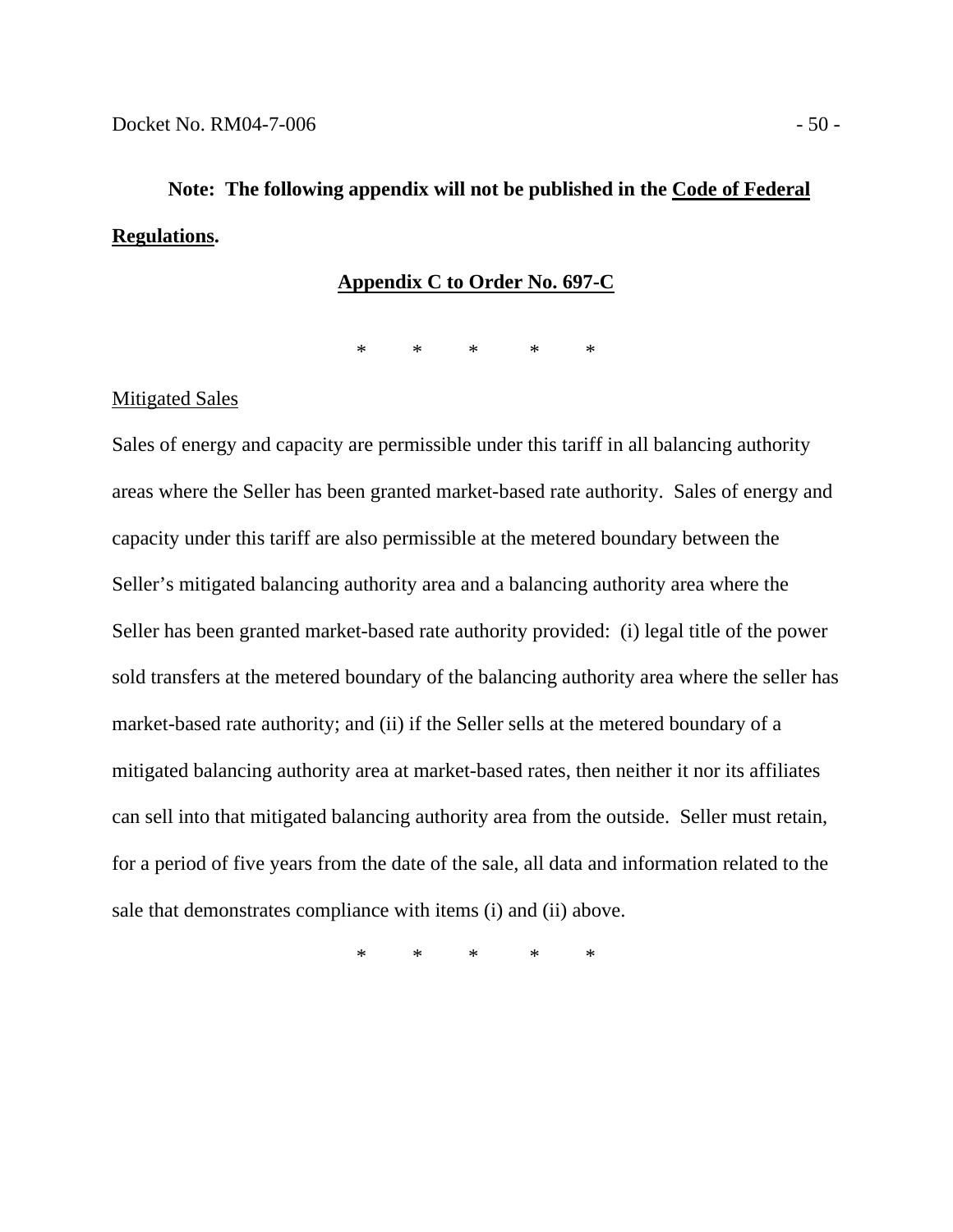## **Appendix D – 2**

## **Schedule for All Other Entities**

| <b>Entities Required to File</b>                                                                                                                                                       | <b>Filing Period</b><br>(Anytime During<br>the Month) | <b>Study Period</b>          |
|----------------------------------------------------------------------------------------------------------------------------------------------------------------------------------------|-------------------------------------------------------|------------------------------|
| All others in Northeast that<br>did not file in December<br>including all power<br>marketers that sold in the<br>Northeast.                                                            | June, 2008                                            | Dec. 1, 2005 - Nov. 30, 2006 |
| All others in Southeast that<br>did not file in June<br>including all power<br>marketers that sold in the<br>Southeast and have not<br>already been found to be<br>Category 1 sellers. | December, 2008                                        | Dec. 1, 2005 - Nov. 30, 2006 |
| All others in Central that<br>did not file in December<br>including all power<br>marketers that sold in the<br>Central and have not<br>already been found to be<br>Category 1 sellers. | June, 2009                                            | Dec. 1, 2006 - Nov. 30, 2007 |
| All others in SPP that did<br>not file in June including<br>all power marketers that<br>sold in SPP and have not<br>already been found to be<br>Category 1 sellers.                    | December, 2009                                        | Dec. 1, 2006 - Nov. 30, 2007 |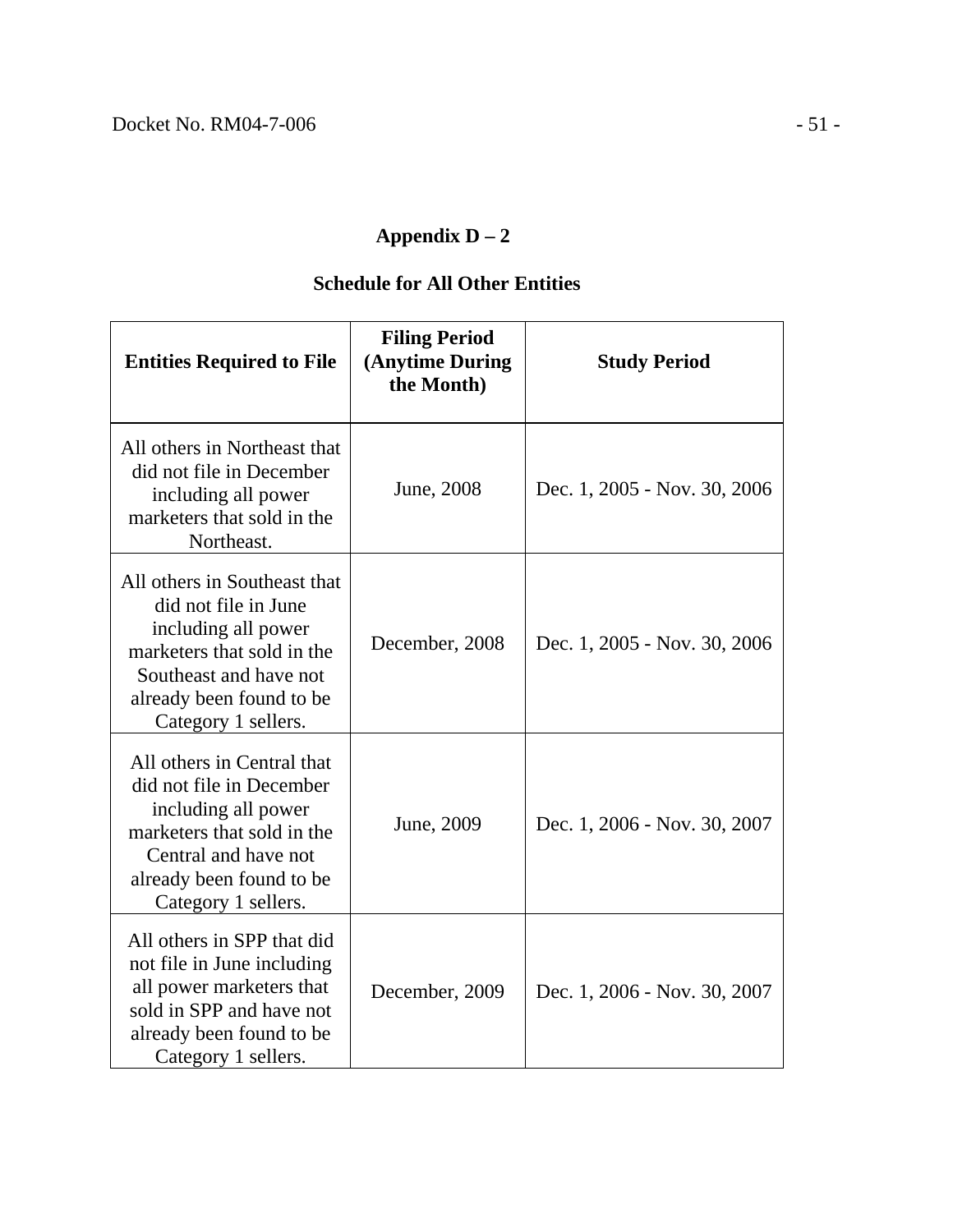| <b>Entities Required to File</b>                                                                             | <b>Filing Period</b><br>(Anytime During<br>the Month) | <b>Study Period</b>          |
|--------------------------------------------------------------------------------------------------------------|-------------------------------------------------------|------------------------------|
| Others in Southwest that<br>did not file in December<br>and have not been found to<br>be Category 1 sellers. | June, 2010                                            | Dec. 1, 2009 - Nov. 30, 2010 |
| Others in Northwest that<br>did not file in June and<br>have not been found to be.<br>Category 1 sellers.    | December, 2010                                        | Dec. 1, 2009 - Nov. 30, 2010 |
| Others in Northeast that<br>did not file in December<br>and have not been found to<br>be Category 1 sellers. | June, 2011                                            | Dec. 1, 2008 - Nov. 30, 2009 |
| Others in Southeast that<br>did not file in June and<br>have not been found to be.<br>Category 1 sellers.    | December, 2011                                        | Dec. 1, 2008 - Nov. 30, 2009 |
| Others in Central that did<br>not file in December and<br>have not been found to be<br>Category 1 sellers.   | June, 2012                                            | Dec. 1, 2009 - Nov. 30, 2010 |
| Others in SPP that did not<br>file in June and have not<br>been found to be Category<br>1 sellers.           | December, 2012                                        | Dec. 1, 2009 - Nov. 30, 2010 |
| Others in Southwest that<br>did not file in December<br>and have not been found to<br>be Category 1 sellers. | June, 2013                                            | Dec. 1, 2010 - Nov. 30, 2011 |